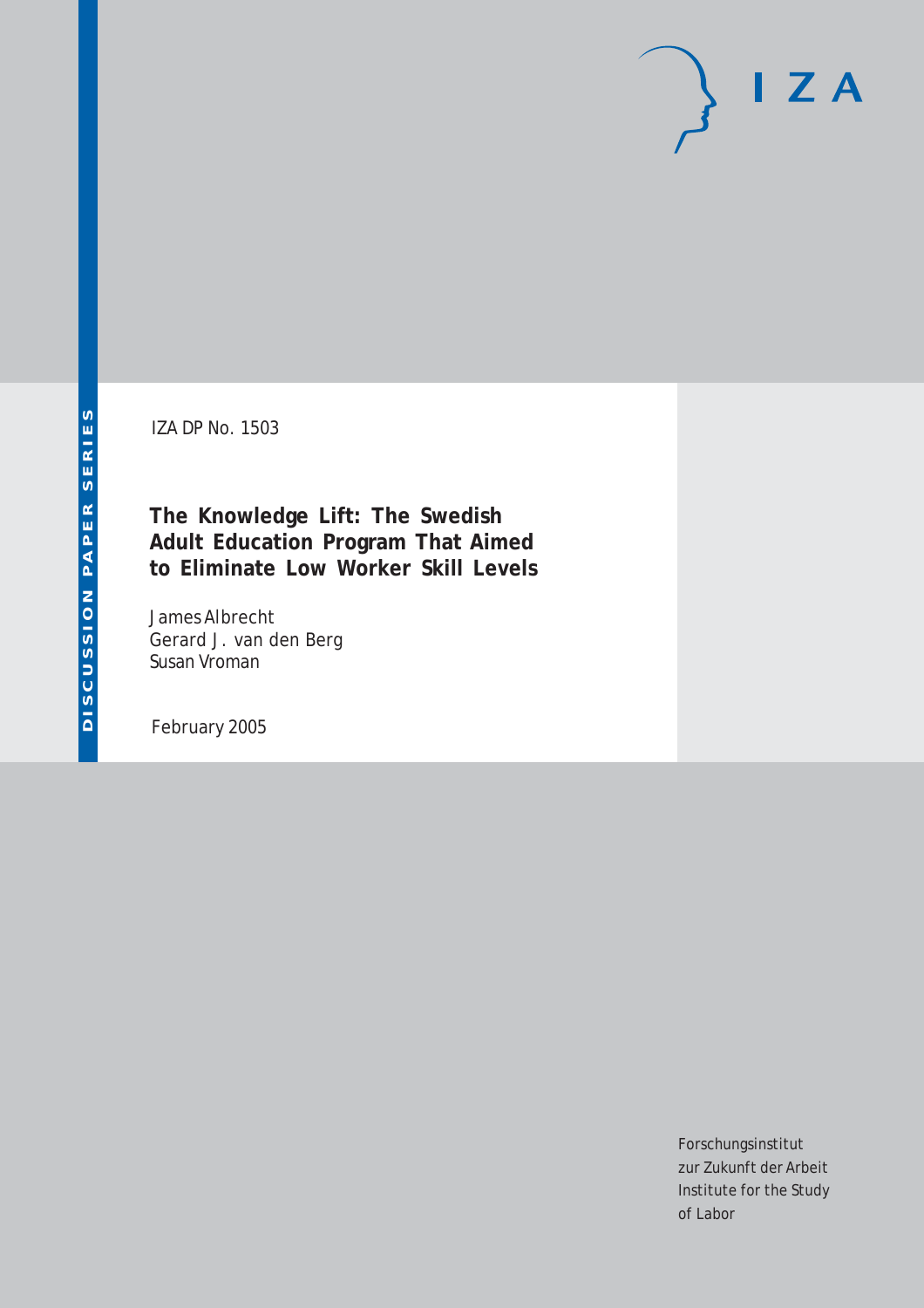# **The Knowledge Lift: The Swedish Adult Education Program That Aimed to Eliminate Low Worker Skill Levels**

## **James Albrecht**

*Georgetown University and IZA Bonn* 

## **Gerard J. van den Berg**

*Free University Amsterdam, IFAU Uppsala, Tinbergen Institute, CEPR, IFS and IZA Bonn* 

## **Susan Vroman**

*Georgetown University and IZA Bonn* 

## Discussion Paper No. 1503 February 2005

IZA

P.O. Box 7240 53072 Bonn Germany

Phone: +49-228-3894-0 Fax: +49-228-3894-180 Email: [iza@iza.org](mailto:iza@iza.org)

Any opinions expressed here are those of the author(s) and not those of the institute. Research disseminated by IZA may include views on policy, but the institute itself takes no institutional policy positions.

The Institute for the Study of Labor (IZA) in Bonn is a local and virtual international research center and a place of communication between science, politics and business. IZA is an independent nonprofit company supported by Deutsche Post World Net. The center is associated with the University of Bonn and offers a stimulating research environment through its research networks, research support, and visitors and doctoral programs. IZA engages in (i) original and internationally competitive research in all fields of labor economics, (ii) development of policy concepts, and (iii) dissemination of research results and concepts to the interested public.

IZA Discussion Papers often represent preliminary work and are circulated to encourage discussion. Citation of such a paper should account for its provisional character. A revised version may be available directly from the author.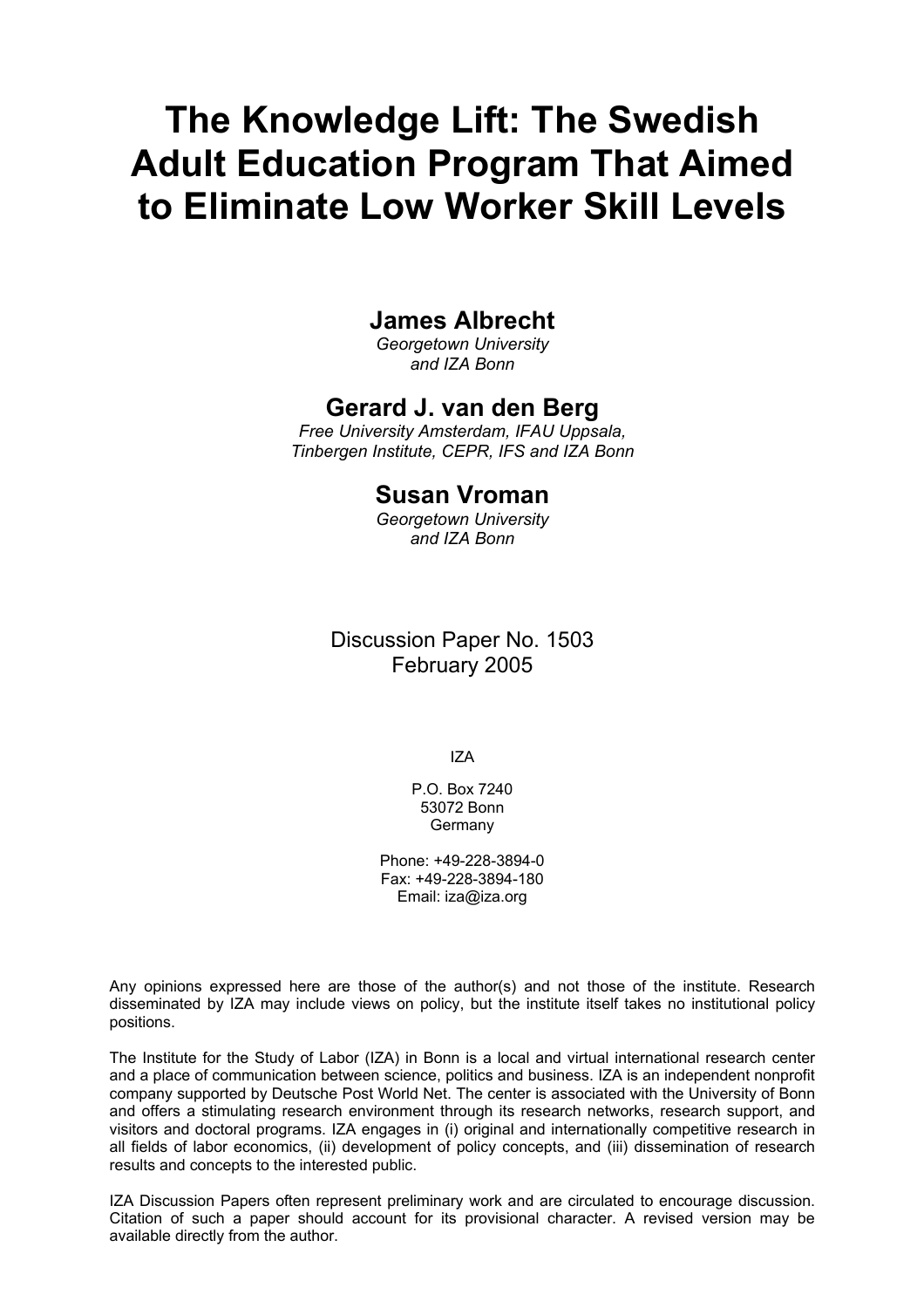IZA Discussion Paper No. 1503 February 2005

# **ABSTRACT**

# **The Knowledge Lift: The Swedish Adult Education Program That Aimed to Eliminate Low Worker Skill Levels**[∗](#page-2-0)

The Swedish adult education program known as the Knowledge Lift is unprecedented in its size and scope, aiming to raise the skill level of all low-skilled workers towards the medium level. This paper evaluates the effects of program participation on individual labor market outcomes, notably employment and annual income, as well as on the labor market equilibrium. For the effects at the individual level, we apply fixed effect methods allowing for treatment effect heterogeneity. The data are based on a number of matched longitudinal administrative data sets covering the full population of Sweden. For the equilibrium effects, we analyze an equilibrium search model with heterogeneous worker skills. This model is calibrated using pre-program observations.

JEL Classification: J24, I28

Keywords: returns to education, training, program evaluation, wages, participation, unemployment, schooling, Swedish labor market, selectivity bias, treatment effect

Corresponding author:

 $\overline{a}$ 

James W. Albrecht Department of Economics Georgetown University Washington, DC 20057-1036 USA Email: [albrecht@georgetown.edu](mailto:albrecht@georgetown.edu)

<span id="page-2-0"></span><sup>∗</sup> We thank the Swedish National Labour Market Board (AMS) and Statistics Sweden (SCB) for their permission to use the data, and IFAU for financial support. We thank Maria Melkersson, Håkan Regnér, Per-Anders Edin, Katarina Richardson, Annette Bergemann, Bertil Holmlund, and seminar participants at IFAU/Uppsala University for helpful comments and suggestions. In addition, we thank Erika Ekström, Nadia Nilsson, and Helge Bennmarker for research assistance and help with the data.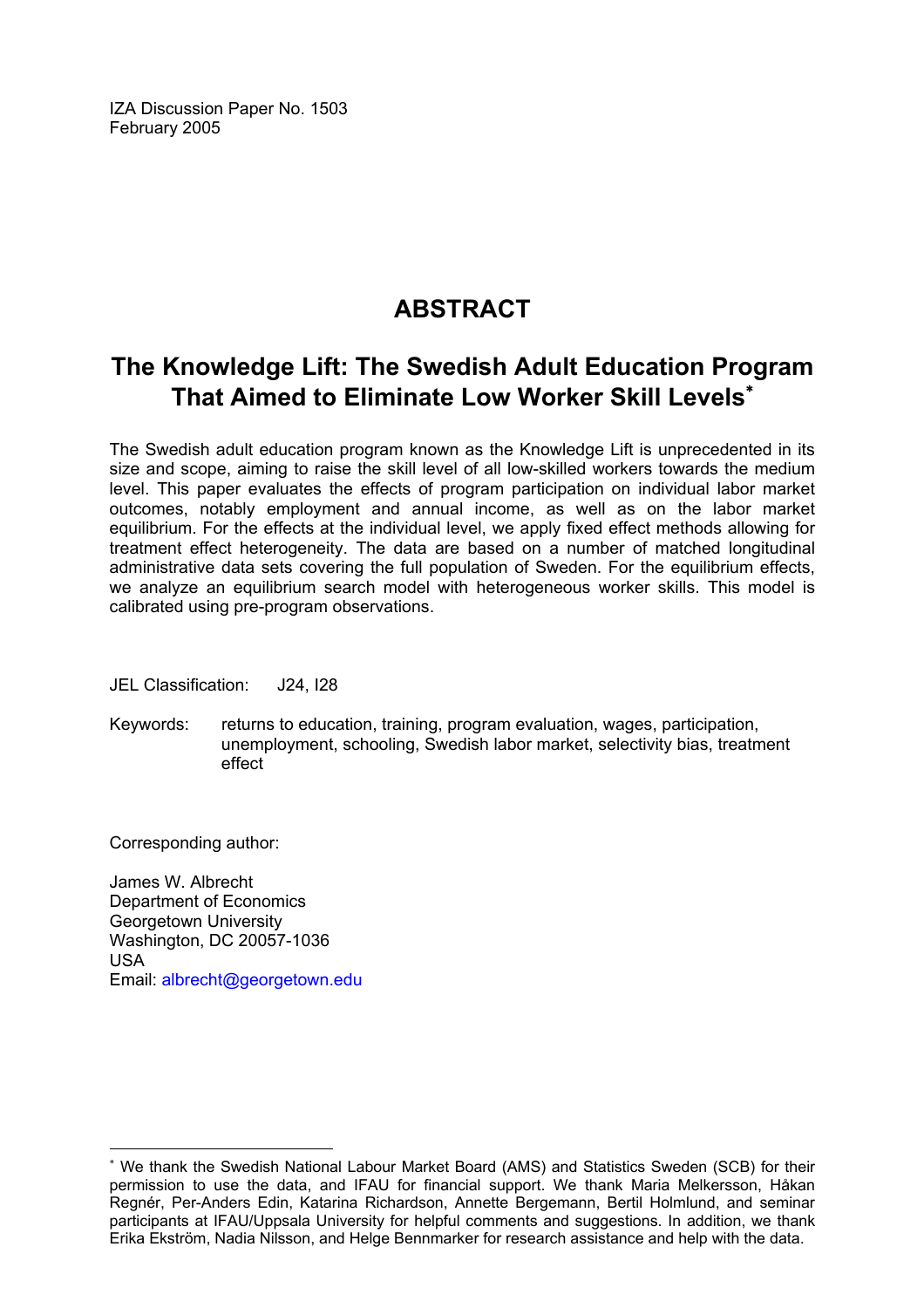## **1 Introduction**

Life-long learning, adult education, and employability have become focal points in the labor market policies of many advanced economies (see e.g. the recent OECD Employment Outlook 2004). It is expected that these economies will face more turbulent conditions than in the past, and that the development of novel production technologies will proceed at a sustained high speed. This would then require a flexible and suitably skilled workforce. Indeed, the role of low-educated workers has diminished in the modern knowledge-based economy. The fact that the age structure is changing towards a heavier representation of older workers means that the human capital adjustment needs to be made by the existing stock of workers instead of the inflow of new workers.

Sweden is relatively well prepared for a policy intervention to accommodate these adjustments, given its long tradition of training of adult unemployed workers (see e.g. Ministry of Education, 1998, Friberg, 2000, and Ministry of Industry, 2001). In 1997, Sweden implemented a new major adult education program called the "Adult Education Initiative" or "Knowledge Lift" (henceforth denoted as KL). Without exaggeration, this constitutes the largest and most ambitious skill-raising program ever. It aims to raise the skill level of all low-skilled workers to the medium skill level. It focuses on workers with a low level of education. The size of the program is unprecedented: in the period 1997-2000, more than 10% of the labor force has participated in it.

Obviously, the program reflects a great deal of optimism about the extent to which an adult's human capital can be improved. The empirical literature on training programs for unemployed workers does not warrant this optimism. The general conclusion from this literature is that training does not have large effects on the individual's labor market outcomes (see e.g. Fay, 1996, Heckman, LaLonde and Smith, 1999, and Martin and Grubb, 2001). A major exception concerns training for women who return to the labor market after a spell of childraising activity, who clearly form an important target group for adult education. However, perhaps more importantly, training participants with a low initial level of education benefit even less than other educational groups.

In this paper, we analyze the effects of KL. The paper consists of two parts. In the first part, we estimate the effects on individual outcomes; in particular, on income and employment. In the second part, we calibrate the effects on labor market equilibrium using an equilibrium matching model with labor market frictions and skill heterogeneity.

For the empirical analyses, we use a rather unique set of longitudinal admin-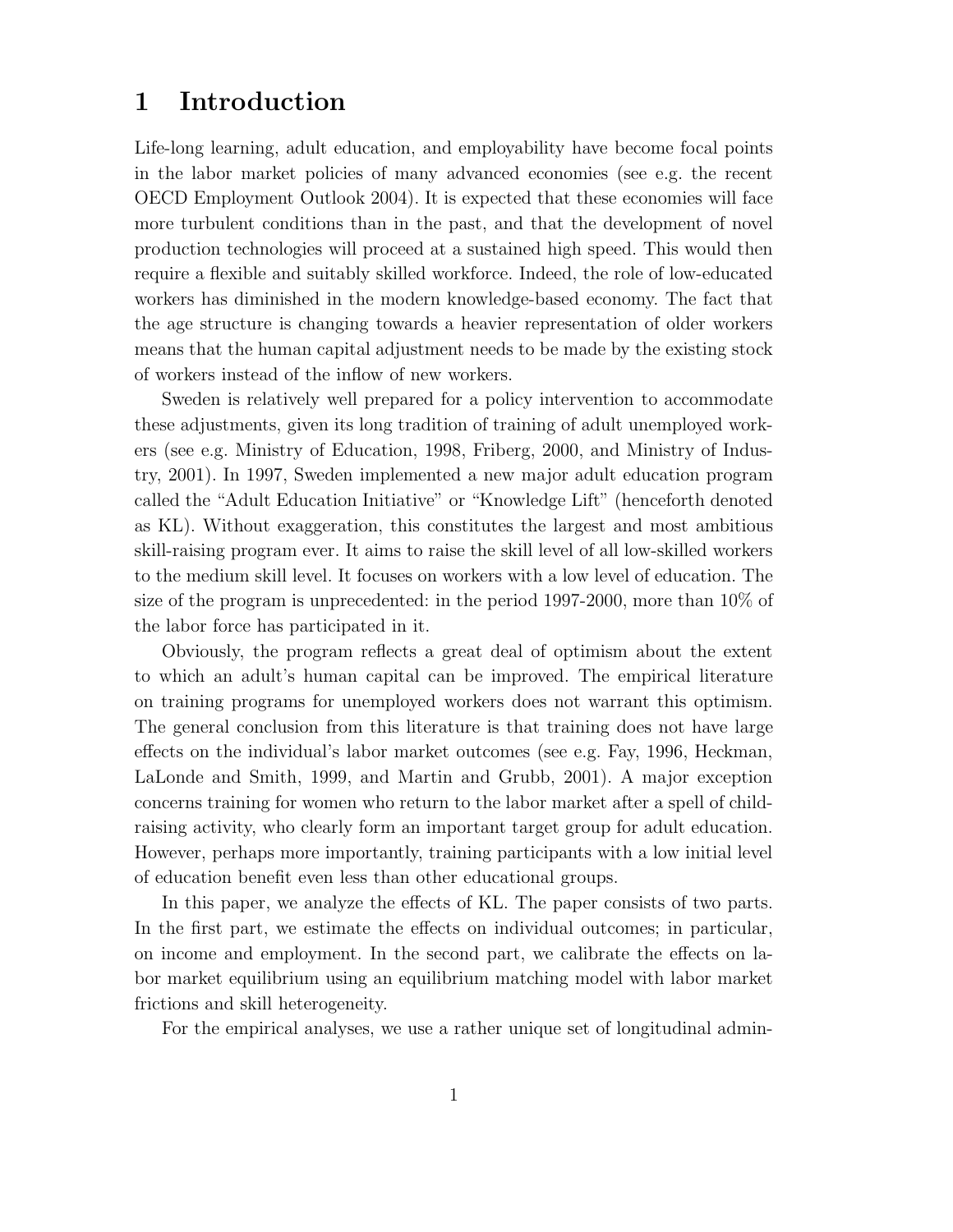istrative data which contains the full population of individuals in Sweden. The dataset matches detailed records from employment offices, unemployment insurance agencies, the income tax agency, and the adult education register. The latter contains records of all adult education courses that are followed.

Longitudinal data on individual training program participation often display a pre-program earnings (or Ashenfelter's) dip (see e.g. Heckman and Smith, 1999, for an exposition). Our data display prolonged pre- and post-program dips in earnings as well as employment rates. It is therefore essential to use data with a sufficiently long time span (in our case, 1991–2000). We estimate average treatment effects on the treated, and we focus on two outcome variables: annual earnings and employment. We apply fixed effect estimation methods, specifically, conditional difference-in-differences and conditional probit.

Given the size of the program, equilibrium effects are likely to be substantial. In addition to the effect on the individuals in the program, other workers in the economy are likely to be impacted through changes in wages and/or through changes in unemployment and employment probabilities.<sup>1</sup> We analyze the equilibrium effects of the knowledge lift by calibrating an equilibrium model of the labor market. Obviously, such a model needs to incorporate skill heterogeneity and equilibrium unemployment. Also, firms should be able to choose their production technology in the face of the prevailing skill distribution. We use a model based on Albrecht and Vroman (2002), which is a very concise and amenable model satisfying the above requirements. It assumes two worker types, low skill and medium skill, with the number of workers of each type taken as exogenous in a given market. There are frictions in the process by which unemployed workers and vacancies contact one another, and the surplus generated by a worker/job match is divided using the Nash bargaining solution. The flow output of a match depends on the skill level of the worker as well as on the job type as decided by the firm when it created the vacancy.

We use macro data from 1996 to calibrate the pre-knowledge lift economy. This allows us to set values for the unobserved parameters that drive the theoretical model. We then address the question: "Suppose the knowledge lift were to change the skill distribution in the economy in a particular way. Using the calibrated economy as a base, what would the effects be?" Specifically, we impute the post-KL skill distribution into the model and solve for the new steady-state equilibrium. We derive the wages for low-skill and medium-skill workers as well as their unemployment rates and employment in low-skill and medium-skill jobs.

<sup>&</sup>lt;sup>1</sup>See e.g. Lise, Seitz and Smith (2002) for a general discussion of equilibrium evaluation of policy programs.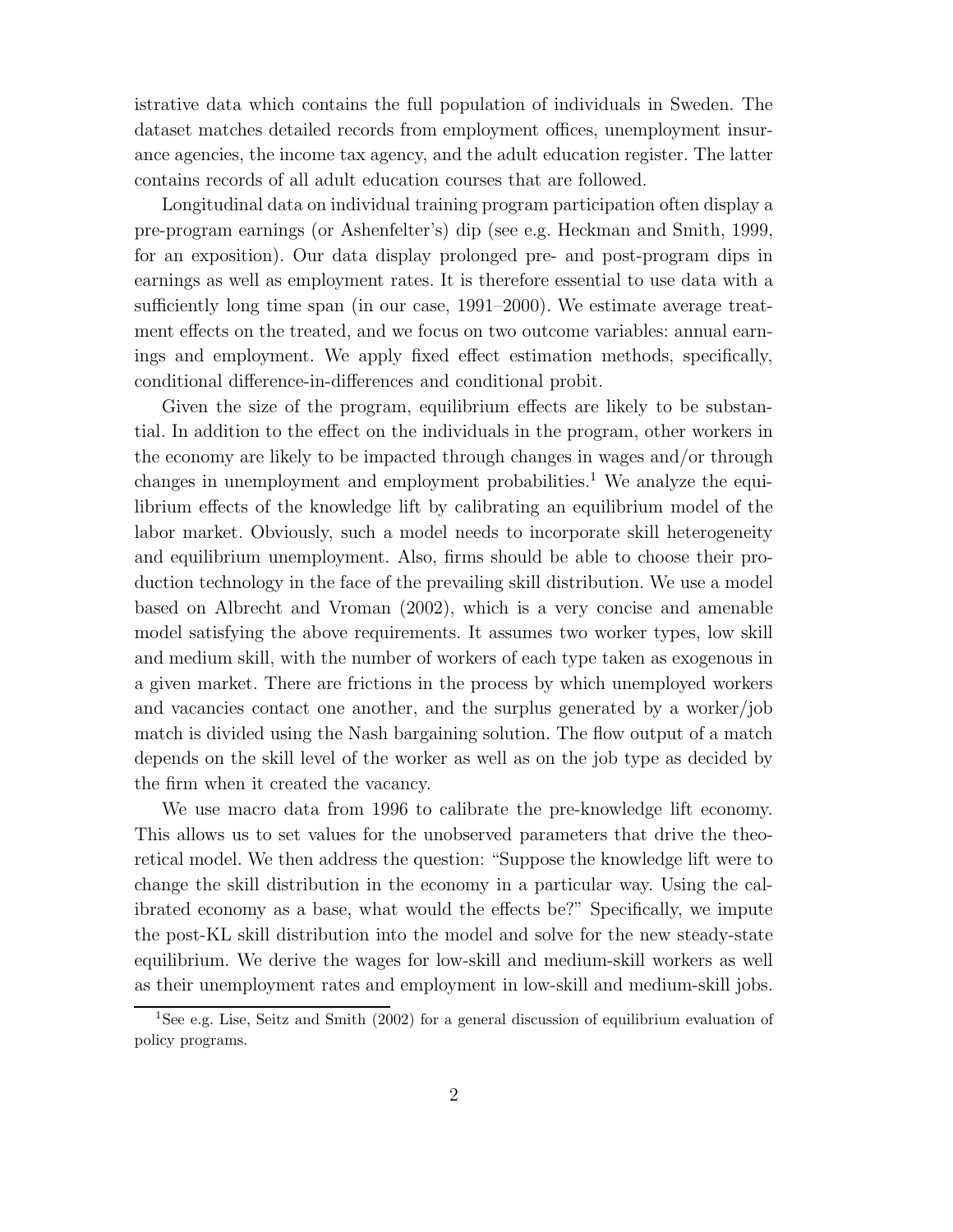We also derive the overall unemployment rate, labor market tightness (vacancies over unemployment), the proportions of low-skill and medium-skill vacancies, and the equilibrium effects on the treated.

Of course, we do not address all the potential effects of KL. For example, Björklund et al. (2004) show that KL lead to a large flow of teachers from regular secondary education to adult education, and they argue that KL therefore may have generated substantial negative external effects on the quality of regular education. Such effects increase the social costs of the program beyond the amounts given below. However, addressing them would be beyond the scope of the present paper. We also do not aim to address the use of adult education by young individuals who left the regular school system with low educational levels, as a short-cut towards regular university education (see e.g. Björklund et al., 2004, and Ekström, 2003, for discussions). For this reason we exclude individuals aged below 25.

To date, a few studies have examined the effects of adult education in Sweden on individual labor market outcomes. Ekström (2003) estimates the effect on annual income of following adult education in the (pre-KL) early 1990s, using difference-in-differences. She finds no positive income effects for either gender. Several studies have compared individual labor market outcomes between unemployed individuals who enroll in KL and unemployed individuals who enroll in labor market training, using propensity score matching or IV methods (see e.g. Axelsson and Westerlund, 1999, and Stenberg, 2003). The results depend strongly on the outcome measure, the evaluation method, and the type of labor market training and subpopulation considered.

For the US, Jacobson, LaLonde and Sullivan (2003) estimate the effects of adult education using a sample of displaced prime-aged workers. They find sizable returns. However, as Björklund et al. (2004) argue, generalizing from evidence on US adult education programs is difficult because there are so many low-skilled individuals in the US, many of whom may have had insufficient human capital investment opportunities earlier in life. Indeed, the skill distribution in Sweden is more compressed than in the US (see Björklund et al., 2004, for an exposition).

The paper is organized as follows. Sections 2 and 3 describe the KL program and the data, respectively. In Section 4 we describe the empirical approaches that we employ to study the effects on individual outcomes, and we present the estimation results. We also report the sensitivity of the results with respect to a number of assumptions concerning the construction of the variables of interest. Section 5 contains the results of the equilibrium analysis, and Section 6 concludes.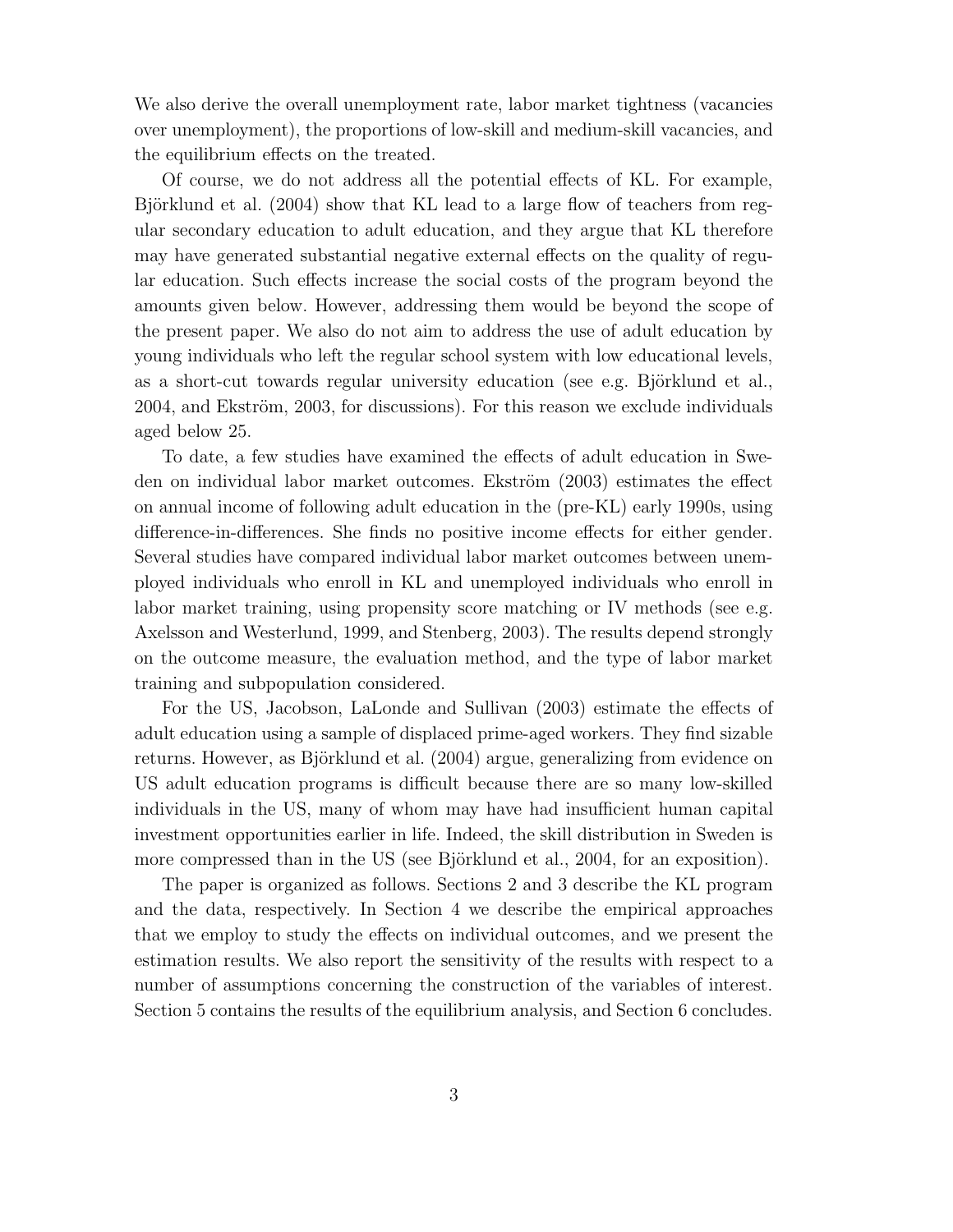## **2 The Knowledge Lift**

As explained below, KL was run through the existing municipal adult education system (KOMVUX) and can be seen as a major qualitative and quantitative upscaling of KOMVUX. By now, many studies provide detailed descriptions of KL and/or KOMVUX and their participants. See, for example, The National Agency for Education (1999), Axelsson and Westerlund (1999), Skolverket (2001), and Stenberg  $(2003)$  for information on KL, and Skolverket  $(2001)$  and Ekström (2003) for information on KOMVUX. We therefore restrict ourselves here to a brief summary.

KL is by far the largest adult education program ever in Sweden. It ran from July 1, 1997 to December 31, 2002 (and was followed by a permanent expansion of the number of seats in KOMVUX). The objective was to increase the skill level of adult low-skilled workers to the medium skill level, thereby helping these individuals strengthen their position in the labor market. Here, low skilled means having an educational attainment below the level of a 3-year "gymnasium" degree, while medium skilled means having attained this level but not any levels beyond that. The 3-year gymnasium degree roughly corresponds to the upper secondary education level or senior high school. Since 1995 this is the lowest possible upper secondary school diploma, whereas before that many individuals left high school with a 2-year degree. The program particularly targets unemployed adult low-skilled workers. In fact, low-skilled employed workers and medium-skilled unemployed workers are also often eligible for KL, and the enrollees contain many low-skilled employed workers, working part time or full time.

Like KOMVUX, KL focuses on the enhancement of general skills (for example, English, Swedish, and mathematics), as opposed to specific skills needed for particular professions. However, part of KL can be spent in vocational courses and work placement. In principle, it is possible to combine upper secondary courses with studies at an elementary level or with a program organized by the National Labor Market Board for the unemployed. The curricula and grade criteria for the attainment of the medium skill level are roughly the same as in the regular upper secondary education system.

KL is organized at the municipal level, and is run through the KOMVUX system. The organization may be joint with other municipalities. A municipality may purchase the services of education providers and/or cooperate with them. However, the municipalities are responsible for admission into KL. A single course typically starts twice a year and covers a half-year term.

At the level of the individual, admission into KL and KOMVUX is in principle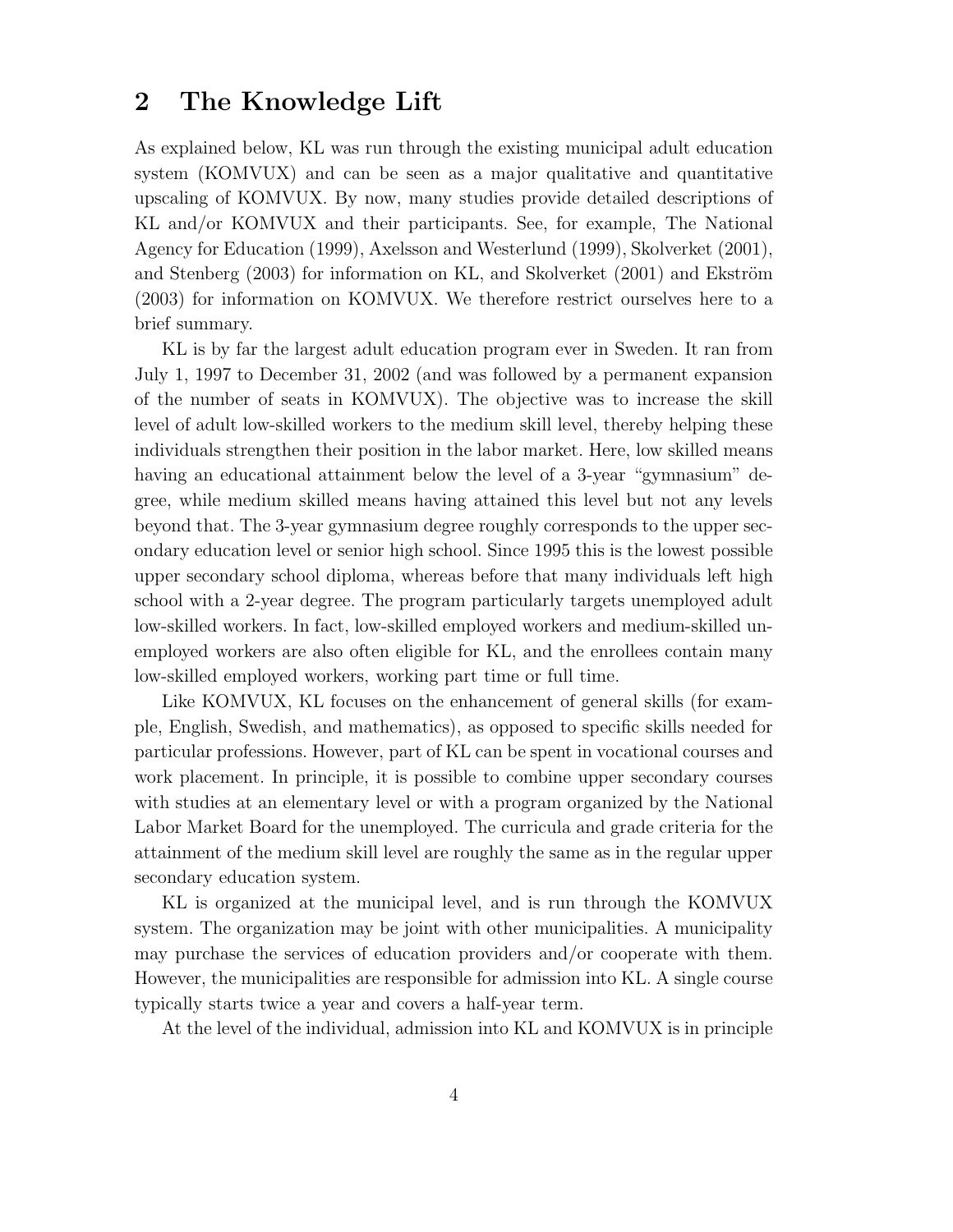free. The underlying view is that KL participation must be led by the demand for education. A participant should have ample scope for personal choice regarding the type of study and its timing and location. Whether one can participate in a desired course only depends on the availability of courses and on the entry skill level requirement. Recruitment of participants is sometimes carried out in cooperation with trade union organizations or local employment offices.

KL and KOMVUX participants may be eligible for a range of income grants and financial study support measures. Some enrollees receive "special education support" (UBS). The amount of financial support is equivalent to unemployment insurance (UI). UBS is only given to KL participants who are entitled to UI payments at date of entry into the program. Moreover, the worker must be between 25–55 years old inclusive at date of entry into the program and must study at the elementary or upper secondary level. The grant is typically given for a maximum of one year. Sometimes, special adult study assistance and funding are available as a combination of a grant and a loan. Many participants rely on other financial resources. An individual who is full-time in KL/KOMVUX is considered to be out of the labor force unless he/she earns income on the side.

The state channels funds to the municipalities to finance KL and KOMVUX. The amount of funding depends on the municipality's unemployment rate and skill level distribution, and on the scope of the municipality's program. A conservative estimate is that, in the first years of its existence, the state spent at least SEK 3.5 billion (US \$350M) per year on KL. This equals almost SEK 1000 per labor force participant in Sweden. The spending covered the creation of some 100,000 annual study slots. In practice, the funding was more than sufficient to meet the demand for KL (see Statskontoret, 1999). This fact is important for our analyses because it implies that there was no quantity rationing.

The following gives an indication of the size of the program in terms of numbers of enrollees. In the fall of 1997, 538,004 individuals (out of a population of 8M) were (i) aged between 25 and 55, and (ii) participated in the municipal adult education, or were unemployed (in the sense of actively searching), or participated in one or more training programs. About 220,000 of these participated in KL and/or KOMVUX, and of these about 56,000 received UBS. About 35,000 KL/KOMVUX participants were registered as unemployed, and another 5,000 participated both in KL/KOMVUX and in employment training. The number of registered unemployed, including those participating in KOMVUX and/or training programs was about 330,000. For comparison, the number of pupils in regular upper secondary school was about 300,000, while the number of individuals participating in employment training programs was about 40,000. The figures do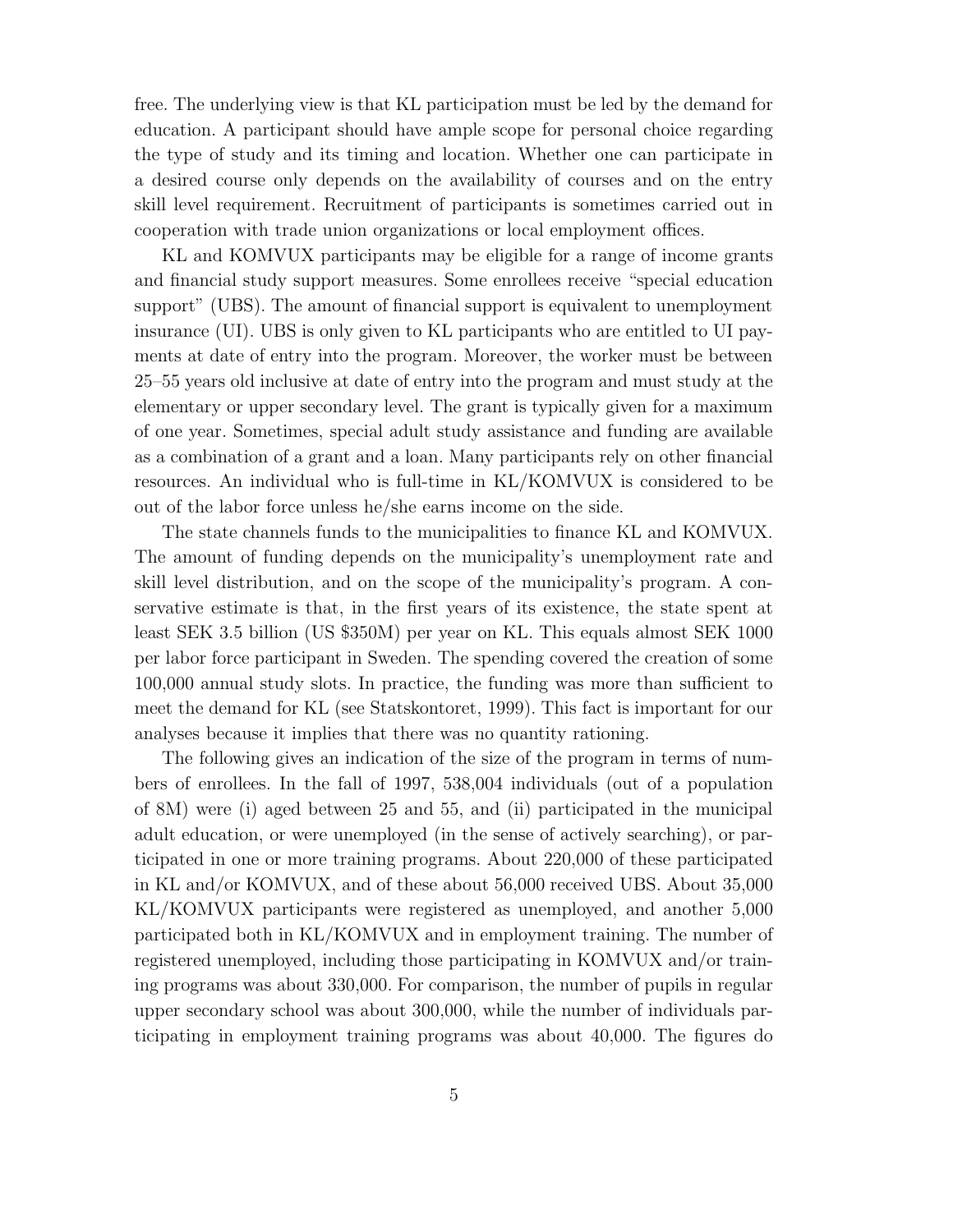not sum to the total of 538,004 because some individuals fall into more than one category. Typically, the number of individuals enrolled in KL/KOMVUX is about 50% larger than the full-time equivalent of the number of occupied slots. This indicates that many enrollees are part-time participants. Skolverket (2001) provides a wealth of additional information on the composition of participants and courses.

Due to KL, the number of individuals enrolled in adult education became dramatically larger than in earlier years (the increase in the stock of participants was about 80%). The KL initiative also involved the improvement and modernization of teaching methodologies and pedagogy. For all practical purposes, KL and KOMVUX were indistinguishable in the period in which KL ran. Therefore, in the remainder of the paper, we often simply refer to KOMVUX as the program we evaluate, but it should be kept in mind that we evaluate it over the KL period, and we emphasize that the existing KOMVUX program includes courses that do not aim at the attainment of a medium skill level but rather an improvement within the class of low skill sublevels.

## **3 The micro data**

### **3.1 The data registers**

Our dataset is built on a random sample of 200,000 individuals from the population of inhabitants aged between 16 and 65 in Sweden on December 31, 1997. These individuals have been longitudinally traced in four different administrative registers covering (subsets of) the period 1990–2000. Our dataset matches the records of individuals across these registers.

The first register is the official Swedish register of income and wealth, called RAMS. It is obtained from yearly income tax declarations for the years 1990–2000. It includes information from the population register, which is used to create the sample. The register provides observations on an annual basis of various types of income that each individual may receive. Specifically, we observe individual wage incomes, incomes in the form of government subsidies (including UBS), and income from self-employment. The RAMS data also provide information on some individual characteristics.

The second register (AKSTAT) is from the unemployment insurance fund. It provides week by week information on the amount of unemployment compensation that is received. Together, AKSTAT and RAMS enable the construction of our measure of annual earnings or income for the years 1990–2000. This equals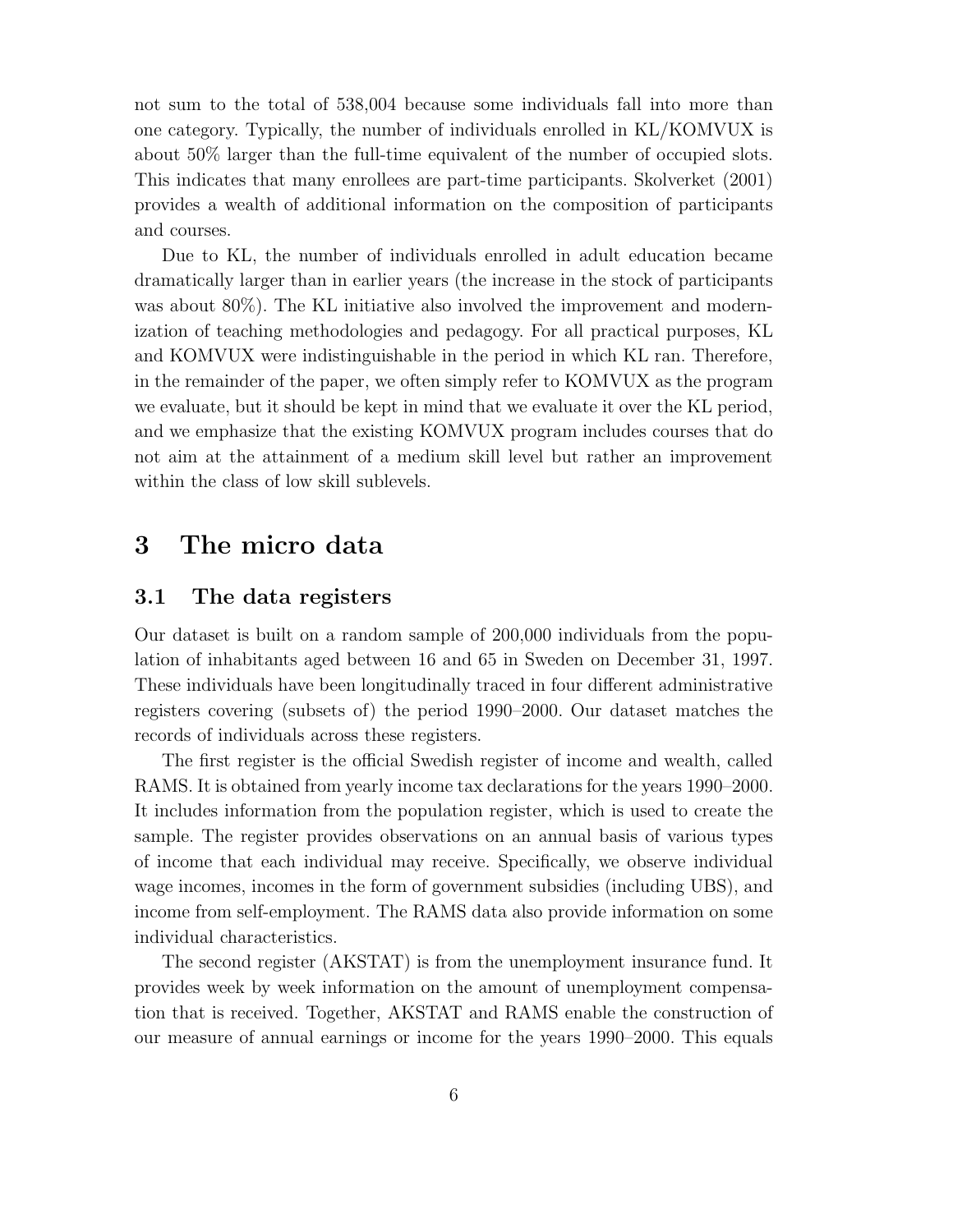the sum of all above-mentioned incomes in RAMS plus unemployment benefit income (all before income taxes). However, the AKSTAT data from before 1994 are not completely reliable.

The third register is the so-called HANDEL dataset, which is based on registers at the employment office and is compiled by the Swedish Labor Market Board. It includes all individuals who ever registered as unemployed starting from September 1991. Registration is voluntary but is required in order to receive or apply for unemployment compensation or to participate in any type of labor market program, so in fact almost all unemployed are in these data (according to Carling, Holmlund and Vejsiu, 2001, more than 90% of the individuals who are ILO-unemployed according to labor force surveys also register at the employment offices).

The HANDEL data provide labor market histories for all its individuals on a daily basis, with dates of transitions between different labor market states and between open unemployment and participation in training programs and work experience programs. However, because participation in KL is regarded as an out-of-the-labor-force activity, HANDEL by itself does not allow for observation of spells of KL participation. The HANDEL data also provide individual charac- ¨ teristics.

The fourth register (KOMVUX) contains individual records on participation in any adult education program. These data are available for the years 1990–2000. From this we can follow participation in adult education on a basis of six-month periods at the individual level. Therefore, for all individuals for all semesters there is a specific variable which says whether someone has been in KOMVUX in that semester. This includes those whose participation is subsidized as well as those who do not get any subsidy. There is also information about whether the course(s) taken were day or evening courses, about the level of education prior to participation, and about the municipality where the course was taken. For the years 1997–2000, additional detailed information on adult education experiences is available, but this information is incomplete and could not be satisfactorily matched to the KOMVUX register, with one important exception: we observe for each course taken whether it was completed or whether the participant dropped out.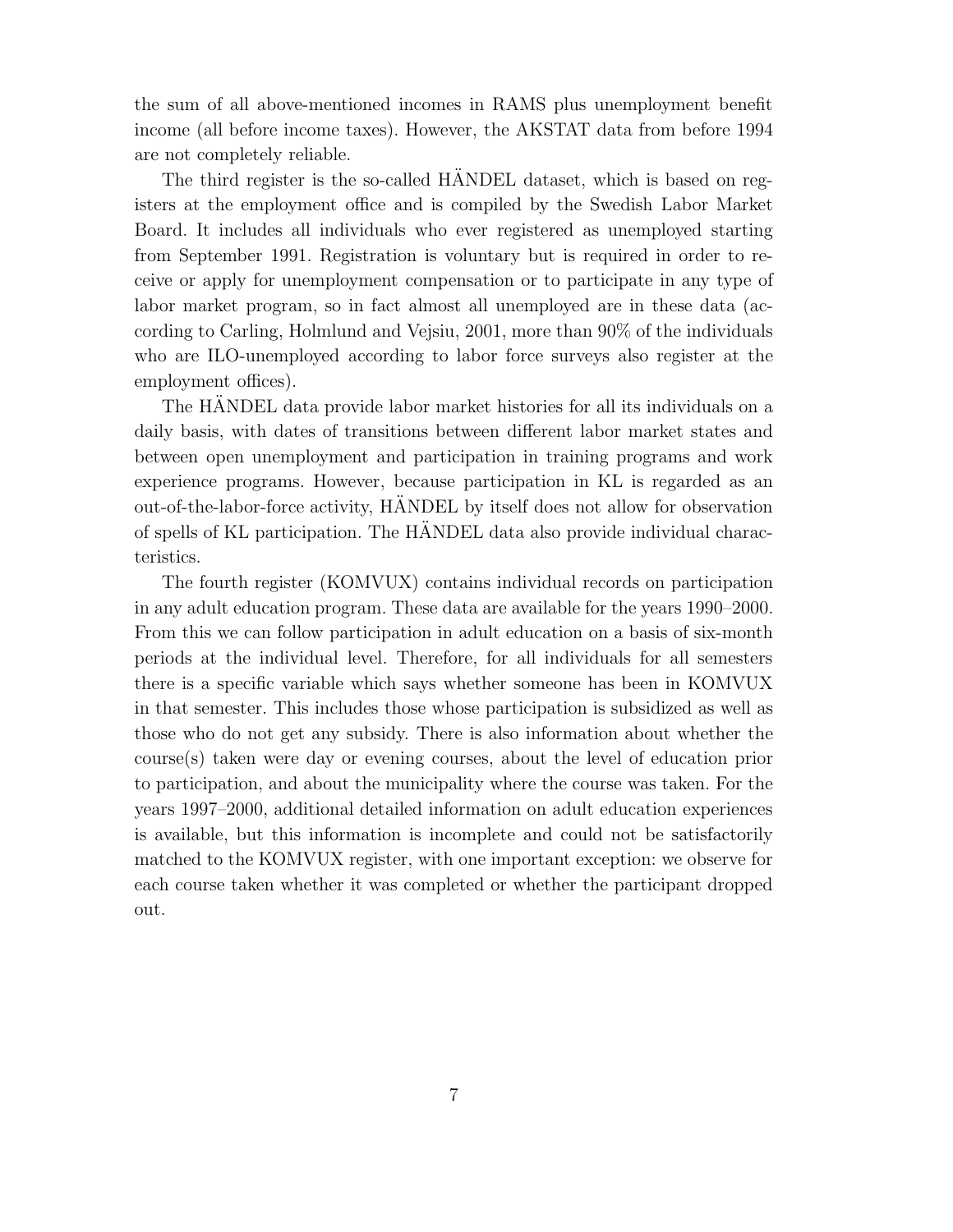## **3.2 Variable definitions, sample selection, and data descriptives**

We focus on the treatment of being in KOMVUX in the KL years. In particular, we distinguish between the following treatments: being in KOMVUX in the second half of 1997 (97-II) and not before or after, being in KOMVUX in 98-I and not before or after, being in KOMVUX in 98-II and not before or after, as well as two-semester treatments, 97-II and 98-I and not before or after, 98-I and 98-II and not before or after. We do not consider treatments of more than two semesters, because these often involve different remuneration eligibilities. We also do not consider treatments consisting of KOMVUX participation periods that are interrupted by semesters out of KOMVUX, since such treatments may have fundamentally different effects. Also, we do not consider treatments that end after 98-II because then the time distance to the (only available) post-treatment year 2000 is too small to detect any long-run effect. Finally, we do not consider treatments where no course is completed by the end of the semester in which it should have been completed. The individuals with such incomplete treatments are dropped from the data.

We restrict attention to individuals who are between 25 and 55 at the moment of treatment. This is because individuals below 25 and above 55 face different active labor market programs, educational opportunities, and remuneration eligibilities while unemployed and in education (see e.g. Larsson, 2003). As noted in Section 1, young individuals who left the regular school system with low educational levels may use KOMVUX as a short-cut towards regular university education (see e.g. Ekström, 2003). In such cases, it takes many years after participation in KOMVUX before the individual returns to the labor market.

We also restrict attention to low-skilled individuals, i.e. having at most two years of upper secondary education or the equivalent at the start of the treatment. This restriction is consistent with the main KL objective to raise the skill level of low-skilled workers. For each treatment considered, we exclude individuals who were in KOMVUX at any time between 1990 and the beginning of the treatment, or who were in KOMVUX at any time after the treatment up to the end of the observation window. However, we make an exception to this rule if the data unambiguously establish that the KOMVUX participation concerned the attainment of a level lower than or equal to two years of upper secondary education, as this constitutes a transition within the low-skill category.

The data contain only a few explanatory variables at the individual level. Most of the analyses are carried out with data stratified on gender and (at the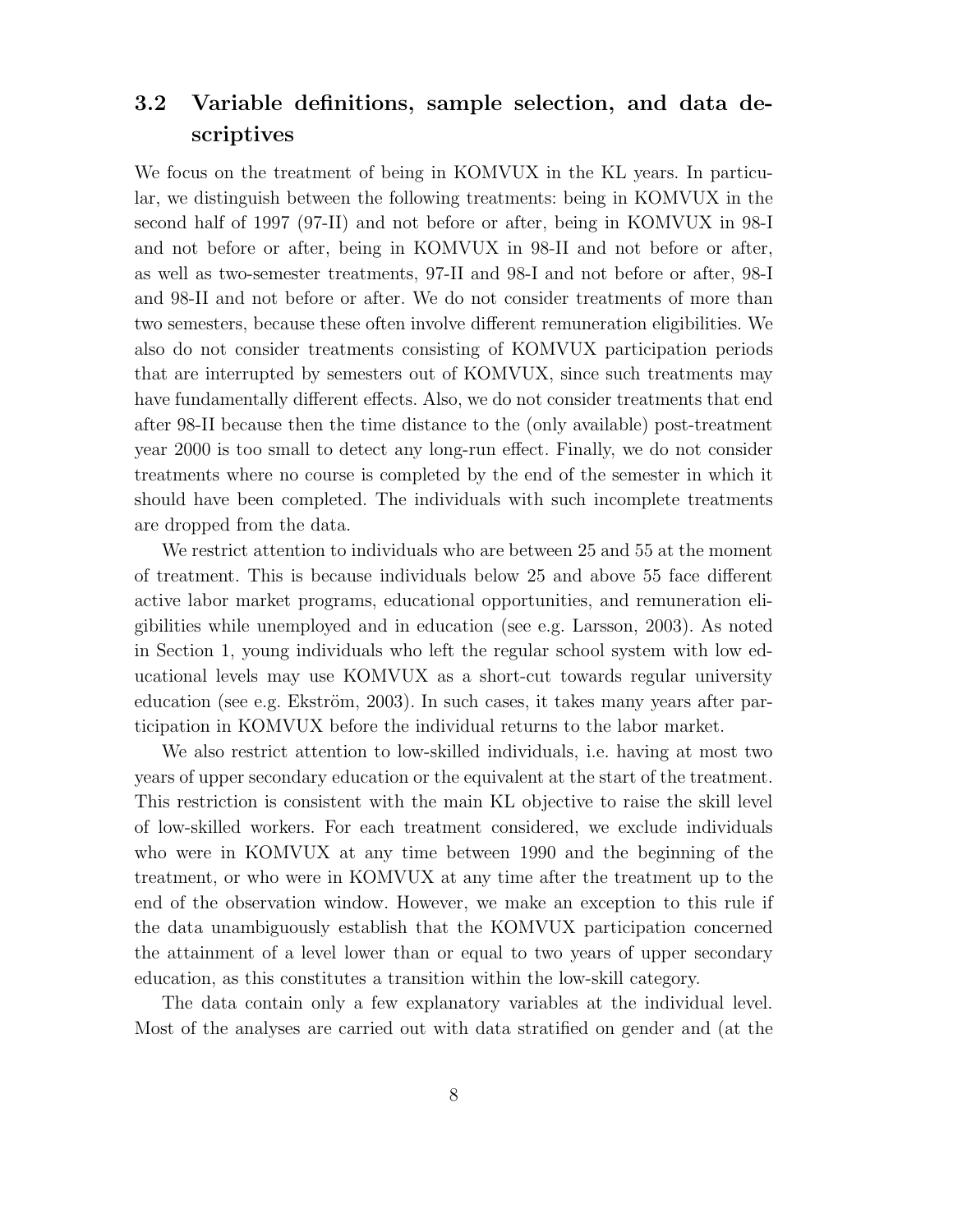same time) on whether one is prime-aged  $(25-40)$  or older  $(41-55)$ , with age measured at the year of the treatment considered. Even then, the number of individuals by gender  $\times$  age category who are treated in certain semesters is rather small (see below). We therefore adopt empirical approaches that do not require many explanatory variables (see the next section). We discard the group of older men because the number of treated observations is too small for any meaningful analysis. For the same reason we discard immigrants, except those from Nordic countries, who are merged with the natives (about 18% of the participants are immigrants from outside the Nordic region.)

For a given treatment period and age interval and gender, the control group is defined by the restriction that its individuals satisfy the same criteria as the treated (being of the same gender, being in the same age interval in the treatment period, having a low skill level, satisfying the KOMVUX participation restrictions, and having been born in Sweden or another Nordic country) except of course that they should not be in KOMVUX during the treatment period. Note that one individual can be a member of control groups for different treatment periods. Members of the treatment and control groups can work during the treatment periods.

To capture the pre-treatment conditions of individuals, we focus on outcomes in 1994. This year is sufficiently far before the treatment periods to rule out anticipatory effects. For the years before 1994 the unemployment insurance data are less reliable, and for the years before 1993 the employment office data are relatively unreliable. The year 1996 displays the pre-program earnings (or Ashenfelter) dip. Figure 1 illustrates this concerning being in KOMVUX in 97-II by way of a graph of the annual income of individuals between 25 and 40 for the treated and the controls (in the price level of the year 2000). The figure also suggests a post-treatment earnings dip in at least 1998 and (for men) 1999. For the longer treatment periods, the post-program earnings dip seems to be more pronounced and prolonged (see e.g. Figure 2 concerning being in KOMVUX in both 97-II and 98-I).<sup>2</sup> We therefore primarily use 2000 as the post-treatment evaluation year.

Table 1 shows the effect on the sample size of successive imposition of the data restrictions discussed above, when we apply successive restrictions to the treatment and control group samples for treatment 97-II using 1994 and 2000 as pre- and post-program years. In this case, we end up with treatment and control groups of 225 and 38,670 individuals, respectively. Subsequent stratification into

<sup>2</sup>For young individuals such a dip may result from using KOMVUX as a bridge to subsequent regular university study for a number of years. However, recall that in the data we exclude individuals aged below 25.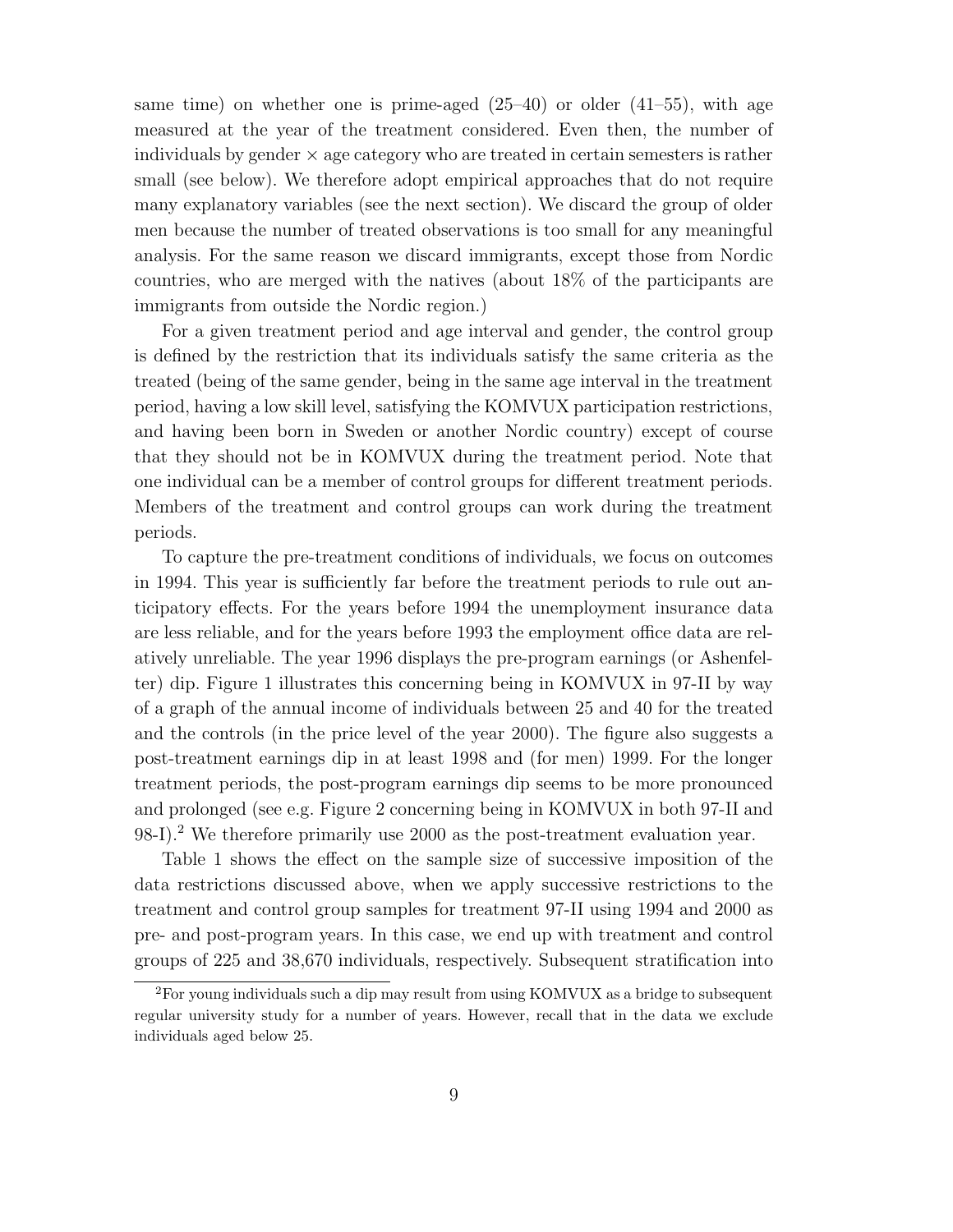

Figure 1: *Average annual income for treated and controls aged 25–40, concerning treatment in 97-II.*



Figure 2: *Average annual income for treated and controls aged 25–40, concerning treatment in [97-II and 98-I].*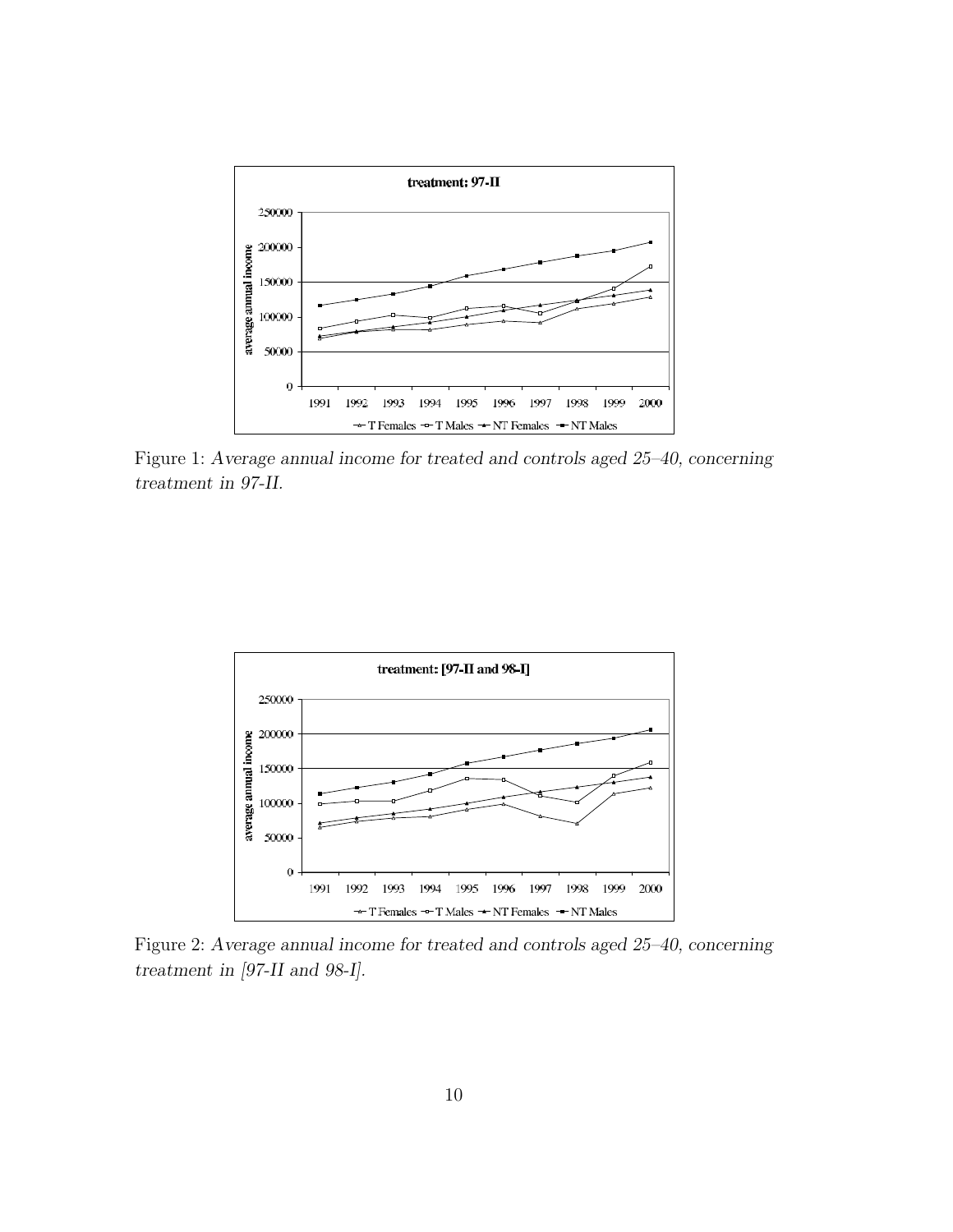Table 1: *Determination of the ultimate samples for the evaluation of participation in KOMVUX in 97-II, using 1994 and 2000 as pre- and post-program years.*

| successive selection criterium                       | resulting sample size |
|------------------------------------------------------|-----------------------|
| from population aged between 16 and 65 in 1997       | 200,000               |
| present in this age frame in 1994 and 2000           | 175,221               |
| aged between 25 and 55 in August 1997                | 131,352               |
| born in Sweden or other Nordic countries             | 120,060               |
| low skilled in August 1997                           | 69,414                |
| no KOMVUX before or after 97-II                      | 55,295                |
| of which:                                            |                       |
| $\rightarrow$ in KOMVUX in 97-II                     | 333                   |
| no dropout                                           | 254                   |
| not men aged 41-55 ( $\Rightarrow$ treatment groups) | 225                   |
| $\rightarrow$ not in KOMVUX in 97-II                 | 54,962                |
| not men aged 41-55 ( $\Rightarrow$ control groups)   | 38,670                |

gender  $\times$  age categories results in subsamples with treatment groups of around 70 individuals.

For most treatment periods we consider, the average income level in 1994 among treated men is lower than the average income level in 1994 among the corresponding controls. In most cases the difference is significant. However, among young and older women the difference is neither systematically positive nor negative, and the differences are not significant. The same applies to the employment rates and to average outcomes in 2000. Thus, earnings and employment probabilities among the treated men are on average lower than in the corresponding population of low-skilled men. Clearly, therefore, the treated men are a selected subgroup of this population. For women we do not find such evidence.

The years before 1994 in the annual-income observation window (1990–1993) coincide with a major recession in Sweden.<sup>3</sup> Note from Figures 1 and 2 that the

<sup>&</sup>lt;sup>3</sup>In 1994 the unemployment rate was still relatively high. Our estimation methods take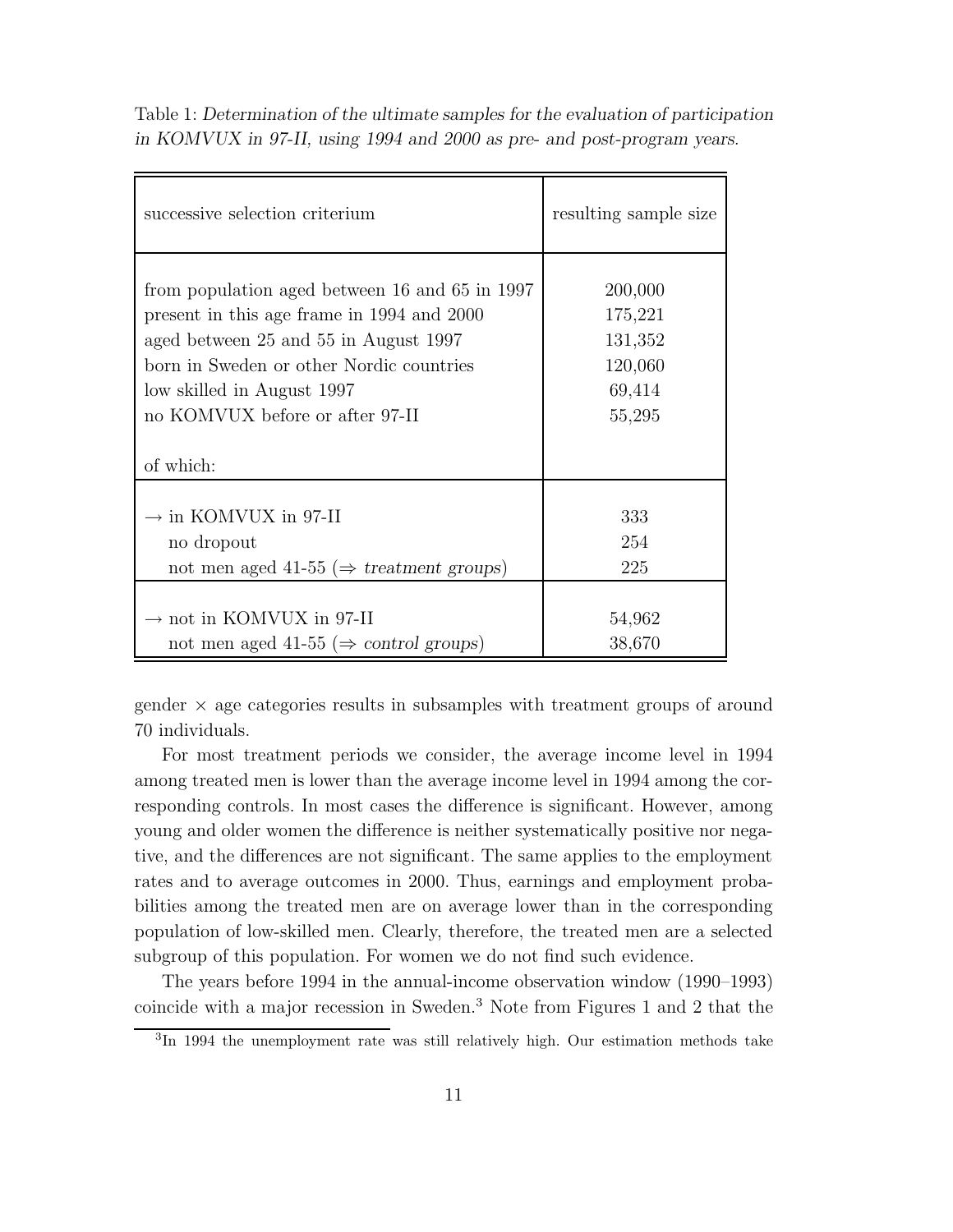average income among treated men decreases at the end of this recession and does not recover in the years immediately after that. This also shows up for the other treatment periods we consider and for the male employment rates. Apparently, the set of males who enrolled in KL in the late 1990s contains relatively many men who suffered from the recession in the early 1990s in the sense that their labor market position was persistently worse afterwards. This fits in with the "lifelong learning" objective of modern adult education programs to help individuals who are affected by negative shocks. For young women, the drop in average income at the end of the recession is smaller, and for older women we do not find any evidence of a drop. This again suggests that (older) female enrollees have a different background than the male enrollees.

# **4 Empirical analysis of average effects on individual outcomes using micro data**

### **4.1 Effects on income**

## **4.1.1 Conditional difference-in-differences estimation of average treatment effects on the treated**

To analyze the effects on annual incomes, we apply a version of the "conditional difference-in-differences" method developed by Heckman et. al.  $(1998)^4$ . This method estimates the average treatment effect on the treated (ATET) in a population, allowing for treatment-effect heterogeneity and self selection on unobservables. In order to estimate the average effect, the individuals in the treatment and control groups should be aligned in terms of observed explanatory variables, for example, by matching them on the propensity score. The average difference between the treatment and control groups of the differences in the outcomes in the pre- and post-treatment evaluation years then equals the ATET. To see the assumptions involved, it is useful to consider briefly a regression specification for annual income  $Y_{i,t}$  of individual i at year t. This is conceptually inferior to a nonparametric counterfactual framework (see e.g. Heckman, LaLonde and Smith, 1999) but it facilitates the exposition. Let

$$
Y_{i,t} = g(X_i, t) + V_i + \delta(U_i, V_i, X_i)I(Z_{i,t} > 0) + \varepsilon_{i,t}
$$
\n(1)

account of changes in aggregate conditions.

<sup>4</sup>See Bergemann, Fitzenberger and Speckesser (2004) and Blundell et al. (2004) for applications.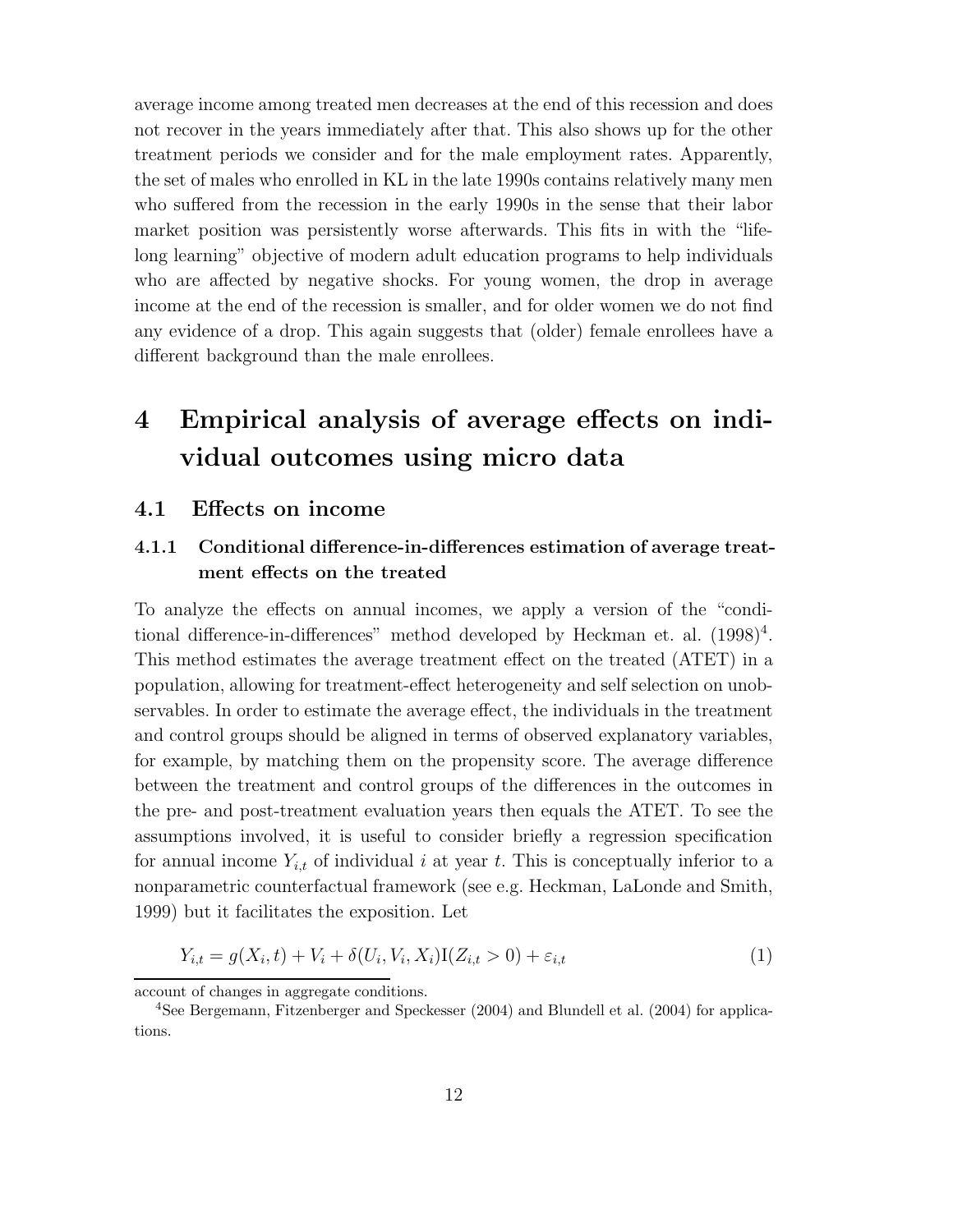where  $X_i$  are observed explanatory variables, g is an unknown function,  $U_i$  and  $V_i$  are individual-specific effects (which may depend on  $X_i$ ),  $\delta$  is the treatment effect function (which may depend on t),  $Z_{i,t} > 0$  indicates that the individual has participated in KL in the past, and the errors  $\varepsilon_{i,t}$  are zero-mean and independently and identically distributed. Note that we may allow for time-dependent observed explanatory variables, and we may allow  $\delta$  to depend on other covariates than those in g. For each i, t we observe  $Y_{i,t}$ ,  $X_i$ , and  $I(Z_{i,t} > 0)$ . Participation in KL is endogenous in the sense that it may be affected by the same individual characteristics as those affecting  $Y_{i,t}$ . Specifically,  $Z_{i,t}$  may be affected by  $U_i, V_i$ , and  $X_i$ , but it is independent of  $\varepsilon_{i,t}$ . In the regression specification, the spurious dependence between treatment participation and outcome runs by way of  $V_i$  and the spurious dependence between treatment effect and outcome runs by way of both  $U_i$  and  $V_i$ .

Let the pre- and post-treatment evaluation years be denoted by  $t = 0$  and  $t = 1$ , respectively. Consider two individuals  $(i = a, b)$  with the same X, but  $Z_{b,1} > 0$  whereas  $Z_{a,1} < 0$ . From (1) it follows that

$$
(Y_{b,1} - Y_{b,0}) - (Y_{a,1} - Y_{a,0}) = \delta(U_b, V_b, X_b) + \varepsilon_{b,1} - \varepsilon_{b,0} - \varepsilon_{a,1} + \varepsilon_{a,0}
$$

so that, by taking the average over the treated, we obtain the ATET. Clearly, it is crucial that the income variable is additive in the unobserved fixed effects  $V_i$ . Moreover, these fixed effects should not change over time. The average time trend effects in income should be the same for individuals in the treatment and control groups who have identical covariates.

In our version of conditional difference-in-differences estimation, the analysis is stratified on all observed explanatory variables. In a given analysis, the treated and controls are then homogeneous in terms of observed explanatory variables (but not in terms of unobserved explanatory variables). This means that the ATET simply equals the difference-in-differences of the means of Y calculated for the treated and controls for the pre- and post-treatment year.

Conditional difference-in-differences has a number of advantages. First, it allows for effect heterogeneity. Second, it can handle Ashenfelter's Dip in a natural way. Third, it handles various types of selection effects. This includes self-selection into the treatment on the basis of the expected individual outcomes and costs, and selection of the moment of enrollment and the duration of participation. Fourth, it does not require exclusion restrictions (as in natural experiments) to identify the treatment effect. Such a restriction requires that the data contain a variable that affects the treatment assignment but that does not affect the outcome of interest other than by way of the treatment. This is often difficult to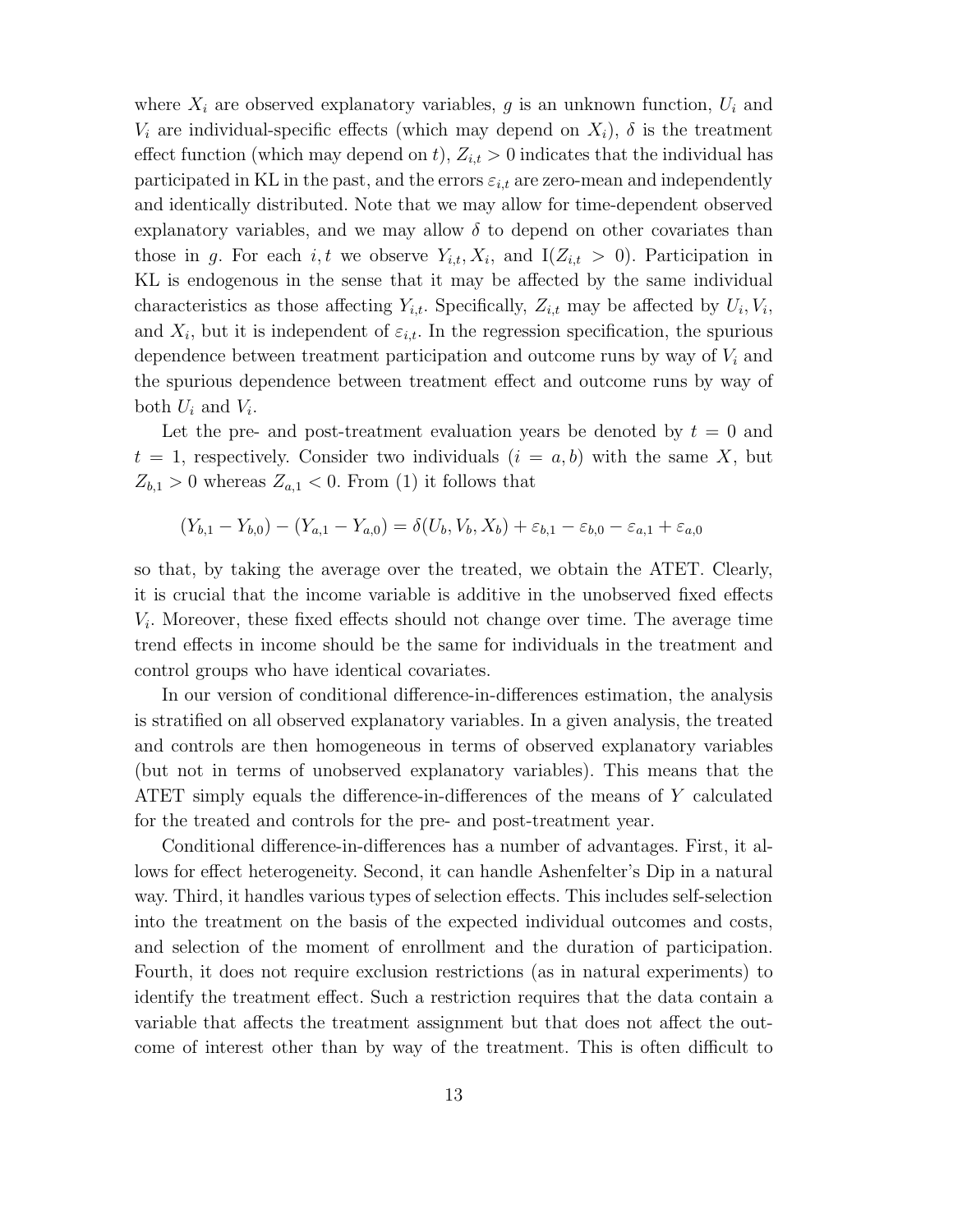justify. If a variable is observed by the analyst, then it is often also observable to the individuals under consideration. If the variable affects the probability of treatment, and the individual knows that he may be subject to treatment, then he takes his value of the variable into account to determine his optimal strategy, and this strategy in turn affects the rate at which the individual leaves the state of interest. Our data certainly do not contain any candidate instrumental variables.

Our approach of stratifying the treatment and control groups by age and gender is motivated by a paucity of observed explanatory variables. However, it also has some specific advantages over the use of propensity score matching. First, the results do not depend on a functional form for the propensity score as a function of the matching variables. Second, we do not need to rely on asymptotic theory or bootstrapping in order to estimate standard errors. Instead, we may calculate the exact small-sample standard errors of the estimated effects.

The assumption that the average time trend effect in income does not depend on the treatment status of individuals with identical covariates may be violated in practice. On average, non-treated individuals gather more work experience than treated individuals between the pre- and post-program year, for three reasons. First, they have more time to work during the treatment period. Second, they are less often unemployed shortly before the treatment period. Third, many of them work at the end of the treatment period, so they do not need to spend time to find a job then. With positive returns to work experience, their longrun average income levels may exceed those of initially identical individuals who were treated, even if the treatment itself does not have any causal effect. In the presence of a positive treatment effect, this would lead to an underestimate of this effect. This is a common but ignored problem in applications of (conditional) difference-in-differences.

#### **4.1.2 Estimation results**

Table 2 presents the conditional difference-in-differences estimates of the average treatment effect on the treated concerning participation in KOMVUX in 97-II, using 1994 and 2000 as pre- and post-program years. Clearly, the ATET estimates are all insignificantly different from zero (note that the estimates for the young groups are in accordance with Figure 1). Concerning the magnitude of the estimates, it should be recalled that young men on average have higher wages than women and that the outcome variable of interest is the level rather than the logarithm of income.

We also find insignificant ATET estimates for other treatments with a dura-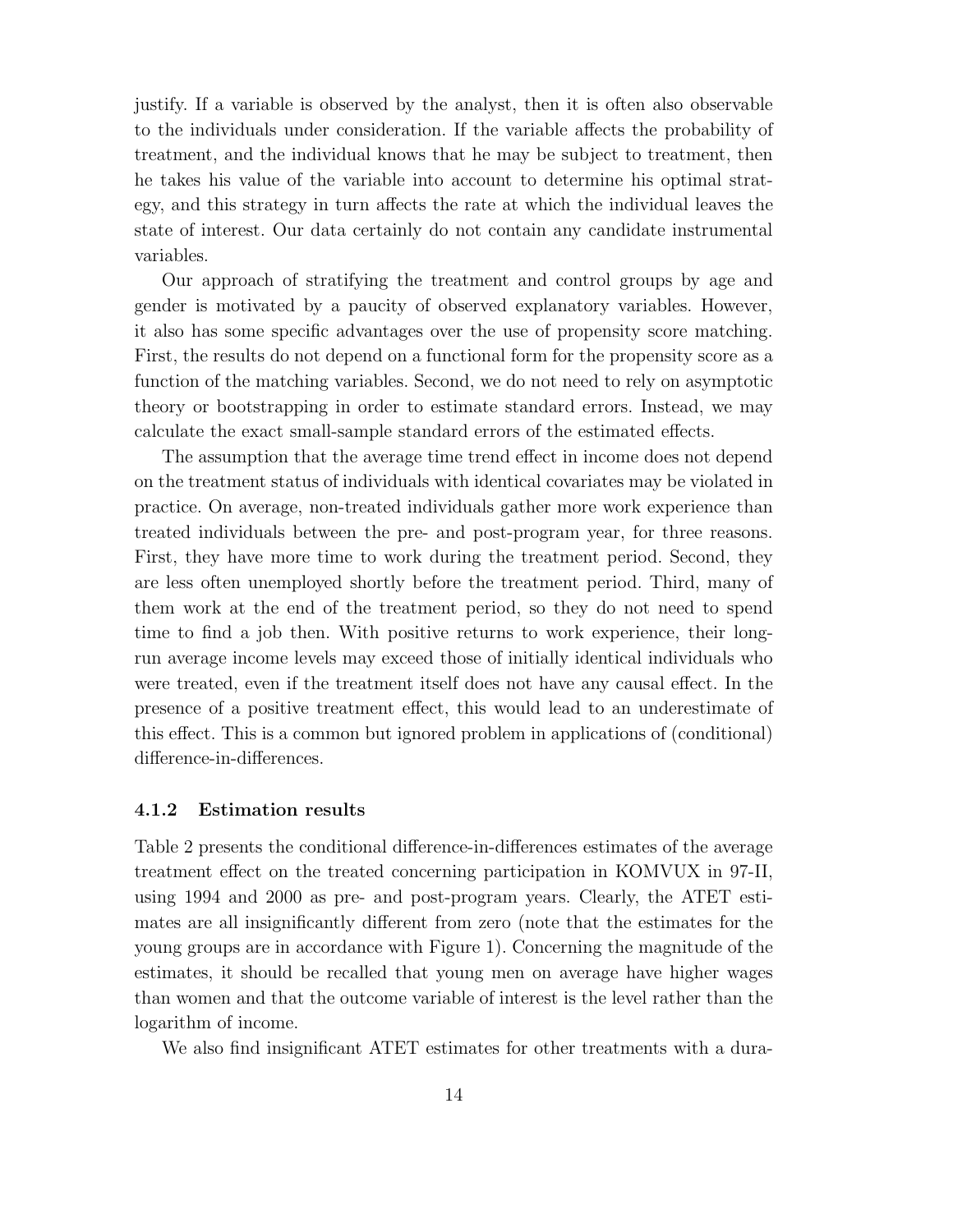Table 2: *Estimates of the average treatment effects on the treated, concerning participation in KOMVUX in 97-II, using 1994 and 2000 as pre- and post-program years and annual income as outcome measure (in 1000 SEK in the year 2000).*

| type of individual   | <b>ATET</b> | (standard error)  | $n_{treated}$ | $n_{control}$ |
|----------------------|-------------|-------------------|---------------|---------------|
| Male, aged $25-40$   | 10.5        | (13)              | 69            | 15061         |
| Female, aged 25-40   | 0.6         | (10)              | 96            | 9163          |
| Female, aged $41-55$ | $-3.6$      | $\left(13\right)$ | 60            | 14446         |

tion of one semester. Note that for those cases the time between the treatment and the post-program year is at most only 1.5 years. From the previous section, comparing incomes in 2000 for such cases is hampered by the post-treatment earnings dip.

For the treatments with a duration of 1 or 1.5 years, the above conclusions are reinforced. The results are also insensitive to whether medium-skilled individuals are included among the treated. We repeated the analysis using log income instead of the income level as outcome variable, but this did not affect the conclusions.

We also performed analyses with trimmed income data. This serves to exclude any disturbance effects of measurement errors in the data. Moreover, very low incomes – including zero incomes – do not reflect the individual monetary means available for survival; presumably such individuals rely on family members' income. We use a lower income bound of SEK 50,000 per year for every year, and an upper bound equal to SEK 160,000 in 1994, linearly increasing with SEK 10,000 per year, up to SEK 220,000 in 2000 (all these numbers are in terms of the 2000 price level). These bounds are applied to the treated as well as the corresponding controls. We may therefore also consider the trimming as a crude device to match treated and controls on the pre-treatment annual income.

Table 6 in Appendix 1 gives the ATET estimates for the individuals whose incomes in the pre- and post-treatment years were within the above range. Again, all estimates are insignificant. In comparison to the estimates in Table 2, the effects are somewhat larger for women and smaller for young men. This suggests that men without income (and men with very low incomes) benefit more from KL than men with better labor market conditions. For women, the reverse holds.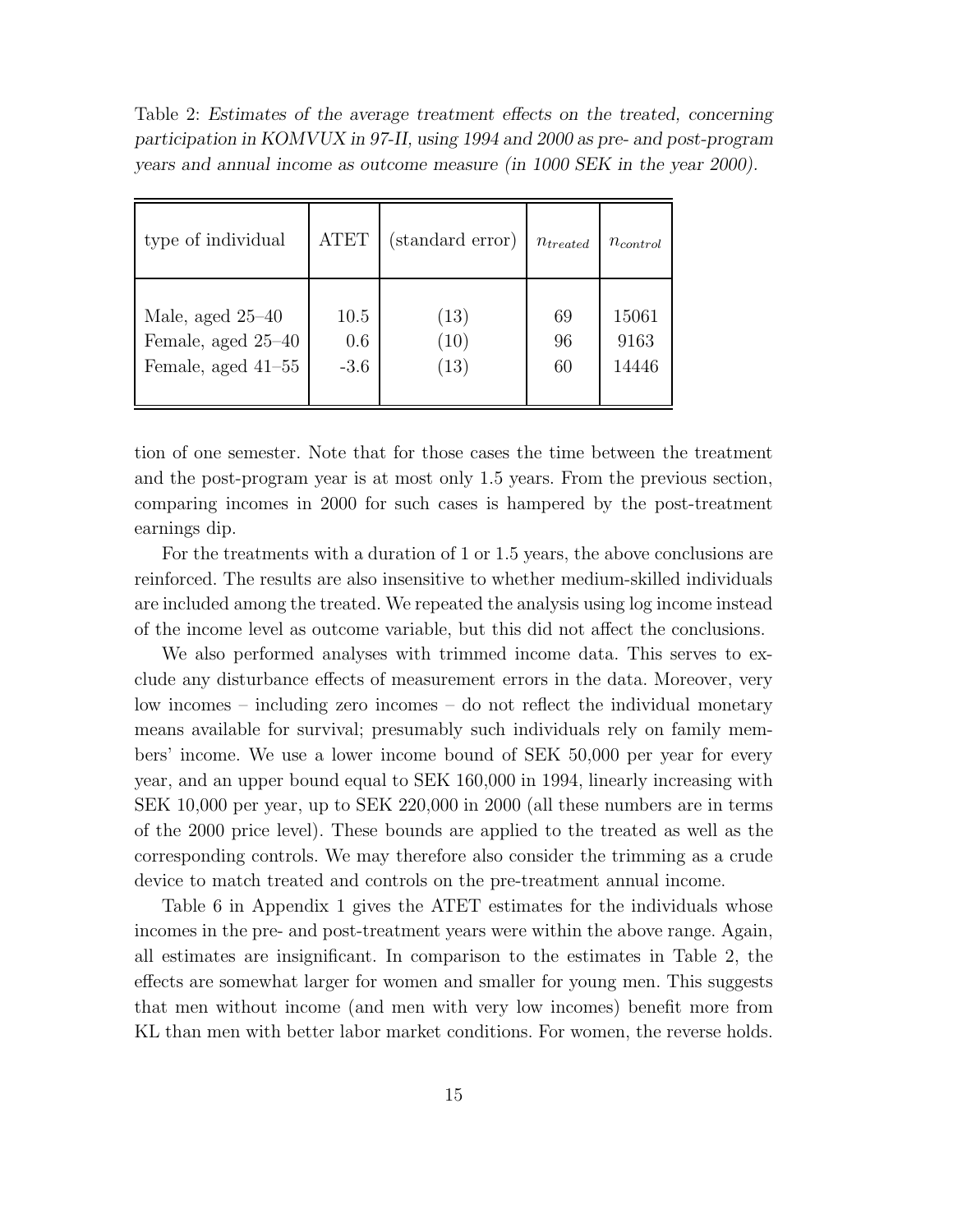We also examine the effects on the median of the income distribution. For each gender, age, year, and treatment semester(s), one may replicate the ATET estimation with median incomes instead of average incomes. The main advantage is that this is insensitive to the handling of zero incomes and income outliers. The main disadvantage is that the resulting estimate cannot be related to a meaningful effect at the individual level, basically because the difference of the median does not equal the median of the difference. The estimates on the effect on the median somewhat exceed those in Table 2.

The results suggest that KL does not increase annual income. Alternatively, the sample sizes of treated individuals may simply be too small for a meaningful analysis. There is some evidence that disadvantaged young men benefit from KL in terms of annual income.

#### **4.1.3 Meta analysis**

Thus far we have performed separate analyses for different treatment periods and for different gender  $\times$  age types. However, the time dependence of the average income of the various treatment and control groups satisfies certain regularities (recall the figures in the previous section). We may exploit this to enhance the efficiency of the analysis. After all, the insignificance of the non-parametric estimates might be due to the small sample sizes for given treatment periods. In addition, recall that treatments in periods that end close to the latest year available in the data are hard to evaluate, but if the pre-treatment-period income patterns are similar to those for other treatment periods then we can still use the corresponding data to enhance efficiency.

In this subsection, we therefore analyze the treatment effects by gender  $\times$  age type and treatment period in a unified framework. We postulate a parametric non-linear regression model for the observed average annual income Y per gender  $\times$  age type, per year, per treatment period, and per treatment status, where the average is taken over the individuals in the specific group we consider. This model is supposed to capture the average income patterns over time for the various treatment and control groups. It therefore also captures the ATET's that we estimated nonparametrically in the previous subsection.

We now let the index i denote the gender  $\times$  age type instead of the individual, and we again use t to denote a given year, the value  $t = 1$  corresponding to the year 1991 and the value  $t = 10$  to 2000. We distinguish the various treatment periods by way of variables a and  $\tau$ . Here, a denotes the length of the treatment period ( $a = 0$  and  $a = 1$  corresponding to lengths 0.5 and 1, respectively) and  $\tau$ denotes the center of the period, as measured by the calendar year in which the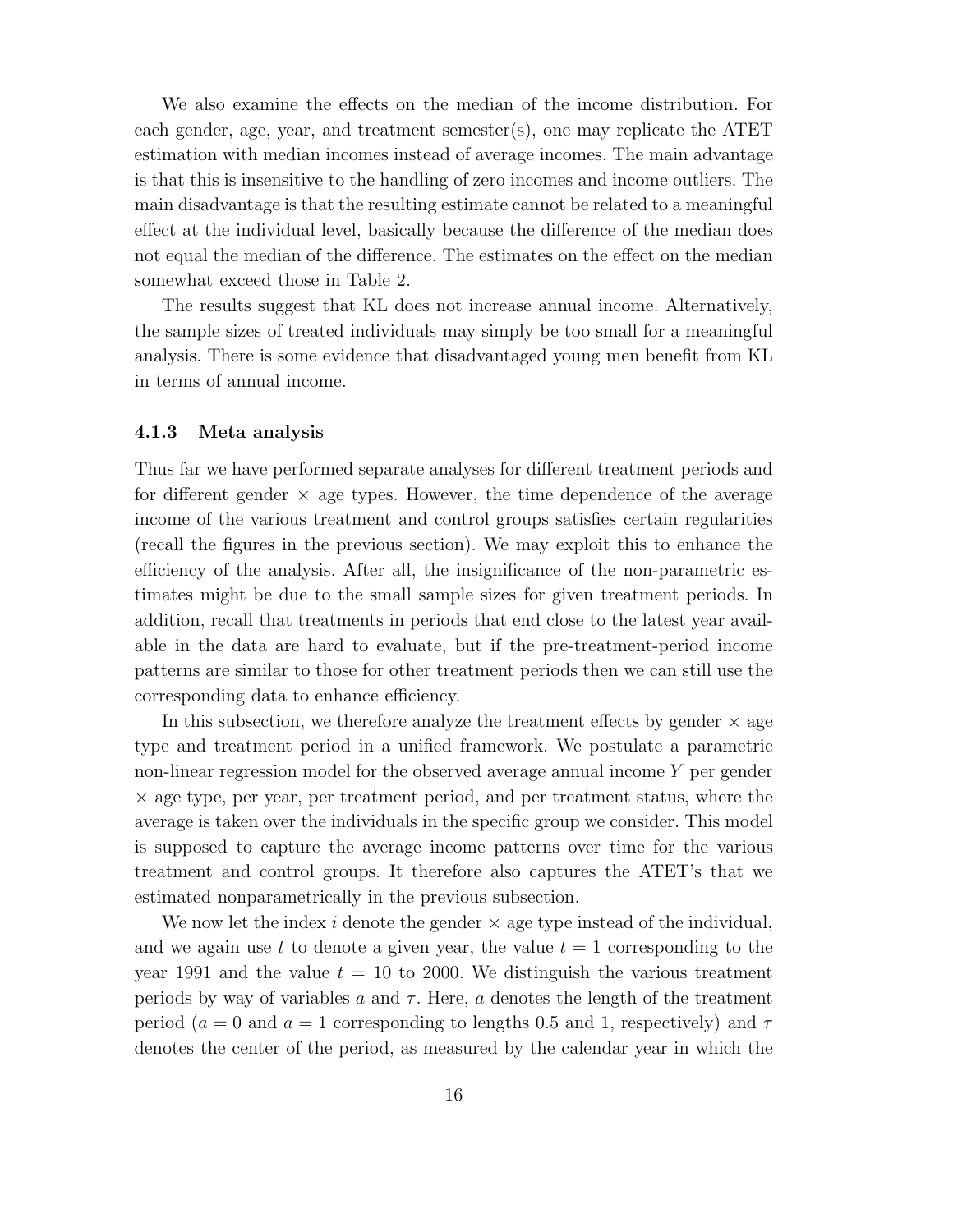income dip is deepest (1998, except for the treatment period 97-II). Finally, we use  $D$  to denote the treatment status of the group considered. This is a binary variable taking the value 1 if the individuals in the group will be treated in one of the treatment periods. We now postulate

$$
Y_{i,t,a,\tau,D} = c_{0,i} + c_{1,i}t + c_{2,i}D +
$$
  
\n
$$
[c_3a + c_4(1-a)] \cdot D \cdot e^{-\frac{|t-\tau|}{c_5}} +
$$
  
\n
$$
c_{6,i} \cdot D \cdot I(t \geq \tau) \cdot \left(\frac{e^{t-\tau}-1}{e^{t-\tau}+e}\right) + \varepsilon_{i,t,a,\tau,D}
$$
 (2)

Consider first the control groups, i.e. with  $D = 0$ . The parameters  $c_{0,i}, c_{1,i}$ describe for each i separately a linear equation for  $Y$  as a function of  $t$ . The parameters  $c_{2,i}$  give the long-run pre-treatment difference between treatment and control groups for each i. The values of  $c_{2,i}$  reflect the extent to which the treated are a special subgroup of the individuals with a given  $i$ . Note that we assume that these parameters do not depend on the length or starting date of the treatment period.

The parameters  $c_3, c_4$  and  $c_5$  capture the pre- and post-program dip. If  $c_5$ is large then the dip is wide. The functional form of the shape of the dip as a function of  $t - \tau$  and a reflects the shape observed in the data. For example, if the treatment period is long, then the dip is deeper. The shape of the dip is constrained to be symmetric and is also assumed to be identical across i.

Finally, the parameters  $c_{6,i}$  capture the ATET's. The corresponding ratio in parentheses reflects the fact that the ATET is only revealed after the posttreatment dip. This term increases in t, from 0 at  $t = \tau$  to 0.31 at  $t = \tau + 1$ , and so on, quickly converging to 1. For sake of brevity we do not make the ATET's dependent on the length or starting date of the treatment period.

Note that a and  $\tau$  and the associated parameters  $c_3$ ,  $c_4$ ,  $c_5$ ,  $c_{6,i}$  are only relevant if  $D = 1$ . In general, the parameters of the equation should not be given a causal or structural interpretation. They merely capture how Y varies with its determinants. The only exception are the  $c_{6,i}$  parameters, which are supposed to capture the ATET's.

We estimate the equation with the data on  $Y$  for each combination of 3 values of i, 10 values of t  $(1991–2000)$ , 5 different treatment periods, and 2 different treatment statuses. In fact, we only use data from one control group for each value of  $i$  and  $t$ , because the different control groups contain mostly the same individuals (accordingly, the data on  $Y$  are virtually the same across these groups). We use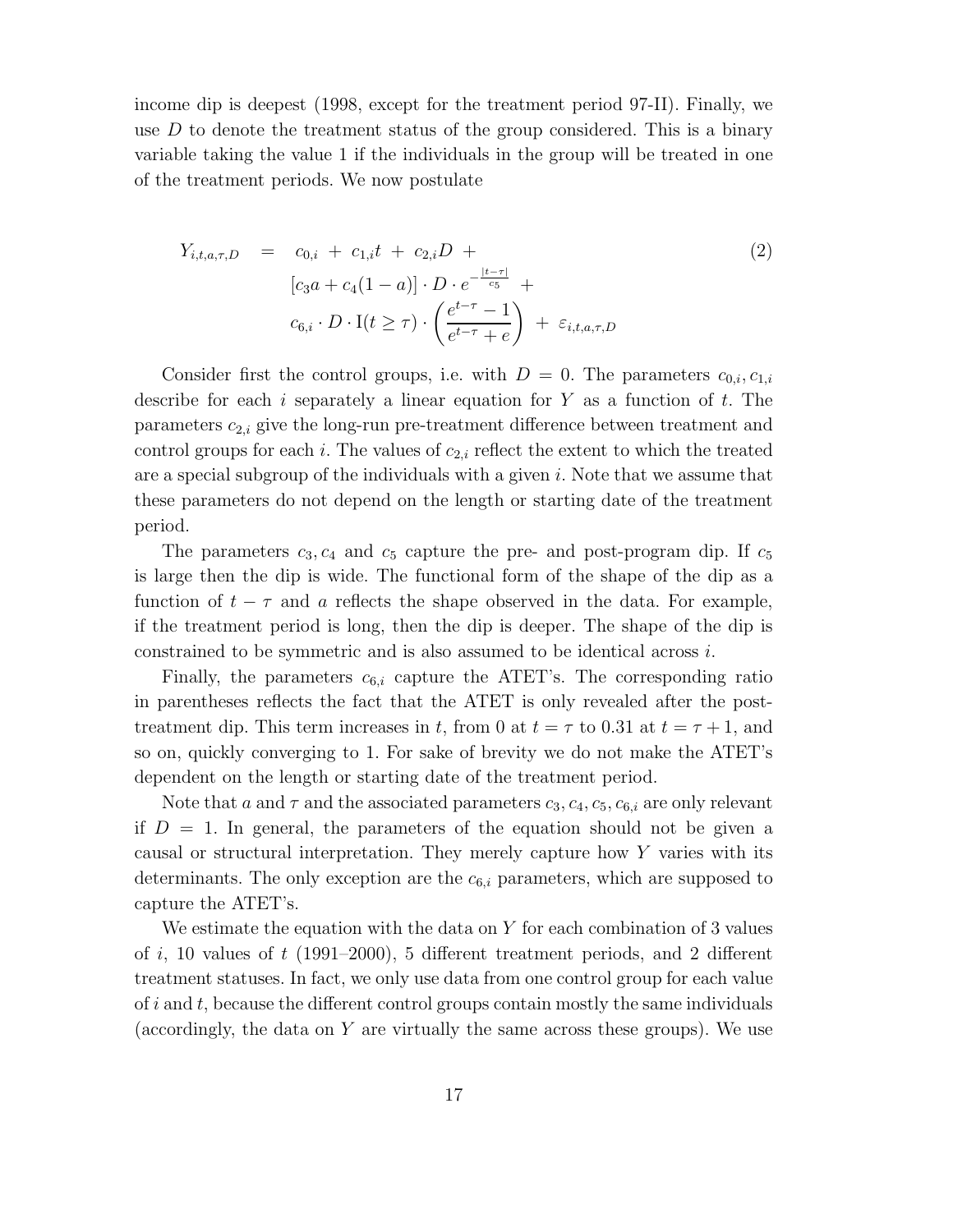the control group corresponding to the treatment period 98-I. As a result, we have  $3 \times 10 \times (5 + 1) = 180$  observations for the regression.

For older women, the data show that the linear specification of Y as a function of t in the control group is incorrect because  $Y$  flattens out as time proceeds. We therefore replace it by an increasing concave function. Specifically, we replace  $c_{1,i}t$ in equation (2) for older women by

 $c_1 \cdot \log(t + c_7)$ 

Note that this makes the  $c_0$  and  $c_1$  parameters incomparable between young men and women on the one hand and older women on the other.

We estimate the model with Nonlinear Least Squares. The regression analysis ignores a few statistical complications. First, for a given gender, age interval, treatment period, and treatment status, the average incomes in different years mostly concern the same individuals. At the individual level, incomes in consecutive years are typically correlated, leading to dependency of the error terms in the average income regression. Second, the standard error of the estimated average income depends on the sample size in the year considered and therefore varies across years, leading to heteroskedasticity.

Table 3 presents the estimation results. The main result concerns the insignificance of the ATET's for all age and gender types. This reinforces the results of the previous subsection. Other notable results are that young male enrollees are a selected subset of the corresponding population, whereas this is not true for young and older women. The pre- and post-program dip is deeper for longer treatments. The average annual population income increase is larger for young men than for young women, and this is in turn larger than for older women.

The results are very robust. Notably, the insignificance of the ATET's is robust with respect to changes in the functional form of the dip and the time dependence of the extent to which the ATET reveals itself. Also, if we restrict attention to the calendar years 1994–2000, then we obtain virtually the same results.

Differences in annual income are an imperfect indicator of productivity differences, because they also reflect differences in the employment rate. In the next subsection we directly estimate the employment effects of KL.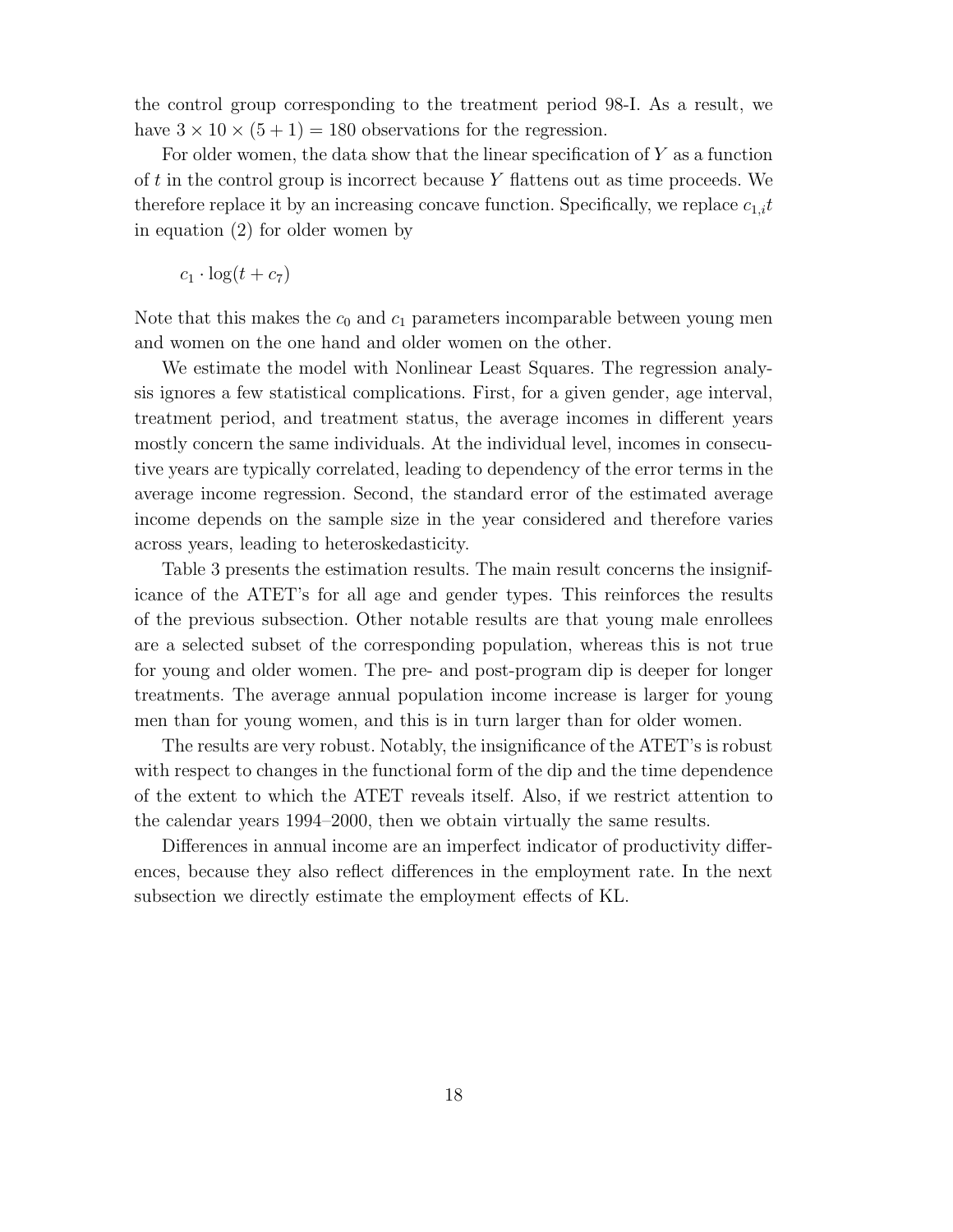| parameter                               | estimate | (standard error) |
|-----------------------------------------|----------|------------------|
|                                         |          |                  |
| constant term $c_0$                     |          |                  |
| all                                     | $36.6*$  | (11)             |
| additional for male, aged 25–40         | $73.8*$  | (12)             |
| additional for female, aged 25-40       | $25.2*$  | (12)             |
| time trend                              |          |                  |
| $c_1$ male, aged 25-40:                 | $8.8*$   | (0.6)            |
| $c_1$ female, aged 25–40:               | $7.5*$   | (0.6)            |
| $c_1$ female, aged 41-55:               | $43.1*$  | (4.3)            |
| $c_7$ female, aged 41-55:               | $2.16*$  | (0.4)            |
|                                         |          |                  |
| pre-program difference of treated $c_2$ |          |                  |
| Male, aged 25-40                        | $-27.7*$ | (3.3)            |
| Female, aged 25-40                      | $-4.3$   | (3.3)            |
| Female, aged 41–55                      | 0.0      | (3.3)            |
| Ashenfelter dip                         |          |                  |
| $c_3$ long treatment period             | $-50.1*$ | (4.0)            |
| $c_4$ short treatment period            | $-19.8*$ | (3.5)            |
| $c_5$ width of the dip                  | $0.63*$  | (0.1)            |
|                                         |          |                  |
| treatment effect $c_6$                  |          |                  |
| Male, aged $25-40$                      | $-6.0$   | (10)             |
| Female, aged 25–40                      | -14.6    | (10)             |
| Female, aged 41-55                      | $-1.4$   | (10)             |
|                                         |          |                  |
| R-squared                               | 0.91     |                  |
|                                         |          |                  |
| $#$ observations                        | 180      |                  |

Table 3: *Estimates of the non-linear regression model for average annual income as a function of gender, age, calendar time, treatment period, and treatment status (in 1000 SEK in the year 2000).*

Note: \* denotes significance at the 5% level.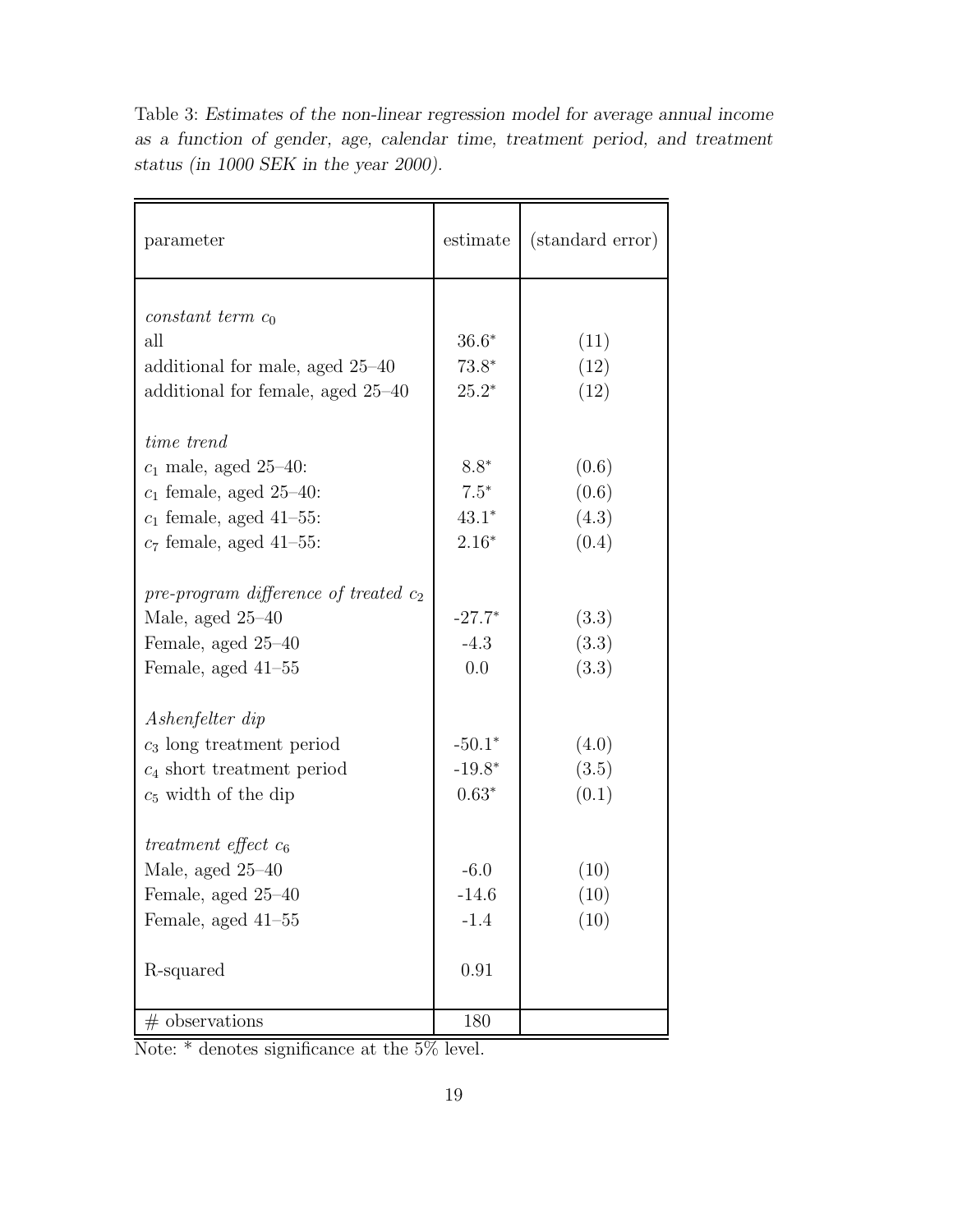#### **4.2 Effects on the employment rate**

## **4.2.1 Conditional probit analyses of treatment effects on the employment rate**

We distinguish between two labor market states: employment and unemployment. We are interested in the effect of the treatment on the probability of being employed. The model framework and estimation strategy are similar in spirit to those in the previous subsection. The main difference concerns the fact that now the outcome measure  $E$  is binary. This makes it less attractive to adopt a linear model for the outcomes, as, for example the linear model for  $Y$  in equation (1). We therefore specify a latent variable model and a corresponding analog of the conditional difference-in-differences estimation method.

Let the (latent) variable  $E_{i,t}^*$  satisfy, in obvious notation,

$$
E_{i,t}^* = g(X_i, t) + V_i + \delta(X_i)I(Z_{i,t} > 0) + \varepsilon_{i,t}
$$
\n(3)

The main restriction, as compared to the income effects analyses, is that the treatment effect is now constant for given  $X_i$ . That is, the treatment effect heterogeneity is reduced to heterogeneity across age and gender. This is the price to be paid for adopting a latent variable framework of analysis. For each  $i, t$  we observe  $E_{i,t} := I(E_{i,t}^* > 0)$  as well as  $X_i$  and  $I(Z_{i,t} > 0)$ . Participation in KL is endogenous in the sense that  $Z_{i,t}$  may be affected by  $V_i$  and  $X_i$ . Note that now the probability of employment is a non-linear function of the treatment status and the other determinants.

As in the previous subsection, we stratify the empirical analysis on all observed explanatory variables  $X_i$ . In a given analysis, the treated and controls are therefore homogeneous in terms of observed explanatory variables (but not in terms of unobserved explanatory variables). We may therefore simplify equation (3) to  $E_{i,t}^* = g(t) + V_i + \delta I(Z_{i,t} > 0) + \varepsilon_{i,t}.$ 

The well-known conditional logit estimation method can be used to estimate the  $\delta$  parameter, in the following way. First, assume that the above outcome equation for given t defines a logit model. Secondly, let  $t = 0, 1$ , and consider the conditional probability of making a transition from  $E_{i,0} = 0$  to  $E_{i,1} = 1$  (or from  $E_{i,0} = 1$  to  $E_{i,1} = 0$ ) given that the individual labor market states at  $t = 0$  and  $t = 1$  are different. This defines a new binary outcome. We define a corresponding binary variable  $H_i$  as follows:  $H_i = 1$  if  $E_{i,0} = 0$  and  $E_{i,1} = 1$ , and  $H_i = 0$  if  $E_{i,0} = 1$  and  $E_{i,1} = 0$ . In all other cases,  $H_i$  is undefined. In words,  $H_i = 1$  if the individual makes a transition from unemployment to employment and  $H<sub>i</sub> = 0$  if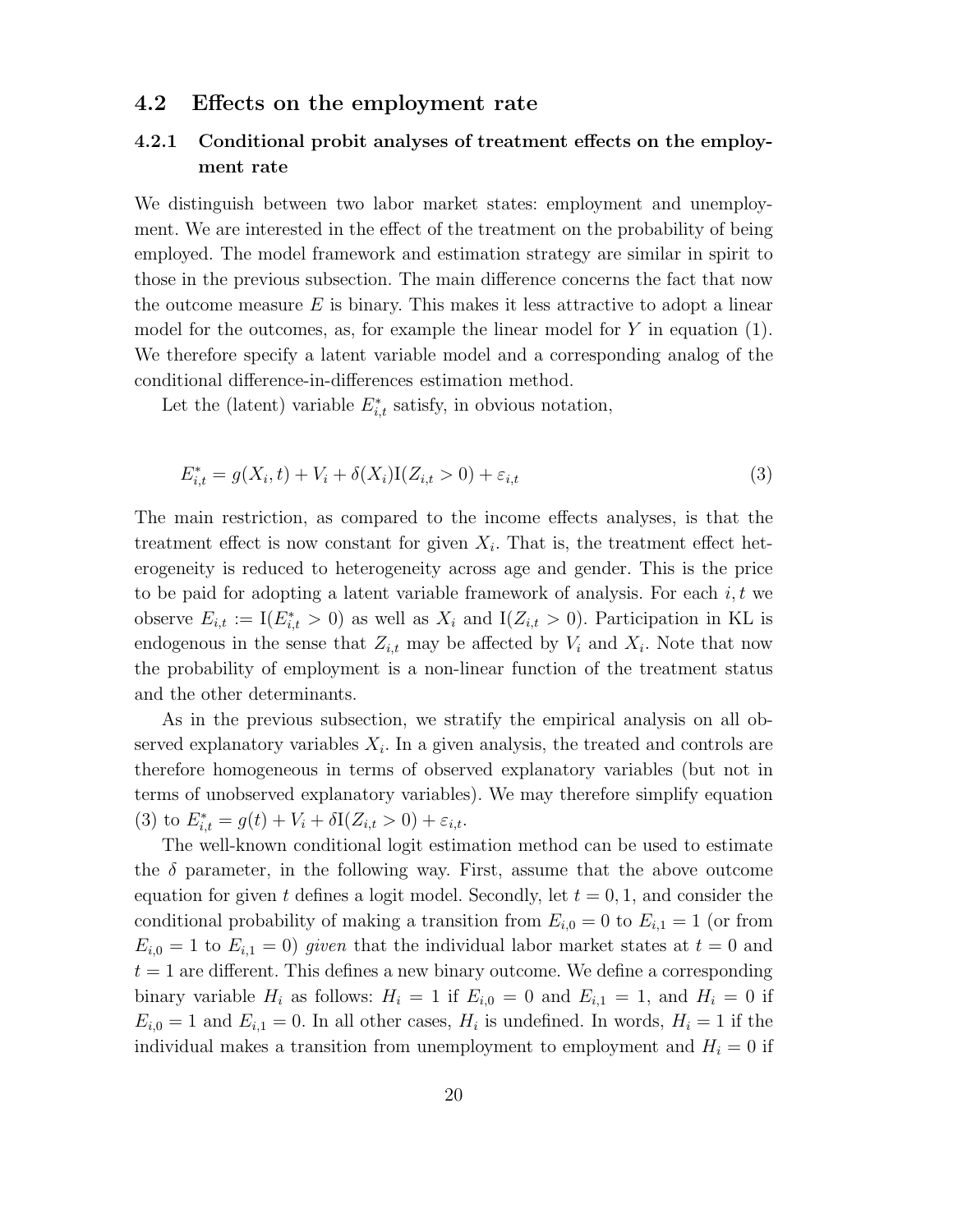the transition is the other way round, whereas individuals who are in the same state are removed. Note that what matters is not exactly what occurs between the years corresponding to  $t = 0$  and  $t = 1$ , but whether, and if so how, the individual labor market states differ between these years. The variable  $H_i$  also follows a logit model specification, with the treatment status as the only explanatory variable. We can thus introduce a latent variable  $H_i^*$  satisfying  $H_i^* = \beta_0 + \delta I(Z_{i,1} > 0) + \epsilon_i$ . This allows for straightforward estimation of  $\delta$ .

Note that this estimation method is similar to the conditional difference-indifferences method. Examining  $H_i$  instead of  $E_{i,t}$  means examining a sort of first difference across time for a given individual. It removes the fixed effect  $V_i$  from the analysis. The average of  $H_i$  in the control group provides an estimate of the time trend  $(\beta_0)$  in the employment outcomes. The average of  $H_i$  in the treatment groups then identifies the treatment effect. In fact, we assume that  $H_i$  follows a probit model specification. This assumes a different class of distributions for  $\varepsilon_{i,t}$ (see Magnac, 2004) but is otherwise equivalent to conditional logit.

A disadvantage of conditional logit and conditional probit is that they do not enable the estimation of the quantitative effect of treatment on the employment outcomes  $E_{i,t}$ . This effect is non-linear and depends on the unknown fixed effects  $V_i$ . This means that we can only make a qualitative evaluation, in the sense that we can only determine the sign and significance of the treatment effect.

In the empirical analysis, we divide the pre- and post-treatment year into three periods each: January-April, May-August, and September-December. We define an individual to be employed in a given period if he is employed for more than half of the period (otherwise we call him unemployed in the period). However, we do not directly observe the employment spells within a period. The fraction of time spent in employment has to be inferred from the observations of the moments of the transitions into and out of unemployment and the corresponding origin and destination states, notably employment, and from the income data. We cannot rule out the possibility that a period between successive transitions into and out of employment also includes spells of non-participation.

We compare the employment outcome in a given period in the pre-treatment year to the outcome in the corresponding period in the post-treatment year. This effectively multiplies the sample size by three (although only observations where the pre- and post-treatment year outcomes differ contribute to the empirical results). The three observations for a given individual may be dependent to the extent that their joint determinants are not captured by the common fixed effect. We conjecture that such a dependence would lead to an under-estimation of a positive employment effect, because if individuals make relatively many transi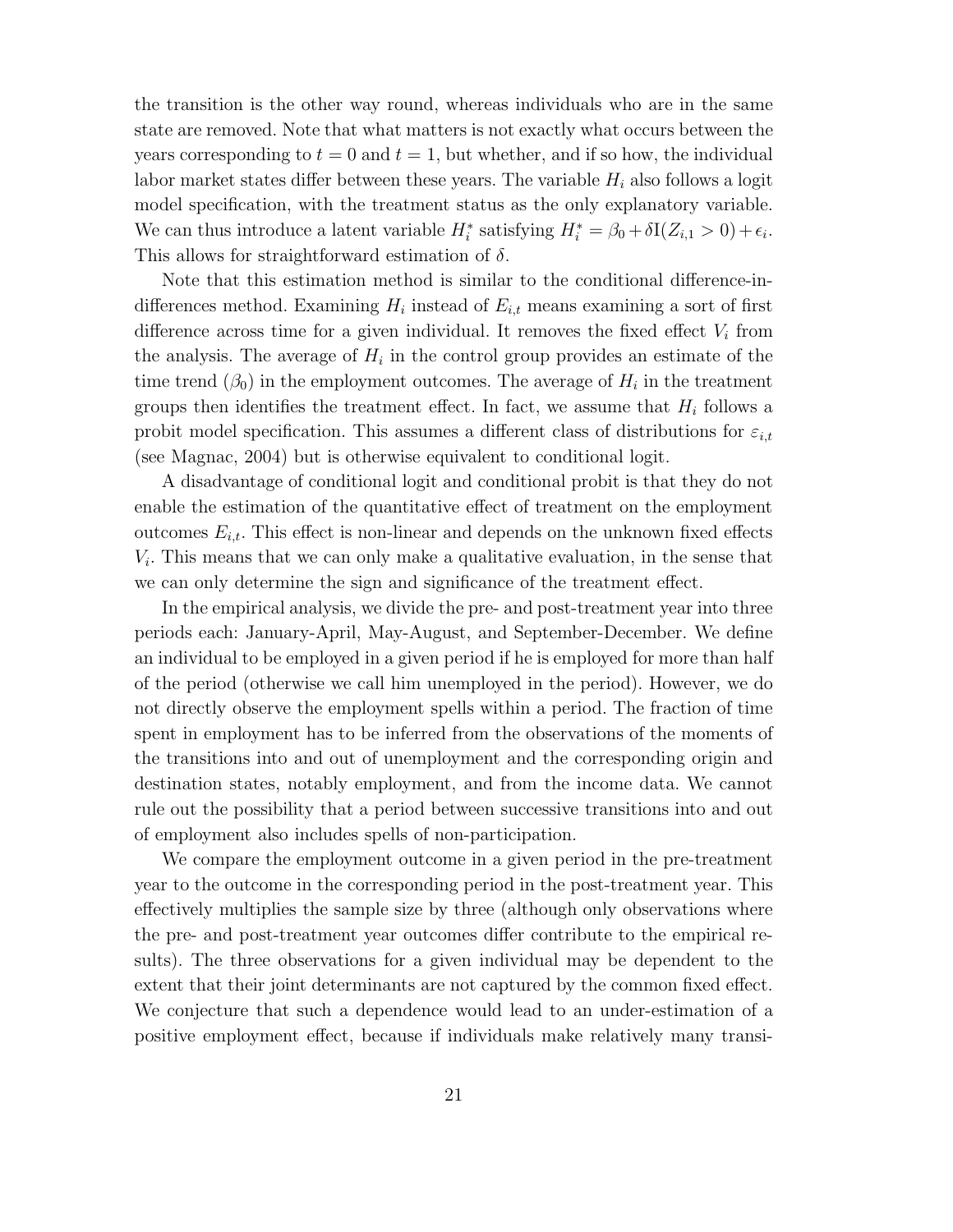tions within a given year, then a transition from unemployment to employment for given periods of the year is often succeeded by a transition from employment to unemployment for the subsequent periods.

#### **4.2.2 Estimation results**

Table 4 gives the results of the conditional probit analyses. "Fraction  $U \to E$ among treated  $= 0.74$  " means that among the treated who had a different individual labor market status in 1994 than in 2000, 74% were unemployed in 1994 and employed in 2000, and 26% were employed in 1994 and unemployed in 2000. For women aged below 40, the fraction of transitions from unemployment to employment is higher among the treated than among the controls, and this shows up in the estimate of  $\delta$  being positive.<sup>5</sup>

We find a significantly positive employment effect for young men. For young women the effect is positive but insignificant. For older women the effect is negative but very insignificant. Somewhat loosely, the result for young men is driven by the relatively high frequency of young men who are unemployed in 1994, follow KOMVUX in 97-II, and are employed in 2000.

We end this section by summarizing the conclusions of the analyses with micro data. First, KL has no significant effect on average income and employment of women. Among young and older women, enrollees are similar to non-enrollees in terms of average pre-program labor market outcomes, and KL does not improve the average outcomes of the enrollees. If anything, young women benefit slightly from KL, whereas KL participation of older women goes along with a slight deterioration of outcomes.

For young men the results are different. The enrollees are on average more disadvantaged in terms of pre-program labor market outcomes than the nonenrollees. In particular, they include relatively many who were hurt by the early-1990's recession. On average, KL participation significantly increases the probability of employment among young men. We do not find a significant effect on average annual income, although the magnitude of the corresponding average treatment effect on the treated is much larger than for young and older women.

At first sight, this absence of a significant average income effect suggests that KL did not have positive productivity effects. This would be at odds with the objective of KL, which was to improve skill levels. A first explanation for the absence of an income effect in conjunction with the occurrence of an employment

<sup>&</sup>lt;sup>5</sup>In a linear probability model, the estimated employment effect simply equals the difference of 0.74 and 0.68.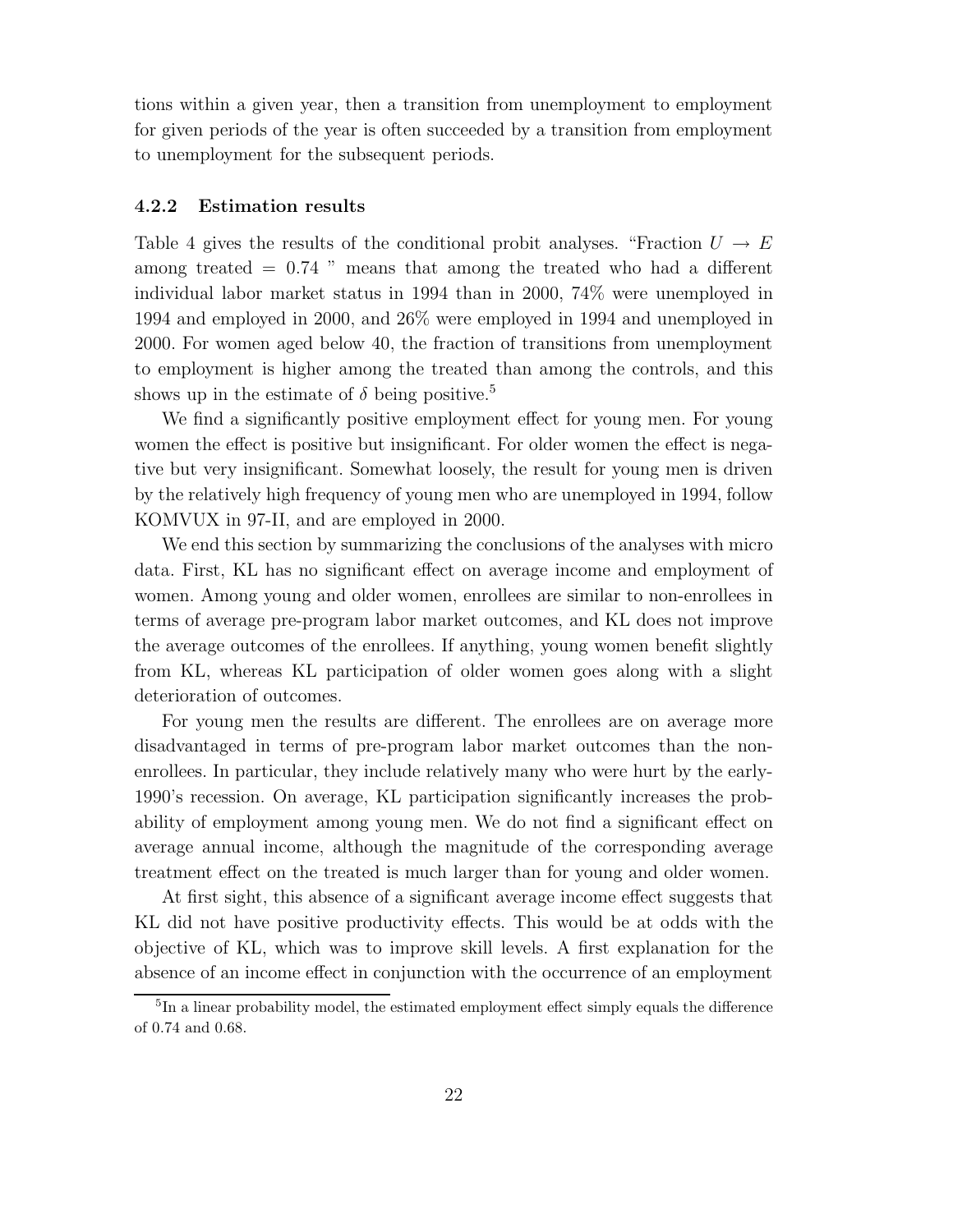| type of individual:                                                                                                                                          | female,<br>aged $25-40$                           | female,<br>aged $41-55$                           | male,<br>aged $25-40$                             |
|--------------------------------------------------------------------------------------------------------------------------------------------------------------|---------------------------------------------------|---------------------------------------------------|---------------------------------------------------|
| fraction $U \to E$ among treated<br>number of transitions among treated<br>fraction $U \rightarrow E$ among controls<br>number of transitions among controls | 0.74<br>(0.045)<br>94<br>0.68<br>(0.0064)<br>5347 | 0.39<br>(0.068)<br>51<br>0.42<br>(0.0062)<br>6285 | 0.90<br>(0.037)<br>63<br>0.74<br>(0.0044)<br>9977 |
| probit estimate of $\beta_0$<br>probit estimate of $\delta$                                                                                                  | 0.47<br>(0.018)<br>0.19<br>(0.14)                 | $-0.21$<br>(0.016)<br>$-0.064$<br>(0.18)          | 0.64<br>(0.013)<br>0.67<br>(0.22)                 |

Table 4: *Estimates of the treatment effect on the employment probability, concerning participation in KOMVUX in 97-II, using 1994 and 2000 as pre- and post-program years.*

effect is that the sample size on incomes among the treated is simply too small. A second explanation is that the only effective component of KL is the increased exposure to the labor market due to a strong involvement of the case worker who may bring the enrollee in contact with suitable vacancies. KL would then work as a job search assistance program (see Richardson and Van den Berg, 2001, for evidence that another Swedish training program works this way). However, if this is correct, then one would also expect an employment effect for female enrollees. Moreover, one would expect a strong employment effect very quickly after leaving the program.

A third explanation is that in Sweden, wages in the labor market do not reflect productivity, because of strong wage compression. In particular, the wageenhancing effect of productivity increases due to KL for previously low-skilled workers may be constrained by Swedish labor market institutions governing wage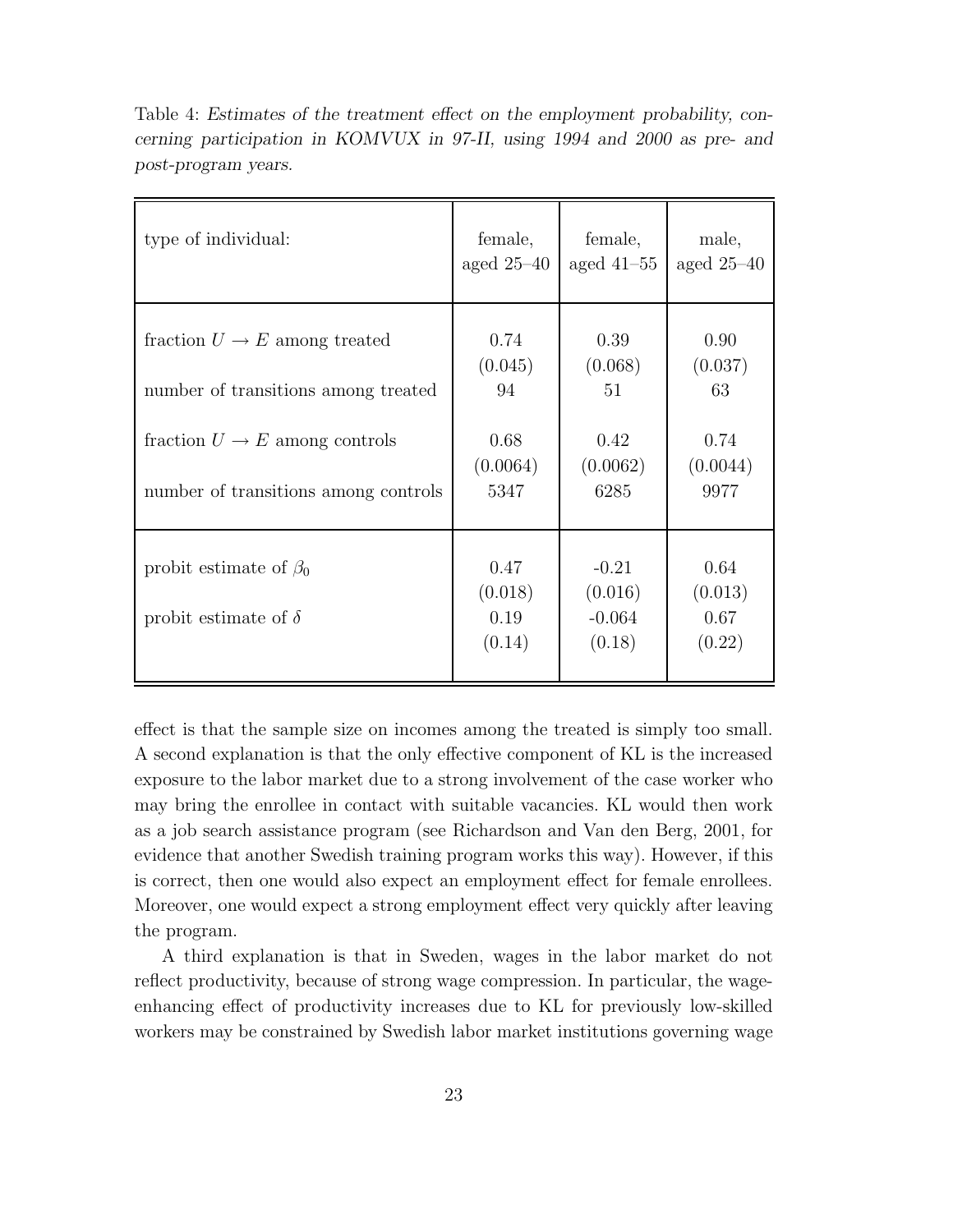setting. However, this is hard to reconcile with the observed cross-sectional wage dispersion and the observed variation in individual wage changes over time. Also, with this explanation one would still expect an employment effect for female enrollees.

A fourth explanation is that the conditional difference-in-differences evaluation method may under-estimate the average KL income effect, because of the gain in work experience in the control groups. To get some feeling for the magnitude of the bias, suppose that, in 2000, the young males in the control groups have on average accumulated one additional year of regular work experience. According to Table 3, this corresponds to a gain of about SEK 8,800 in annual income in 2000. If we add this to the ATET estimate of 10.5 (i.e.,10,500 SEK) for young men taken from Table 2, then we obtain a corrected ATET estimate of 19.3 (standard error 13) in annual income (for women the corrected estimates are still close to zero). Any underestimation of income effects is exacerbated if the post-program year used in the evaluation is still in the post-program dip. In that case, the time frame of the data does not allow for the full effects of the program to be observed.

A fifth explanation is that there may be equilibrium effects that affect the average income effects. After all, the program is so large that a substantial fraction of the low-skilled workers without work participate in it. One may expect effects on the behavior and outcomes of employers and labor market participants who have not been enrolled in KL. This in turn may affect the outcomes of the enrollees as well. To investigate this, we perform an equilibrium analysis in the next section.

# **5 Analysis of equilibrium effects**

## **5.1 The model**

As indicated in the introduction, we use the equilibrium labor market model from Albrecht and Vroman (2002). We first present a generalization of that model. Then we calibrate it, and we simulate the potential equilibrium effects of the program.

The model is a stylized one in which risk-neutral workers live forever. The measure of workers is normalized to 1. The skill distribution is taken as exogenous and we denote the fraction of the labor force with skill level  $s_i$  as  $p_i$  with  $\sum$ S  $\sum_{i=1}$  $p_i = 1$ . Jobs are described by their minimum skill requirement,  $y$ . The technology is such that the output produced by a job of type y with a worker of skill s is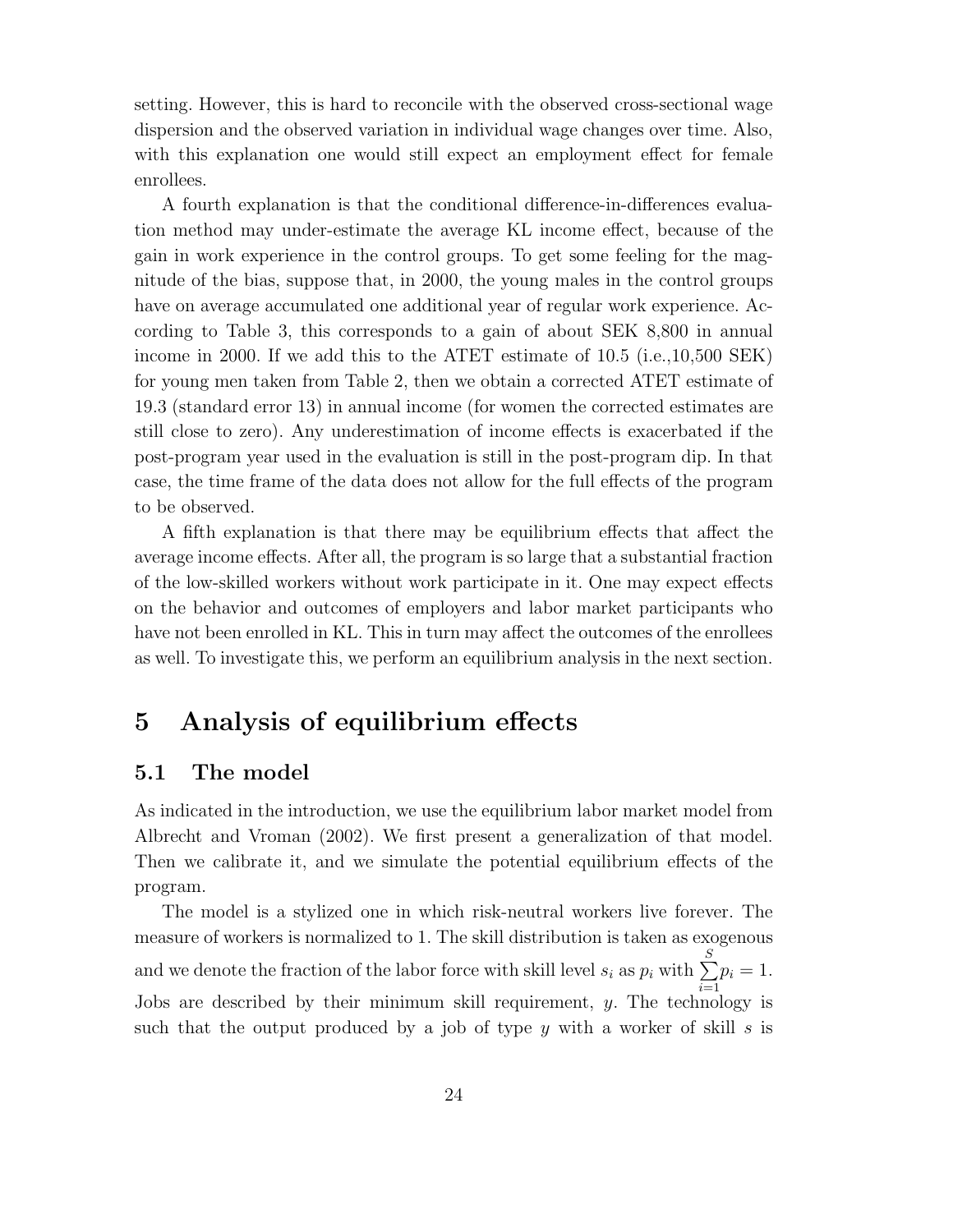$x(s,y) = \begin{cases} y & \text{if } s \geqslant y \\ 0 & \text{if } s < y \end{cases}$ .

A job is either vacant or filled. When a job of type  $y$  is filled by a worker of skill s, a wage of  $w(s, y)$  is paid and a cost of  $c<sub>y</sub>$  is incurred. That is, the flow value to the firm of filling a job of type y with a worker of skill s is  $y - w(s, y) - c_y$ , conditional, of course, on  $s \geq y$ . The corresponding flow value to the worker holding the job is the wage. When a job is vacant, the fixed cost must still be paid so the flow value of a vacancy of type y is  $-c_y$ . The corresponding flow value to an unemployed worker is  $b$ , which can be interpreted as unemployment compensation and/or the value of not working.

Matches break up (filled jobs become vacant) at the rate  $\delta_y$ , i.e., we assume that job stability varies by job type (this, as well as the dependence of  $c$  on  $y$ , generalizes Albrecht and Vroman, 2002).<sup>6</sup> The flow in the opposite direction is governed by a matching function. Specifically, unemployed workers and vacancies match randomly according to a constant returns to scale matching function

$$
m(u, v) = m(1, \frac{v}{u})u = m(\theta)u, \text{where } \theta = \frac{v}{u}
$$

with  $m'(\theta) > 0$  and  $d(\theta)$  $m(\theta)$  $\frac{\partial}{\partial \theta}$ )/d $\theta$  < 0.

We use the following notation:

 $U(s)$  is the value of unemployment for a worker of skill s

 $N(s, y)$  is the value of employment for a worker of skill s on a job of type y

 $V(y)$  is the value of a vacancy of type y

 $J(s, y)$  is the value to an employer of filling a job of type y with a worker of skill s.

A match will be formed if and only if

$$
N(s, y) + J(s, y) \ge U(s) + V(y),
$$

and when a match is formed, the wage,  $w(s, y)$ , is given by the Nash bargaining condition,

$$
N(s, y) - U(s) = \beta [N(s, y) + J(s, y) - U(s) - V(y)],
$$

where  $\beta$  is the exogenously given worker's share of the surplus.

We assume free entry and exit of vacancies, so in equilibrium, there will be at most S skill requirements:  $y_j = s_j$ ,  $j = 1, ..., S$ . We define  $\phi_j$  to be the fraction of vacancies requiring skill  $s_j$  and  $\gamma_i$  to be the fraction of the unemployed who have

<sup>&</sup>lt;sup>6</sup>Note that  $\delta$  has a different meaning than in Section 4.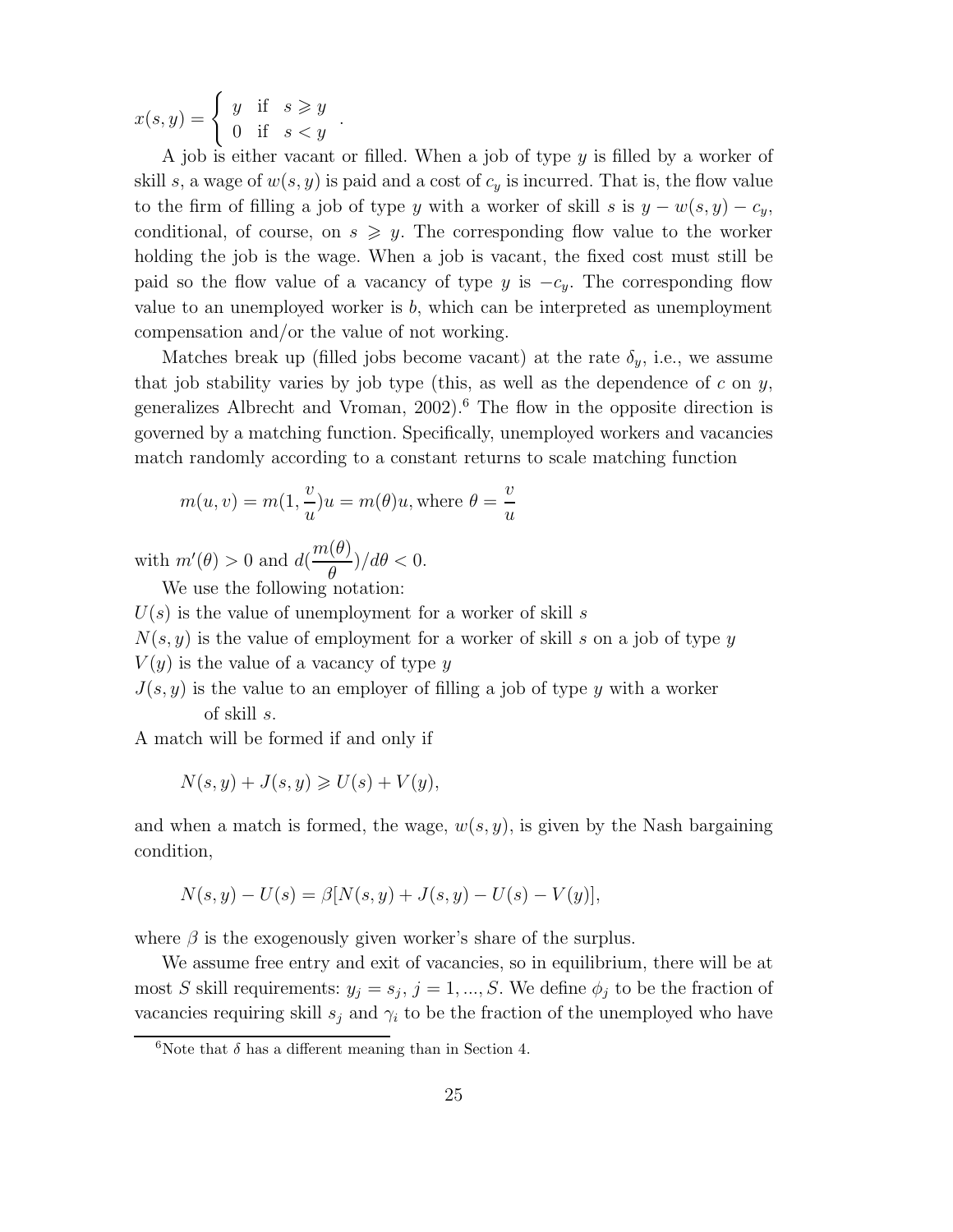skill  $s_i$ . The unemployment rate, u, labor market tightness,  $\theta$ , and the fractions  $\{\phi_j\}_{j=1}^S$  and  $\{\gamma_i\}_{i=1}^S$  are the fundamental endogenous variables of the model.

The value functions for filled jobs are

$$
rN(s_i, s_j) = w(s_i, s_j) + \delta_j [U(s_i) - N(s_i, s_j)]
$$
  
\n
$$
rJ(s_i, s_j) = s_j - w(s_i, s_j) - c_j + \delta_j [V(s_j) - J(s_i, s_j)].
$$

Both of these are conditional on  $s_i \geq s_j$ . The value of unemployment for a worker of skill  $s_i$  is

$$
rU(s_i) = b + m(\theta) \sum_{j \le i} \phi_j \max[N(s_i, s_j) - U(s_i), 0],
$$

and the value of a vacancy of type  $s_i$  is

$$
rV(s_j) = -c_j + \frac{m(\theta)}{\theta} \sum_{j \leq i} \gamma_i \max[J(s_i, s_j) - V(s_j), 0].
$$

Free entry and exit of vacancies implies  $V(s_j) \leq 0$ , with equality if  $\phi_j > 0$ ,  $j = 1, ..., S$ .

The above expressions imply that a match will be formed if and only if

$$
s_j - c_j \geqslant rU(s_i).
$$

and the wage of a worker of skill  $s_i$  on a job requiring skill  $s_j$  is

$$
w(s_i, s_j) = \beta(s_j - c_j) + (1 - \beta)rU(s_i).
$$

Both of these are conditional on  $s_i \geq s_j$ .

We look for steady-state equilibria. A steady-state equilibrium is a collection of variables  $u, \theta, \{\phi_j\}_{j=1}^S$ , and  $\{\gamma_i\}_{i=1}^S$  such that (i) the appropriate steady-state conditions hold, (ii) there is free entry and exit of vacancies, i.e.,  $V(s_j) \leq 0$  (= 0 if  $\phi_i > 0$ ), and (iii) matches form iff  $s_i - c_j \geq rU(s_i)$ . Several equilibrium types are possible. For example, one might consider an equilibrium in which workers at each skill level match only with vacancies requiring precisely that skill, i.e., an equilibrium with perfect assortative matching. We refer to this case as equilibrium with ex post segmentation. At the other extreme, an equilibrium might entail all possible matches; i.e., a worker of skill  $s_i$  could match with any job of type  $s_j \leq s_i$ . We refer to this case as equilibrium with full cross-skill matching. Intermediate cases, in which some but not all possible matches are formed, are also possible.

The nature of equilibrium depends on the exogenous parameters of the model. If an equilibrium of a particular type exists, e.g., an equilibrium with  $ex$  post segmentation, then that equilibrium is unique within that class. There may, however,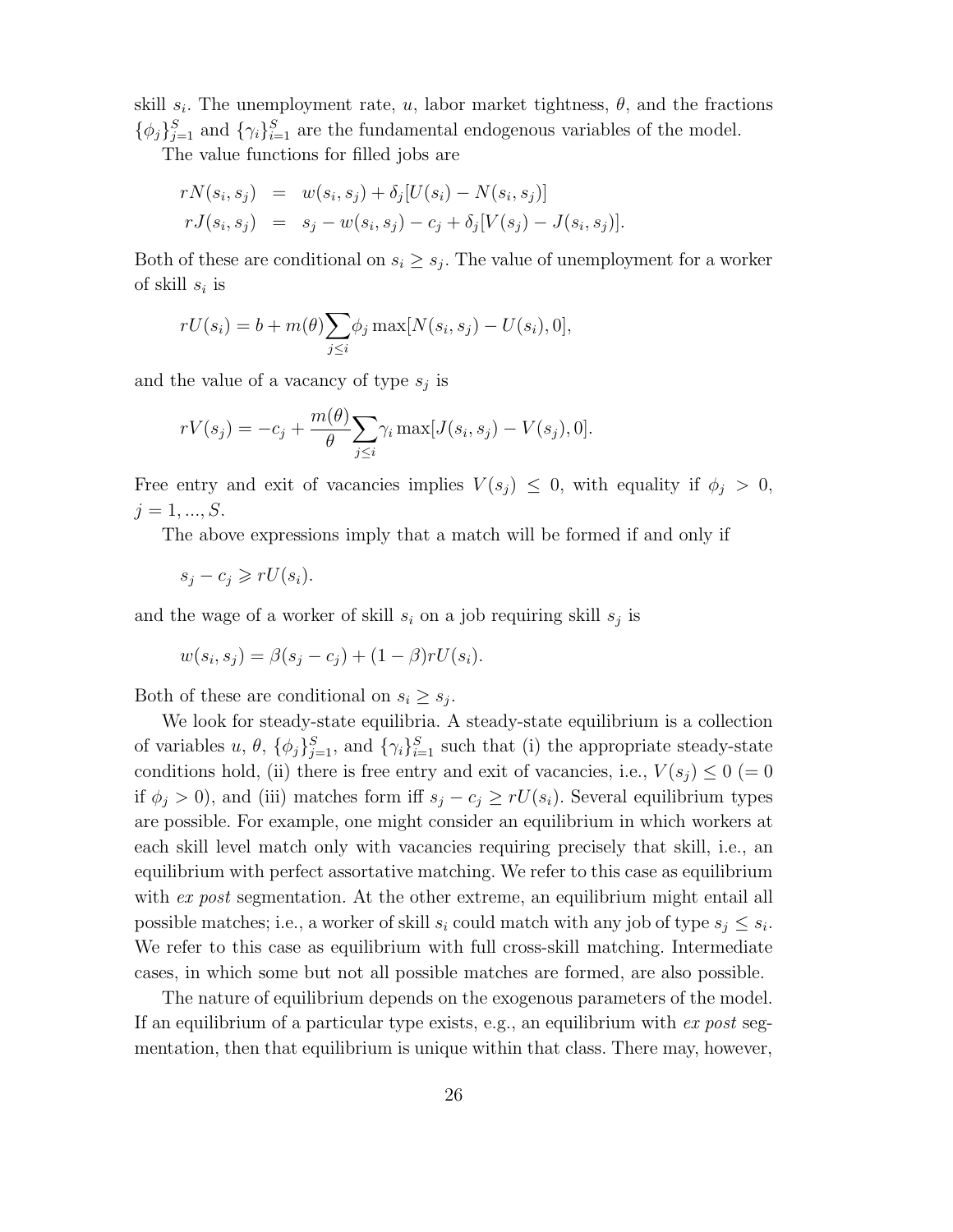be multiple equilibria in the sense that equilibria of more than one type can exist simultaneously.

We model KL as a change in the proportions of the labor force in the various skill categories, moving low-skill workers to the medium skill level. Before KL, the labor force has a particular skill distribution and we assume that the market is in a corresponding steady-state equilibrium. We use pre-KL data to calibrate this equilibrium. After KL, the labor force has another skill distribution, with more medium-skill workers and fewer low-skill workers. We simulate the new labor market equilibrium on the basis of the new skill distribution as well as the structural parameters obtained in the calibration. Comparison of the equilibrium outcomes is informative about the equilibrium effects of KL for various worker types. We are particularly interested in the changes in outcomes for individuals who were previously low skilled and currently medium skilled.

A theoretical analysis of the transition path between the equilibria is infeasible. Also, a comparative statics exercise that compares two equilibria can not be translated into a sequence of actions and reactions by individual agents. However, from the above model we can get some idea about the underlying mechanisms. With more medium-skilled workers, the rate at which employers contact them increases. Similarly, the rate at which low-skill workers are contacted decreases. This provides an incentive for employers to create medium-skill jobs rather than low-skill jobs. Labor demand thus adjusts to labor supply. The extent to which this occurs depends on the parameters of the model and on the assumed specification of the production function. Simultaneously, labor market tightness, the transition rates from unemployment to employment by worker-skill level, the unemployment rate, and the wage rates by worker/job-skill combination change. Again the results depend on the model parameters and functions.

It is important to point out that we do not assume that KL has a direct effect on the individual contact rate for a given skill level in a given equilibrium. So in this sense there is no causal "job search assistance" effect on the transition rates to work. However, individuals who are treated in KL qualify for a different set of jobs in the new equilibrium. In addition, since KL affects the proportions of low-skill workers and low-skill jobs, there is an indirect effect on the transition rates to work even for individuals who do not change skill level.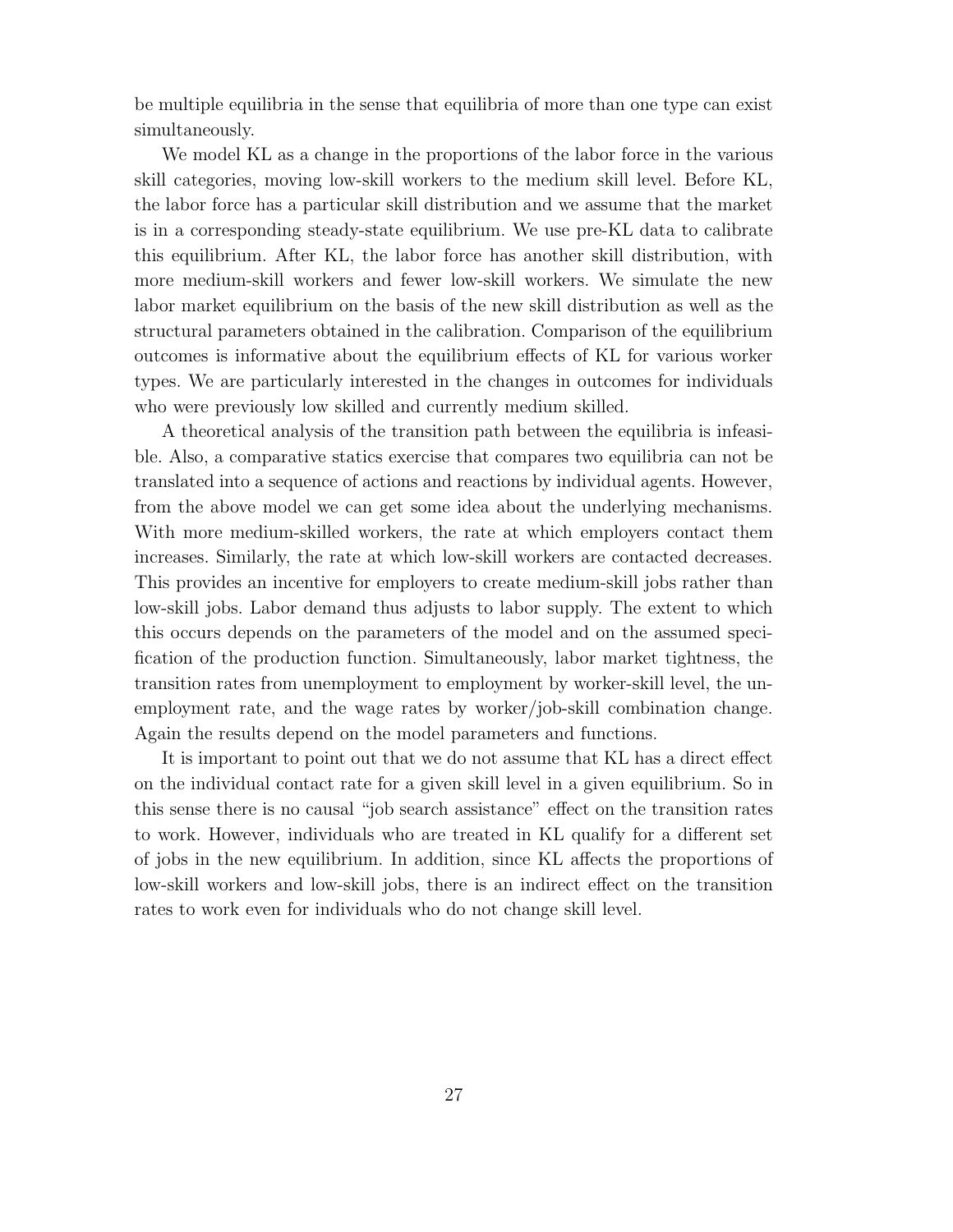## **5.2 Application to the Knowledge Lift**

#### **5.2.1 Data for the calibration**

The data we use are for 1996, the year before the start of the KL, and are taken from publications from Statistics Sweden. In particular, we use data from AKU, which is the Swedish labor force survey, and from the Lönestatistisk Årsbok, which gives wage data aggregated from firm records (see Statistics Sweden, 1997a, 1997b).

For our calibration, we use the crudest possible set of skill levels, namely, lowskill  $(s_1)$  and medium-skill  $(s_2)$ . We assume exogenous skill fractions, identifying skill with educational attainment. We take those with less education than a 3 year gymnasium degree, i.e., SUN Codes 1, 2 and 3, to be low-skill and those with a 3-year gymnasium degree (SUN Code 4) and those with less than 3 years of post-gymnasium education (SUN Code 5) to be medium-skill<sup>7</sup>. AKU Table 48 provides observations of the fractions of labor force participants and unemployed participants aged 25-64 by SUN Codes,

**Unemployment**

| <b>SUN</b> Codes |      |      |       |      |      | Total |
|------------------|------|------|-------|------|------|-------|
| $LF$ in $100$ 's | 4320 | 4544 | 12346 | 5870 | 5649 | 32729 |
| U in $100$ 's    | 398  | 431  | 996   | 448  | 249  | 2522  |
| U rates          | .092 | .095 | .081  | .076 | .044 | .077  |

These imply that  $p_1 = 0.648$  and  $p_2 = 0.352$ . In addition, the fraction of unemployment accounted for by low-skill workers  $\gamma_1$  equals  $\frac{398+431+996}{2522} = 0.724$ (implying that  $\gamma_2 = 0.276$ ), and the average skill-specific unemployment rates are  $u_1 = 0.086$  and  $u_2 = 0.060$ .

We also quantify the exit rates out of unemployment for the two skill groups. For this we use AKU Table 49, giving the elapsed unemployment duration distribution by skill. Our model assumes exponential duration distributions. The exponentiality assumption helps us in two ways. We have data on elapsed, as opposed to completed, durations. The exponential assumption implies that these two distributions, i.e., of elapsed and completed durations, are the same. Second, if  $\xi$  is the median of an exp $\{\lambda\}$  distribution, then  $\lambda = \frac{\ln 2}{\xi}$ , i.e., we can use the

 $7\,\mathrm{SUM}$  stands for Swedish Education Level. There are 7 SUN codes. Category 6 is 3 or more years of post-gymnasium eduction and category 7 is doctoral education. We assume there is no interaction between the labor markets for workers in these higher skill levels and those that we are calling medium skill. We attempted to calibrate a three-skill level model extension, but it appeared that the data are inconsistent with such a model.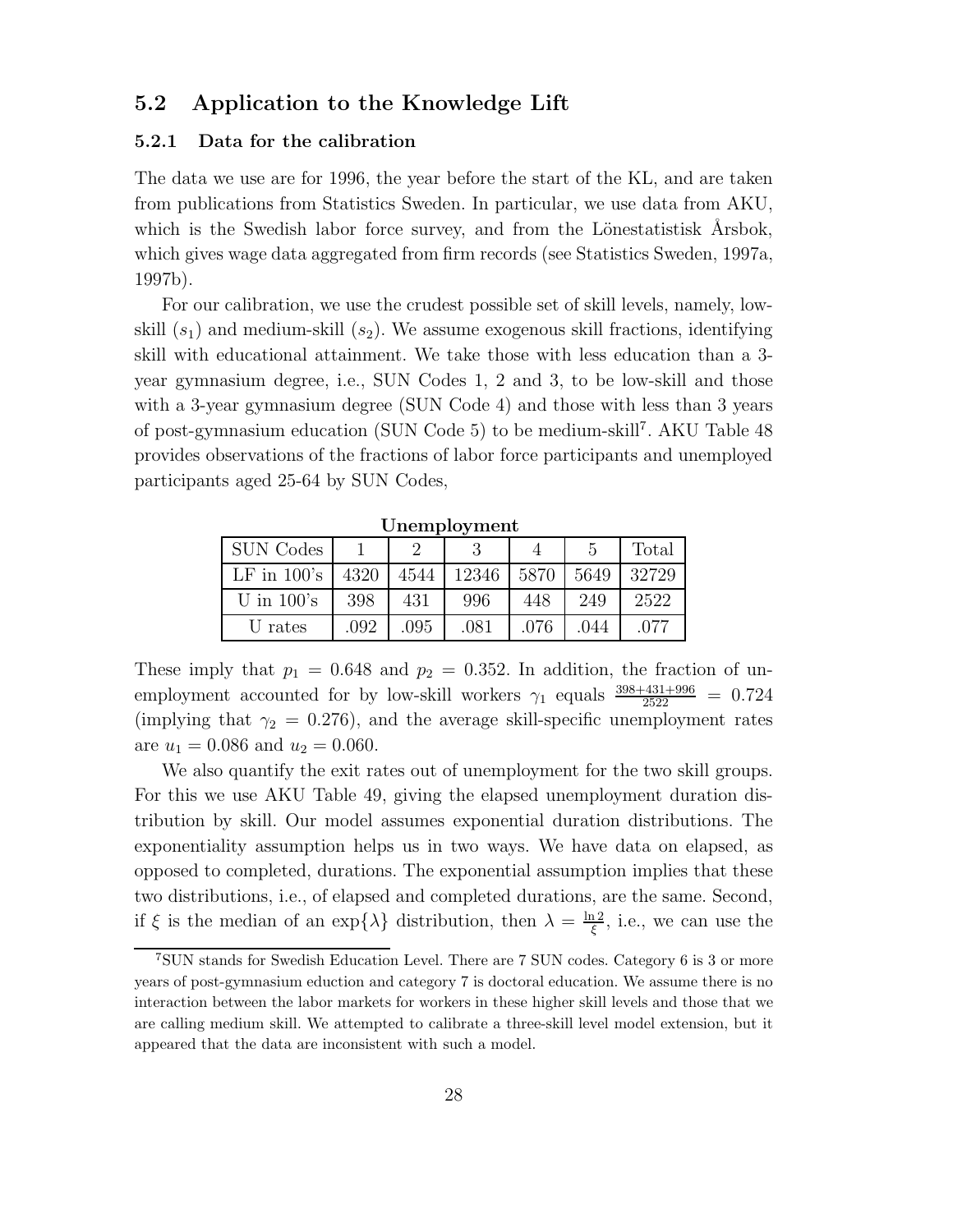median of the elapsed duration distribution to estimate the exponential parameter. As a result, the exit rates out of unemployment for low and medium skills equal 1.899 and 2.163, respectively, in per-year terms.

With an eye on the "Totalt" column of Table 4 of Lönestatistisk Årsbok, we quantify the wages as  $w_{11} = 177,600, w_{21} = 186,000, w_{22} = 210,000$ , where  $w_{ij}$ is a shorthand for  $w(s_i, s_j)$ .

#### **5.2.2 Relation to the microeconometric analyses**

It is useful to address some major similarities and differences between the data used in this section and those used in the previous section.

First, the micro data do not provide wage rates but annual income. Moreover, the micro data only allow for an imperfect distinction between full-time and part-time jobs and for a distinction between consecutive spells of employment and non-participation. This makes it difficult to use the micro data to calibrate the equilibrium model, which is why we resort to the wage statistics for the latter. The other aggregate data used in the calibration are taken to be as consistent as possible with each other and with the wage data.

Second, equilibrium models with frictions cannot incorporate the amount of heterogeneity observed in the micro data without becoming intractable. This applies to ex ante heterogeneity in individuals as well as to ex post heterogeneity in individual outcomes. This is why the present section only distinguishes between a small number of skill types and why the equilibrium only has a small number of possible wage outcomes. The equilibrium model does not incorporate unobserved (to us) heterogeneity and accordingly does not capture selective enrollment into KL. Accordingly, we feel that in the present section, it does not make sense to perform separate analyses for different age or gender categories. The heterogeneity in average outcomes between categories is of a much smaller order than the ignored heterogeneity in outcomes within categories.

We should also recall that the microeconometric analysis includes individuals who are treated in KL but do not raise their skill level from low to medium as a result, for example because the courses they take do not provide marketable skills or the courses lead to an improvement of skills that is insufficient to reach the medium skill level. This means that our microeconometric evaluation may underestimate the average effect of an upgrading to the medium skill level.

Next, we use data from 1996 to calibrate the pre-KL equilibrium, whereas in the microeconometric analysis we use 1994 as the pre-program year. The latter is warranted because of the pre-program dip among those who are treated in KL. However, the aggregate data from 1996 that are used in the calibration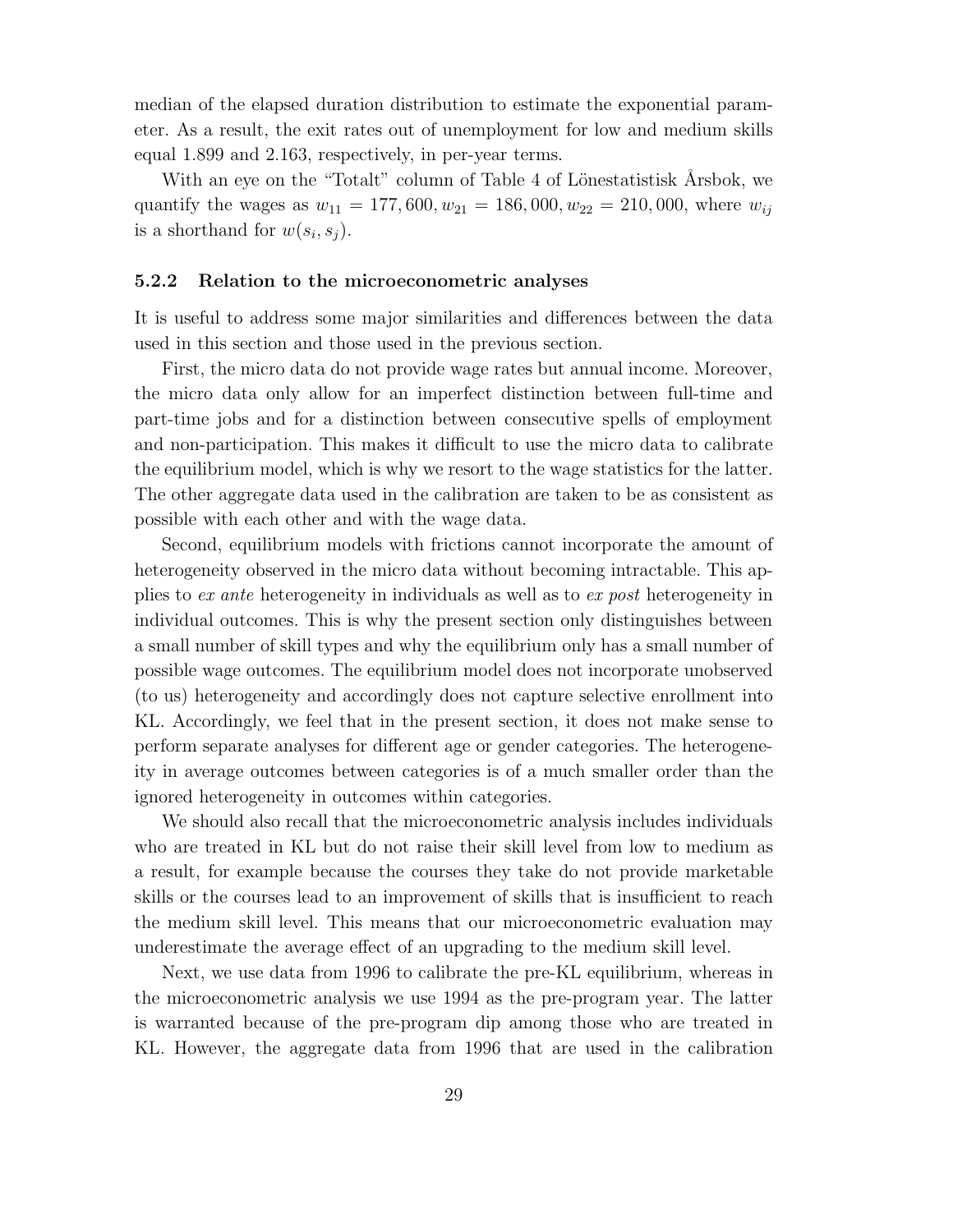consist mostly of individuals who either are never treated in KL or are not treated immediately after 1996. Using aggregate data from earlier pre-KL years cannot be expected to improve the calibration.

Finally, since we are interested in equilibrium outcomes, and since the labor market in 2000 was clearly not in the post-KL equilibrium, we cannot use data from our latest year in the micro datasets to calibrate the new equilibrium.

#### **5.2.3 The calibration of the pre-KL equilibrium**

Since we are considering a model with 2 skill levels, there are 2 possible equilibrium configurations, namely

- (i). Cross-skill matching: In this equilibrium, medium-skill workers match with both medium-skill and low-skill vacancies. Low-skill workers match only with low-skill vacancies.
- (ii). Ex post segmentation: In this equilibrium, medium-skill workers match only with medium-skill vacancies, and low-skill workers match only with low-skill vacancies.

The large amount of variation in the wage data for medium-skilled workers fits better with the first configuration. Indeed, in Appendix 2, we demonstrate that calibration of the second configuration provides nonsensical results. We therefore base our analysis on the cross-skill matching equilibrium.

The first step in the calibration is to use the exit rates from unemployment and the steady-state conditions to identify the flow parameters, namely,  $\delta_1, \delta_2, \phi_1, \phi_2$ , and  $m(\theta)$ . For low-skill workers, the exit rate from unemployment equals  $m(\theta)\phi_1$ , while for medium-skill workers it equals  $m(\theta)(\phi_1 + \phi_2) \equiv m(\theta)$ . From the values of these exit rates we can therefore uncover  $m(\theta)$ ,  $\phi_1$ , and  $\phi_2$ . We check at this point that  $\phi_i \in [0,1]$ .

The first steady-state condition is that the flow of low-skill workers into lowskill employment equals the flow of low-skill workers back into unemployment. This can be expressed as

 $\phi_1 m(\theta) \gamma_1 u = \delta_1 e_{11},$ 

where  $e_{11}$  is the fraction of the labor force accounted for by employment of lowskill workers in low-skill jobs. Given our estimated exit rates and data on unemployment by skill level, we know the value of the left-hand side of this equation. Further, since  $e_{11} = p_1 - \gamma_1 u$ , we can compute the remaining unknown in this first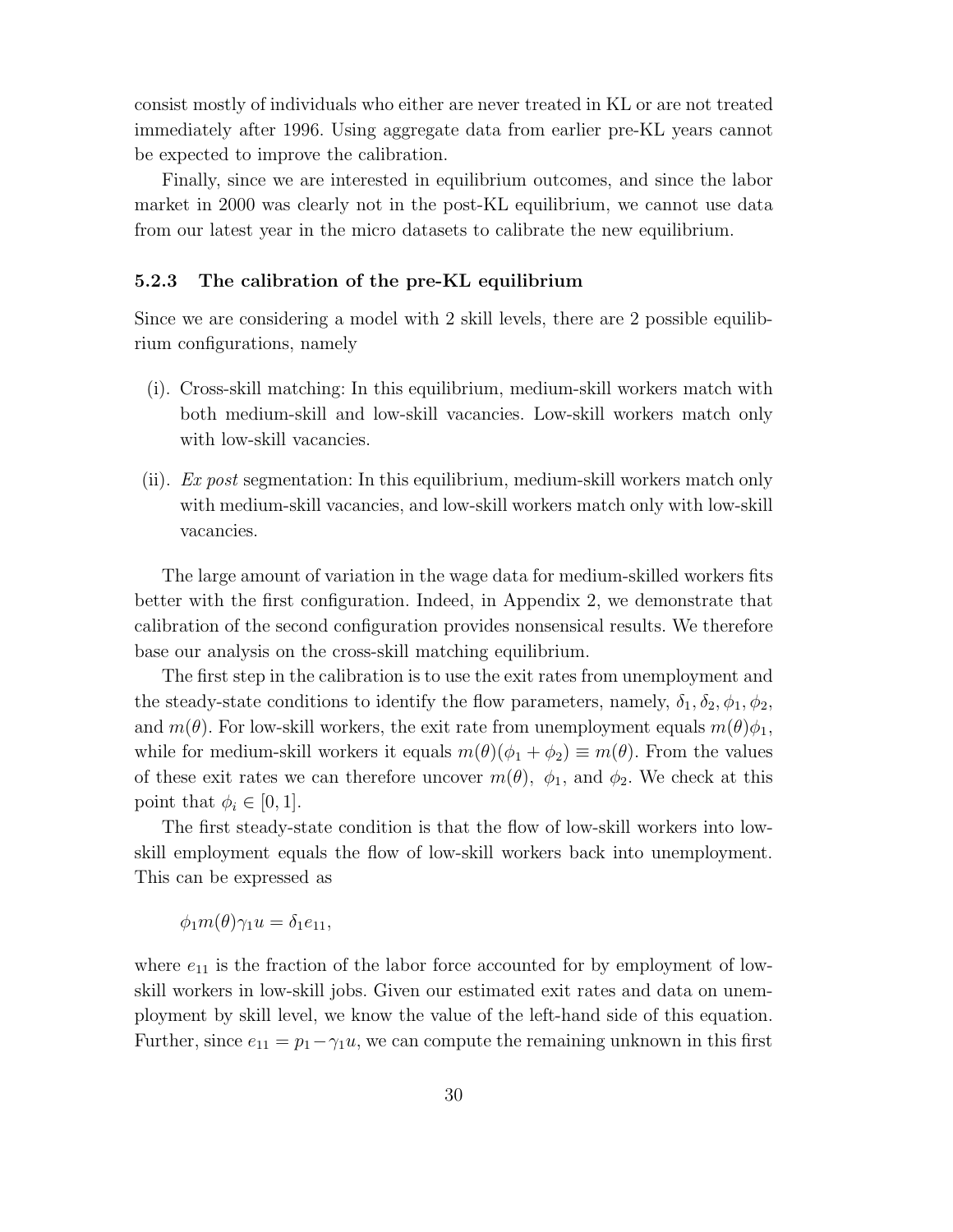steady-state equation, namely,  $\delta_1$ . The second steady-state condition is that the flow of medium-skill workers into low-skill employment equals the corresponding flow from low-skill employment back into unemployment,

$$
\phi_1 m(\theta) \gamma_2 u = \delta_1 e_{21}.
$$

This condition gives us  $e_{21}$ , the fraction of the labor force accounted for by medium-skill workers employed in low-skill jobs. Next, the flow of medium-skill workers into medium-skill employment equals the corresponding flow from mediumskill employment back into unemployment. That is,

$$
\phi_2 m(\theta) \gamma_2 u = \delta_2 e_{22}.
$$

We know  $e_{21} + e_{22}$ , i.e., total employment of medium-skill workers. We know  $e_{21}$ from the second steady-state condition, so we have  $e_{22}$ . The third steady-state condition then gives us  $\delta_2$ .

In the second step, we set values for  $b$  and  $r$ . Given the three wage equations

$$
w(s_i, s_j) = \beta(s_j - c_j) + (1 - \beta)rU(s_i)
$$
 for  $s_i \ge s_j$ 

and the expression for  $rU(s_1)$ , we can solve for  $s_1 - c_1$ ,  $s_2 - c_2$ ,  $rU(s_1)$ ,  $rU(s_2)$ , and  $\beta$ .

At this point, we need to check that the relevant conditions on these values for a cross-skill matching equilibrium hold, namely,

$$
s_1 - c_1 \geq rU(s_2)
$$
  
\n
$$
s_1 - c_1 \geq rU(s_1)
$$
  
\n
$$
s_2 - c_2 \geq rU(s_2).
$$

If these are not satisfied then the parameters of the model are inconsistent with this type of equilibrium.

The third step of our calibration strategy is to use the zero-value conditions to recover the cost parameters and the parameters of the matching function. At this point, we need to fix two more parameters. We assume a Cobb-Douglas matching function, so  $m(\theta) = A\theta^{\alpha}$ , and we choose plausible values for A and  $\alpha$ . We choose  $\alpha = 0.5$ , with reference to estimates from the empirical literature on matching functions (e.g., Petrongolo and Pissarides 2001). The choice of A is more arbitrary, but since we have already recovered  $m(\theta)$  from the first step of our procedure, a choice of A is equivalent to choosing  $\theta$ . Since the numerator of  $\theta$  (i.e., the measure of vacancies) is difficult to quantify, this can be viewed as a normalization. We take  $A = 5$ .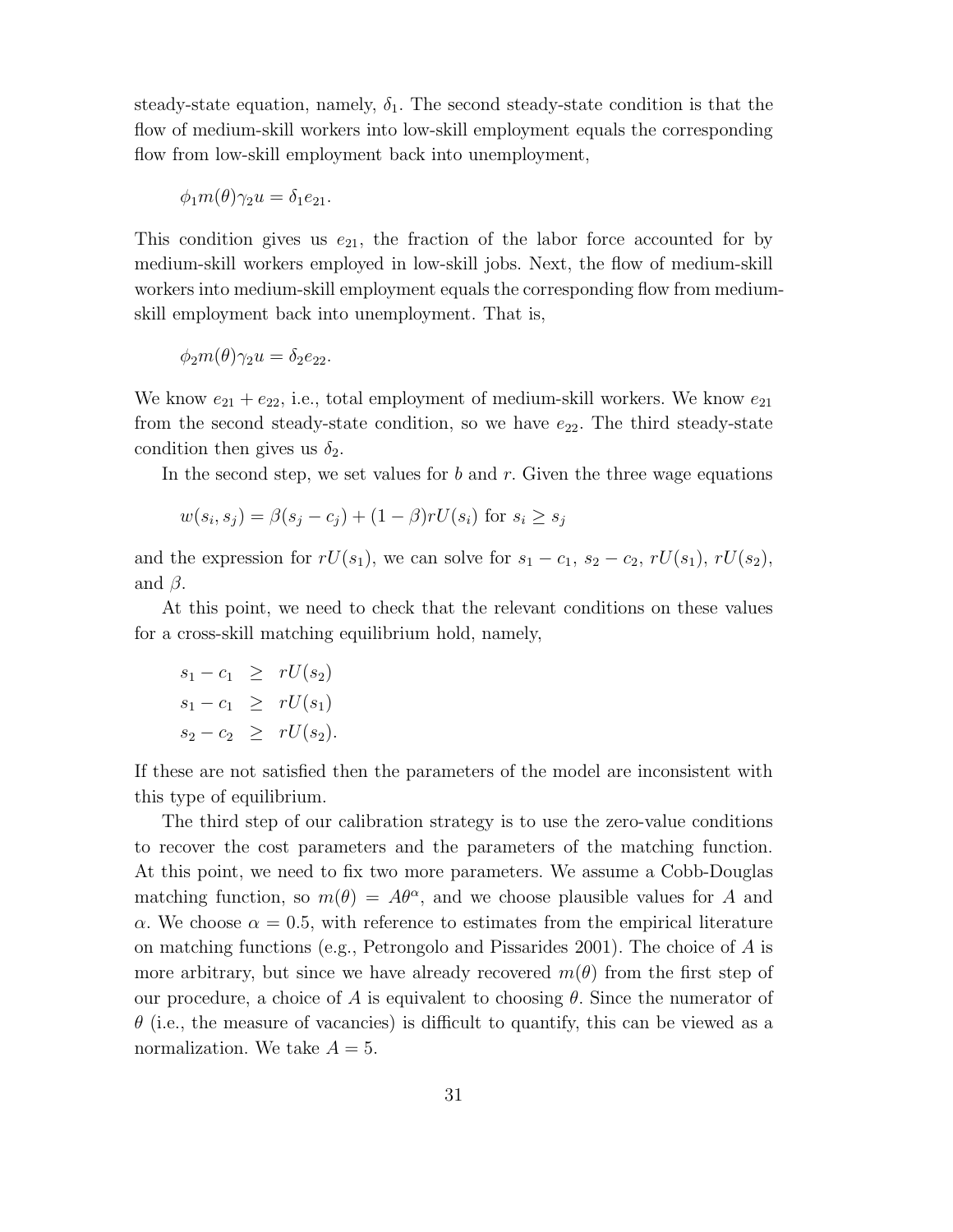Finally, the zero-value conditions give us  $c_1$  and  $c_2$ . We would naturally like  $c_1 < c_2$  and  $s_1 < s_2$ . We assume that  $b = 80000$  and  $r = 0.05$ .

We now give the results. The equations for the exit rates from unemployment imply

$$
m(\theta) = 2.163 \mid \phi_1 = 0.878 \mid \phi_2 = 0.122
$$

Putting these values into the steady-state conditions allows us to recover the jobspecific exit rates and the skill composition of employment as described above. These are

|      |      | $e_{11}$                | $e_{21}$     | $e_{22}$         |
|------|------|-------------------------|--------------|------------------|
| .179 | .053 | $\cdot$ 1.592 + $\cdot$ | $\vert$ .225 | $\overline{106}$ |

Next, from step 2,

| $ s_1 - c_1   s_2 - c_2   rU(s_1)   rU(s_2)$ |  |  |
|----------------------------------------------|--|--|
| 190670   244530   167100   182250   .44557   |  |  |

Note that the inequalities required for cross-skill matching are satisfied.

Finally, we solve for  $\theta$ ,  $c_1$ ,  $c_2$ ,  $s_1$ , and  $s_2$ . Given  $m(\theta)=2.163$ , our choice of  $\alpha$  and A implies  $\theta = 0.187$  and  $\frac{m(\theta)}{a}$  $\frac{\partial^2 \phi}{\partial \theta^2}$  = 11.56. We recover the cost parameters from the zero-value conditions. This gives

|      |        | Co.                                           | ЭS |
|------|--------|-----------------------------------------------|----|
| .187 | 542650 | $\lceil 1069400 \rceil 733320 \rceil 1313930$ |    |

This solution ranks the cost and productivity parameters in the desired order.

The results can be used to assess the effects of upgrading the skill level of a single low-skill individual to the medium skill level. In a market with a continuum of workers the upgrading has no measurable effects on the other agents, and we restrict attention to the effects on outcomes for the individual under consideration. We may call these the "partial" effects of a skill-raising program. They do not have an empirical counterpart, but as we shall see, they are helpful to understand the equilibrium effects.

For such an individual, the average wage changes from  $w_{11}$  to the mean wage among medium-skilled workers  $(\sum_i e_{2j}w_{2j}/\sum_i e_{2j})$ , which is an increase of 16086. The average unemployment rate changes from  $u_1$  to  $u_2$ , i.e. it decreases by 2.6 percentage points. This difference is partly due to the fact that medium-skill jobs have a much lower job separation rate than low-skill jobs, and partly due to the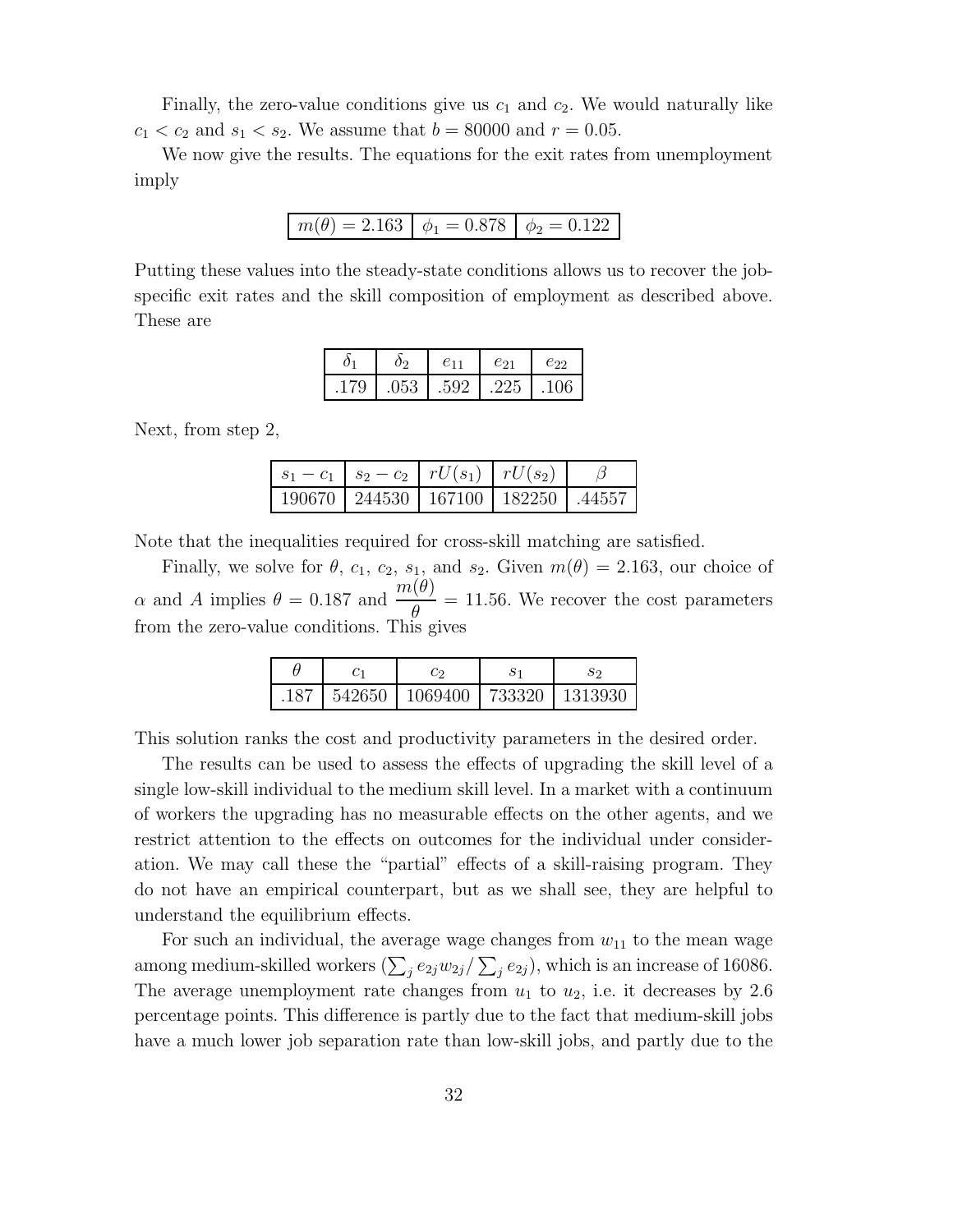higher exit rate out of unemployment for medium-skill workers. Subsequently, it can be deduced that the average annual income (which is a weighted average of b and the average wage) increases by 17640. This exceeds the effect on the average wage, despite the fact that income in unemployment is independent of skill level. This is of course due to the dominating reduction of the average amount of time spent unemployed.

#### **5.2.4 Simulation of the KL**

Suppose the KL reduces the proportion of low-skill workers from  $p_1 = .648$  to .60 and then to .55 and increases the proportion of medium-skill workers from  $p_2 = .352$  to .40 and then to .45. We feel that these capture the magnitude of the change in skill levels that the KL could potentially produce. Recall that the other structural parameters are fixed to the values obtained above, i.e.,  $r = 0.05, b = 80000, m(\theta) = 5\theta^{.5}, \delta_1 = 0.179, \delta_2 = 0.053, c_1 = 542650, c_2 =$ 1069400,  $s_1 = 733320, s_2 = 1313930$ . In Appendix 3 we derive the equations that must be solved for the simulation.

**Simulation with**  $p_1 = .6$  and  $p_2 = .4$ 

| ~~~~~~~~~~~~~~ ~<br>$\sim$ $\sim$ $\sim$ $\sim$ $\sim$ $\sim$ |             |                  |       |          |            |            |             |             |  |  |
|---------------------------------------------------------------|-------------|------------------|-------|----------|------------|------------|-------------|-------------|--|--|
|                                                               | $m(\theta)$ | $\boldsymbol{u}$ | $u_1$ | $u_2$    | $\gamma_1$ | $\gamma_2$ | $\varphi_1$ | $\varphi_2$ |  |  |
| .18018                                                        | 2.1224      | .078             | .092  | .056     | .71017     | .28983     | .82873      | .17127      |  |  |
| $e_{11}$                                                      | $e_{21}$    | $e_{22}$         |       | $w_{11}$ | $w_{21}$   | $w_{22}$   |             |             |  |  |
| .54458                                                        | .22225      | .15513           |       | 176790   | 188270     | 212270     |             |             |  |  |

**Simulation with**  $p_1 = .55$  and  $p_2 = .45$ 

|          |             | $\mathbf{1}$              |       | . .      |            |            |             |             |
|----------|-------------|---------------------------|-------|----------|------------|------------|-------------|-------------|
| $\theta$ | $m(\theta)$ | $\boldsymbol{\mathit{u}}$ | $u_1$ | $u_2$    | $\gamma_1$ | $\gamma_2$ | $\varphi_1$ | $\varphi_2$ |
| .17356   | 2.083       | 079                       | 099   | .053     | .69537     | .30463     | 77804       | .22196      |
|          |             |                           |       |          |            |            |             |             |
| $e_{11}$ | $e_{21}$    | $e_{22}$                  |       | $w_{11}$ | $w_{21}$   | $w_{22}$   |             |             |

We first discuss the equilibrium effects on aggregate outcomes and then the equilibrium effects at the individual level.

The results suggest that a program like KL that moves workers from low to medium skills can have important equilibrium effects. The first-order equilibrium effect comes via the equilibrium change in job composition. As the fraction of medium-skill workers in the labor force increases, the fraction of vacancies tailored towards those workers increases commensurately. In our simulations, increases in  $p_2$  translate almost one-for-one into increases in  $\phi_2$ . The measure of low-skill workers employed in low-skill jobs  $(e_{11})$  also falls by about the same amount.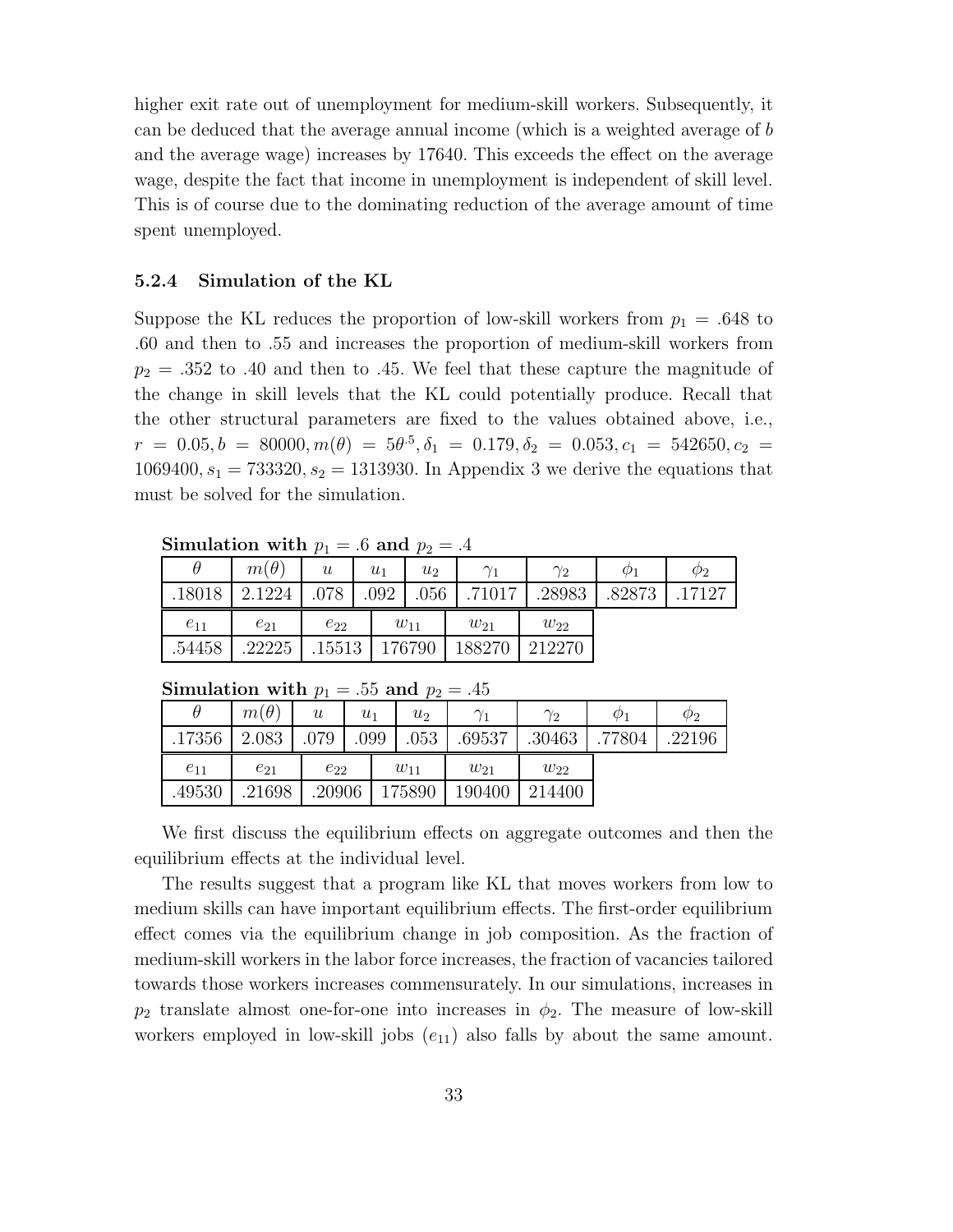There is a slight decrease in the measure of medium-skill workers employed in low-skill jobs  $(e_{21})$ . On the one hand, there are more medium-skill workers; on the other hand, there are fewer low-skill jobs. In our simulations, the second effect dominates slightly. Finally, the increase in the measure of medium-skill workers employed in medium-skill jobs increases by about the same amount as the fraction  $p_2$  of medium-skilled workers does.

The effect of a change in skill composition on *aggregate* unemployment is small. This is partly because the change in labor market tightness is small. The variable  $\theta$  falls slightly, meaning that workers in general take a bit longer to locate a vacancy. However, there are important distributional effects on unemployment across the two skill categories. There are more medium-skill workers, and these workers on average find jobs more quickly and on average retain them longer than low-skill workers do. Unemployment even decreases among the fraction of medium-skill workers who have always been medium-skill, because, even though  $m(\theta)$  falls slightly, there are relatively more medium-skill jobs which are on average kept longer. At the same time, the remaining low-skill workers have more difficulty finding a job than they did before the policy change. The reason is again the shift in job composition – relatively fewer low-skill vacancies are being opened  $(\phi_1$  falls). The fraction of unemployment accounted for by medium-skill workers,  $\gamma_2$ , increases simply because there are now more medium-skill workers.

There is also a clear effect on the distribution of wages. The wages of low-skill workers fall whereas the wages of medium-skill workers increase on both low- and medium-skill jobs. This reflects the change in unemployment values for the two worker types. The value of unemployment among low-skill workers falls because these workers now take longer on average to find a job; the value of unemployment among medium-skill workers increases because these workers now face a better mix of job opportunities.

The top panel of Table 5 summarizes the average wage, employment, and income outcomes, before and after KL, and by skill level. These are subsequently used to quantify the changes in outcomes for those who stay low skilled, those who stay medium skilled, and those whose skills are upgraded, in the bottom panel of the table. For completeness we also list the "partial" effects discussed in Subsection 5.2.3. The last row of Table 5 gives the the effects on the outcomes for the low-skill individuals whose skills are actually upgraded, by comparing them to the post-program outcomes of the individuals whose skills are not upgraded. These are the counterparts of the difference-in-differences and the conditional probit analysis in Section 4. They may be called the average equilibrium treatment effects on the treated.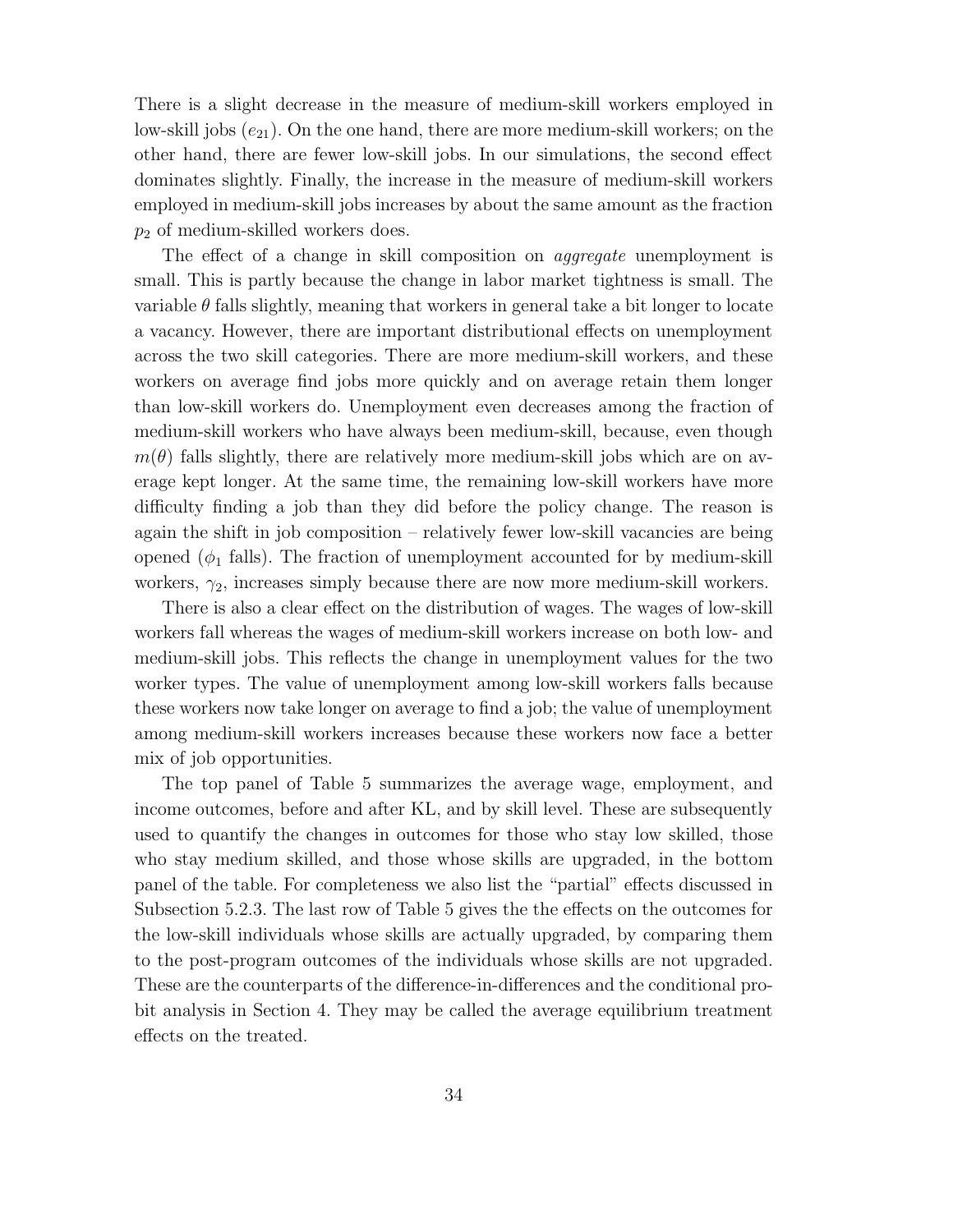| outcome measure:                                     | average | employment  | average |
|------------------------------------------------------|---------|-------------|---------|
|                                                      | wage    | probability | income  |
| $(a)$ pre-KL, low skill                              | 178     | 0.914       | 169     |
| $(b)$ pre-KL, medium skill                           | 194     | 0.940       | 187     |
| $(c)$ post-KL, low skill                             | 176     | 0.901       | 166     |
| $(d)$ post-KL, medium skill                          | 202     | 0.947       | 196     |
| "partial" treatment effect on treated: $b$ minus $a$ | 16      | 0.026       | 18      |
| equil. change for remaining low skilled: $c - a$     | $-2$    | $-0.013$    | $-3$    |
| equil. change for remaining medium skilled: $d - b$  | 8       | 0.007       | 9       |
| equil. change for treated: $d - a$                   | 24      | 0.033       | 27      |
| equil. treatment effect: $(d - a) - (c - a)$         | 26      | 0.046       | 29      |

Table 5: *Equilibrium average treatment effects if KL changes the relative measures of low and medium skilled from 0.65 to 0.55 and from 0.35 to 0.45, respectively.*

Note: monetary variables are annual averages in 1000 SEK (1996 level).

The rows in the top panel of the table display the same ranking for each outcome measure:  $c < a < b < d$ . This confirms for each outcome measure that the treated gain most from the program. Those who have always been medium skilled also benefit, whereas the remaining low skilled suffer. Moreover, the equilibrium effects are always on the order of 1.5 to 2 times larger than the "partial" effects. Again, this is because the program generates an equilibrium response of the skill distribution across vacancies towards the higher skill. In this sense, the program has a multiplier effect at the aggregate level.

To what extent do the above treatment effects agree with the microeconometric results in Section 4? The simulated effect on employment is in agreement with the econometric results for young men. However, the finding that the average "partial" effect on wages is positive and bounded from above by the average equilibrium effect on wages is harder to reconcile with the econometric results. We can relate this to the discussion at the end of Section 4. The post-program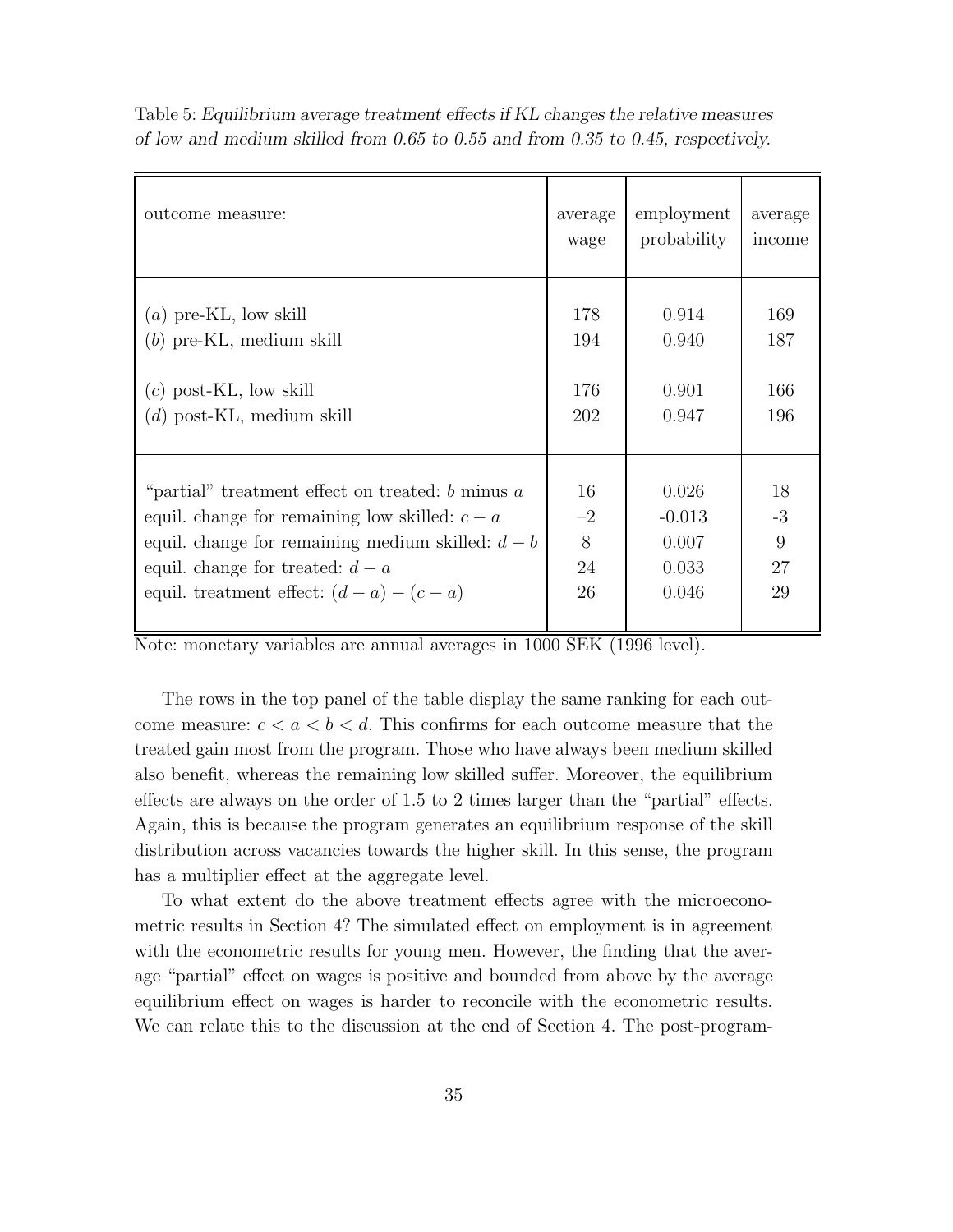participation year 2000 used in the microeconometric analysis lies only 3 years after the launch of the KL program and is in the middle of the era during which KL ran. In 2000, not enough time had passed to allow the full effects of the program to come to fruition. Indeed, in 2000, individuals whose skills were upgraded may not even have had enough time to leave their post-program dip. Employment effects may reveal themselves earlier than wage effects if the wagesetting institutions do not allow for swift wage adjustments. Also, employers with medium-skill vacancies may initially discriminate against treated workers, while the latter may initially be preferred over low-skill applicants by employers with low-skill vacancies.<sup>8</sup>

Insofar as the economy is able to adjust, our model predicts that the upgrading of the skills of a large fraction of the low-skill work force eventually (in steadystate equilibrium) leads to an economy with more medium-skill jobs and fewer low-skill jobs and with wage increases for those who make the skill upgrade.

## **6 Conclusions**

The econometric analysis provides evidence of a positive employment effect for young men. This is remarkable in the sense that  $(i)$  training programs have usually been found to be ineffective in raising the employment probability, and  $(ii)$  if a program works, then typically it works for women but not for men. It seems that men who were hurt by the recession in the early 1990s are highly represented among the male participants, and they benefited from KL to get back to work – in accordance to the objective of modern adult education. However, we do not find an average income effect. This is at odds with the objective of the program to raise worker skills and thereby worker productivity and wages. The equilibrium calibration evaluation also predicts a positive effect. We conclude that the sample size on individual incomes among treated may be too small. In addition, the econometric analysis may underestimate the average income effect, because of the gain in work experience in the control groups, and/or because the post-program year is too close to the treatment period.

<sup>8</sup>Of course, the simulated equilibrium wage effects depend on the way we have specified our model. An equilibrium model along the lines of Heckman, Lochner, and Taber (1998), for example, would give different results. In their model – a Roy model extended to allow for investment in skills and embedded in a dynamic general equilibrium framework with both physical and human capital – a change in the skill distribution of the type envisioned by proponents of the knowledge lift would lead at first to an increase in wage inequality. However, after the transition was completed, wage inequality would decrease. Note, however, that their model rules out any possibility of unemployment.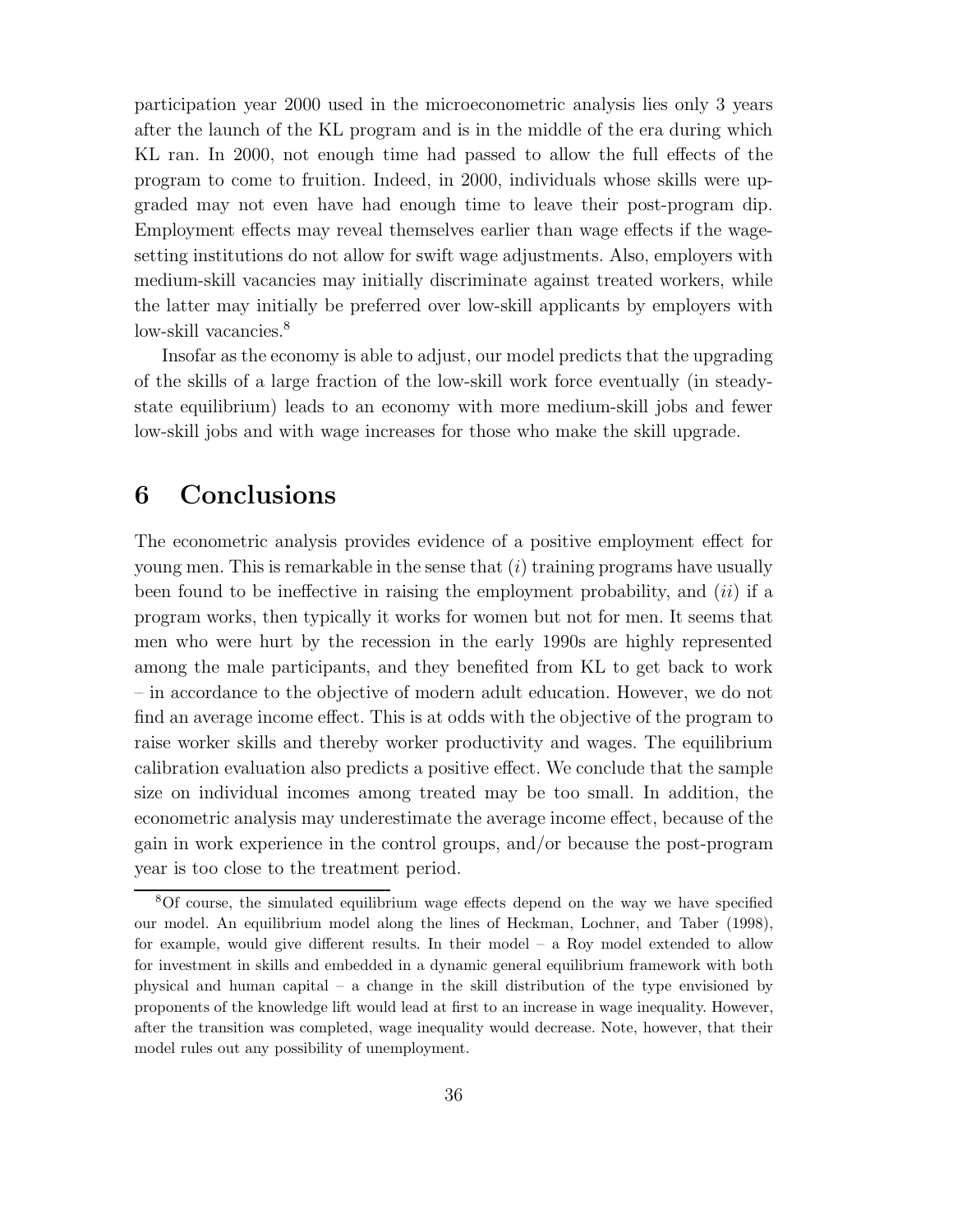For women we find no significant effects at all. It seems that female participants were and are similar to non-participants. Perhaps the participation of older female individuals at adult education courses is not directly inspired by labor-market prospects but rather by the consumption value of the education. Jacobson, LaLonde and Sullivan (2003) find that the returns among older individuals depend very strongly on the type of course followed. It would be useful to obtain data with more individual and course characteristics to study the effect of heterogeneity, and to subsequently design a profiling mechanism to sort out those older individuals and courses for whom the effect is likely to be positive. More generally, future research should be based on larger samples of treated, along with better micro data on wages. The present study has also shown that the evaluation of adult education program participation would benefit from data covering a time span of decades rather than years. In particular, with data from more recent post-program years, a more comprehensive picture of the program effects should be possible.

The theoretical analysis of an equilibrium search model with heterogeneity, along with the calibration of the model and the simulation of the policy change, provide some interesting insights into the equilibrium effects of the program. Most notably, the program generates an equilibrium response of the skill distribution of vacancies towards the higher skill. In the simulation, as the fraction of medium-skill workers in the labor force increases at the expense of the fraction of low-skill workers, the fraction of vacancies tailored towards the medium-skill workers increases commensurately, almost one-for-one. For each outcome measure, the treated gain most from the program. Those who have always been medium skilled also benefit, whereas those who remain low skilled suffer. Moreover, the equilibrium effects are always on the order of 1.5 to 2 times larger than the "partial" effects.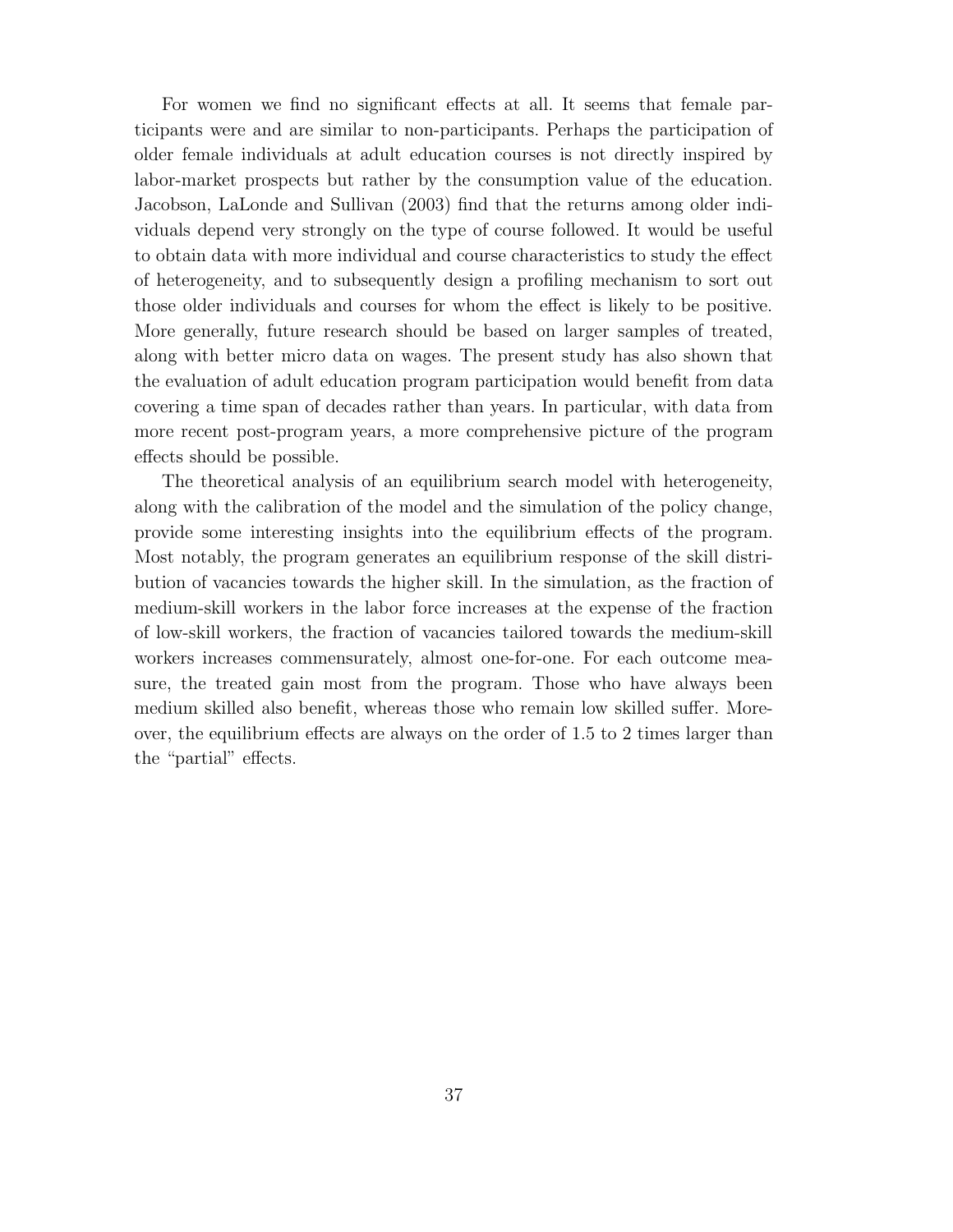# **References**

- Albrecht, J.W. and S.B. Vroman (2002), "A matching model with endogenous skill requirements", International Economic Review, 43, 283–305.
- Axelsson, R. and O. Westerlund (1999), "Participants in the Knowledge Lift in autumn 1997 and comparison groups: labor market and income conditions before education", Working paper, Umeå University, Umeå (*in Swedish*).
- Bergemann, A., B. Fitzenberger, and S. Speckesser (2004), "Evaluating the dynamic employment effects of training programs in East Germany using conditional difference-in-differences", Working paper, University of Mannheim, Mannheim.
- Björklund, A., P.A. Edin, P. Fredriksson, and A. Krueger (2004), "Education, equality, and efficiency – An analysis of Swedish school reforms during the 1990s", Working paper, IFAU, Uppsala.
- Blundell, R., M. Costa Dias, C. Meghir, and J. Van Reenen (2004), "Evaluating the employment impact of a mandatory job search assistance program", Journal of the European Economic Association, 2, forthcoming.
- Carling, K., B. Holmlund, and A. Vejsiu (2001), "Do benefit cuts boost job findings? Swedish evidence from the 1990s", Economic Journal, 111, 766–790.
- Ekström, E. (2003), "Essays on inequality and education", Working paper, Uppsala University, Uppsala.
- Fay, R.G. (1996), "Enhancing the effectiveness of active labour market policies: Evidence from programme evaluations in OECD countries", Working paper, OECD, Paris.
- Friberg, N. (2000), "Thematic review on adult learning: Sweden", Working paper, OECD, Paris.
- Heckman, J.J., H. Ichimura, J.A. Smith, and P. Todd (1998), "Characterizing selection bias using experimental data", Econometrica, 65, 1017–1098.
- Heckman, J.J., R.J. LaLonde, and J.A. Smith (1999), "The economics and econometrics of active labor market programs", in O. Ashenfelter and D. Card, editors, Handbook of Labor Economics, Volume III, North-Holland, Amsterdam.
- Heckman, J.J., L. Lochner, and C. Taber (1998), "General equilibrium treatment effects: a study of tuition policy", American Economic Review, 88, 381–386.
- Heckman, J.J. and J.A. Smith (1999), "The pre-program earnings dip and the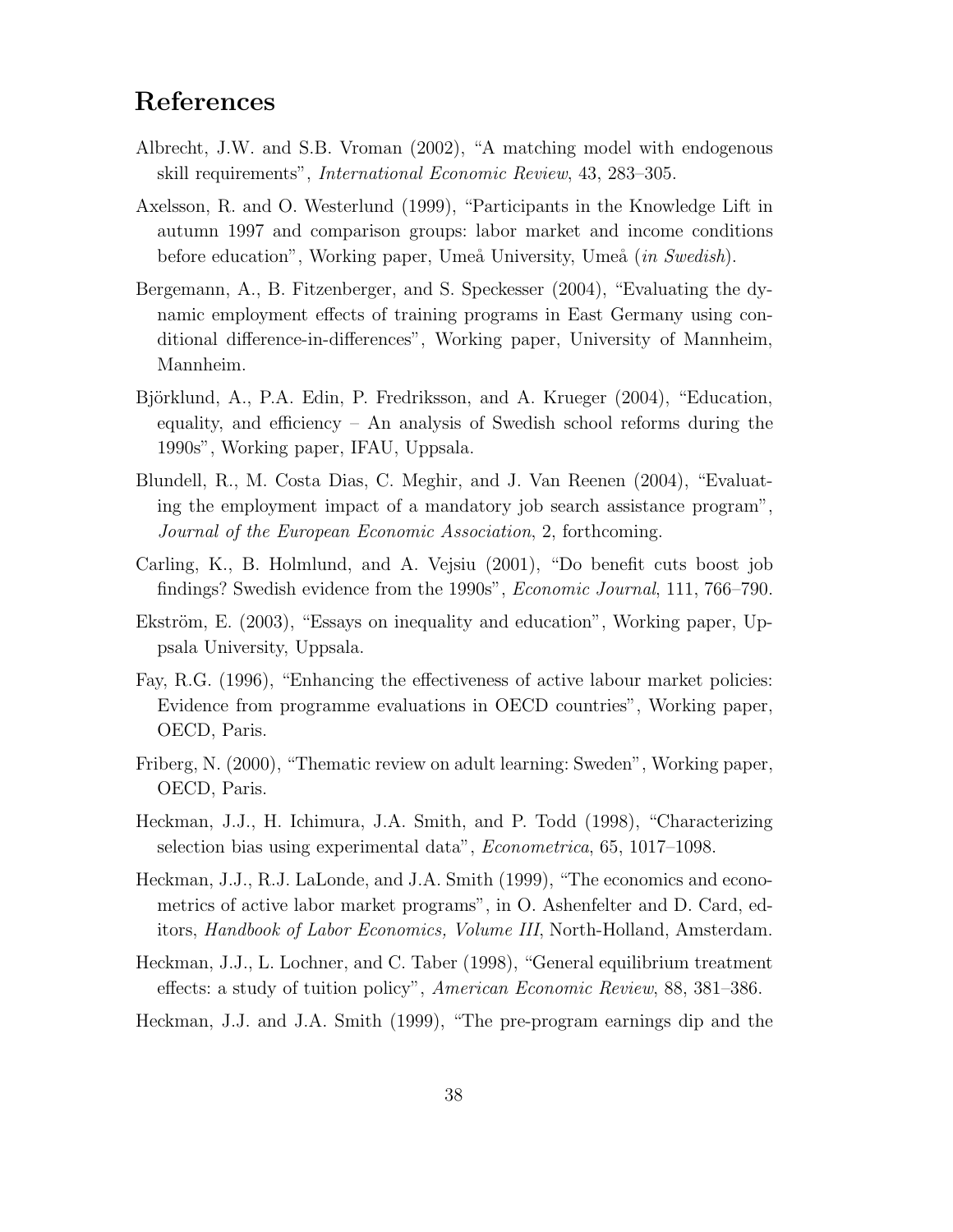determinants of participation in a social program: implications for simple program evaluation strategies", Economic Journal, 108, 313–348.

- Jacobson, L., R.J. LaLonde, and D. Sullivan (2003), "Should we teach old dogs new tricks? The impact of community college retraining on older displaced workers", Working paper, Federal Reserve Bank, Chicago.
- Larsson, L. (2003), "Evaluation of Swedish youth labour market programmes", Journal of Human Resources, 38, 891–927.
- Lise, J., S. Seitz, and J. Smith (2002), "Equilibrium policy experiments and the evaluation of social programs", Working paper, Queen's University, Kingston.
- Magnac, T. (2004), "Panel binary variables and sufficiency: generalizing conditional logit", Econometrica, 72, 1859–1876.
- Martin, J.P. and D. Grubb (2001), "What works and for whom: a review of OECD countries' experiences with active labour market policies", Swedish Economic Policy Review, 8, 9–56.
- Ministry of Education (1998), "Adult education and life long learning. the situation before and during the first year of the Knowledge Lift", Working paper, Ministry of Education, Sweden, Stockholm (in Swedish).
- Ministry of Industry (2001), "Sweden's action plan for employment", Working paper, Ministry of Industry, Sweden, Stockholm.
- National Agency for Education (1999), The Adult Education Initiative, National Agency for Education, Stockholm.
- OECD (2004), *Employment Outlook 2004*, OECD, Paris.
- Petrongolo, B. and C.A. Pissarides (2001), "Looking into the black box: a survey of the matching function", Journal of Economic Literature, 39, 390–431.
- Richardson, K. and G.J. van den Berg (2001), "The effect of vocational employment training on the individual transition rate from unemployment to work", Swedish Economic Policy Review, 8, 175–213.
- Skolverket (2001), "The Knowledge Lift and upper secondary adult education Fall 2000", Working paper, Skolverket, Stockholm (in Swedish).
- Statistics Sweden (1997), "Labor force survey, yearly average 1996", Working paper, Statistics Sweden, Orebro  $(in Swedish)$ .
- Statistics Sweden (1997), Wage statistics yearbook 1996, Statistics Sweden Publication Service, Orebro  $(in \; Swedish).$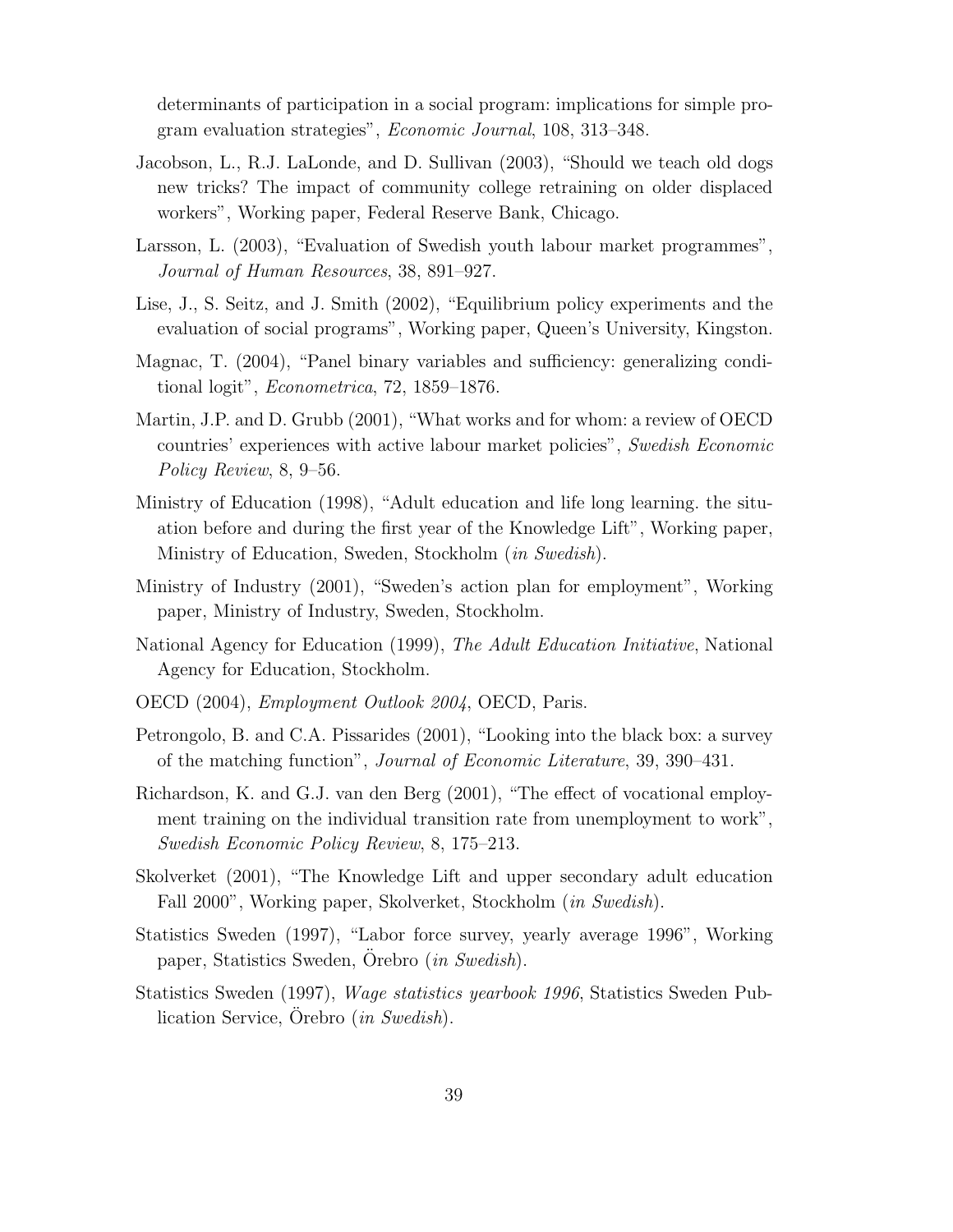- Statskontoret (1999), "How much does the Knowledge Lift cost?", Working paper, Statskontoret, Stockholm (in Swedish).
- Stenberg, A. (2003), "An evaluation of the adult education initiative relative labor market training", Working paper, Umeå University, Umeå.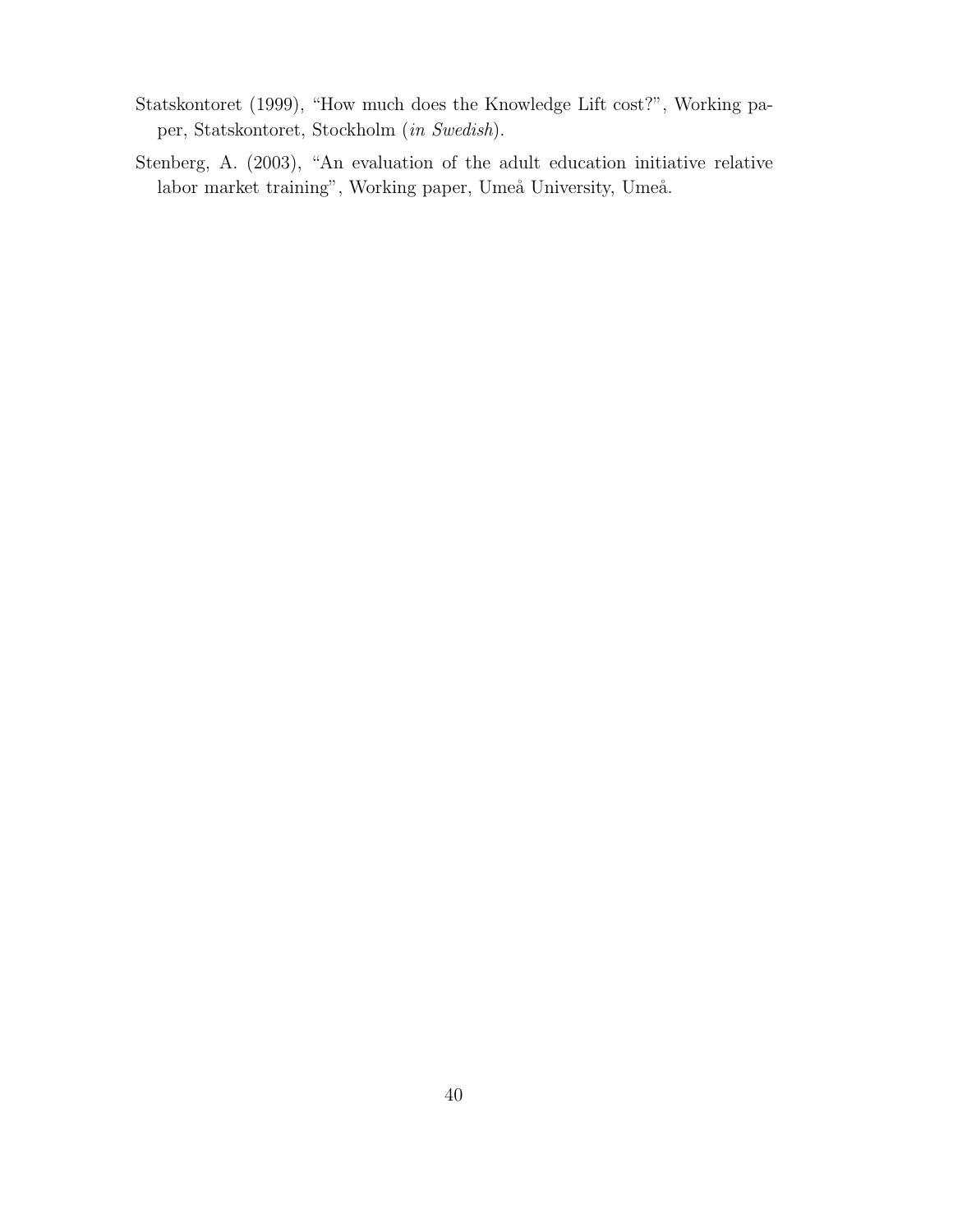# **Appendix**

## **Appendix 1.Miscellaneous estimation results**

Table 6: *Estimates of the average treatment effects on the treated, concerning participation in KOMVUX in 97-II, using 1994 and 2000 as pre- and post-program years and annual income as outcome measure (in 1000 SEK in the year 2000; trimmed income data).*

| type of individual   | <b>ATET</b> | (standard error) | $n_{treated}$ | $n_{control}$ |
|----------------------|-------------|------------------|---------------|---------------|
| Male, aged $25-40$   | $-8.0$      | (13)             | 25            | 3729          |
| Female, aged 25–40   | 6.3         | (8)              | 46            | 4427          |
| Female, aged $41-55$ | 4.1         | (9)              | 33            | 7162          |

# **Appendix 2.Calibration of the** *ex-post* **segmentation equilibrium**

In an ex post segmentation equilibrium, there is no steady-state condition for the flows of medium-skill workers in and out of low-skill jobs. We therefore assume that  $\beta = 0.5$ . The inequalities on U are now:

 $s_1 - c_1 < rU(s_2)$  $s_1 - c_1 \geq rU(s_1)$  $s_2 - c_2 \geq rU(s_2).$ 

The exit rates for this case are

| $m(\theta)\phi_1 = 1.899$ |
|---------------------------|
| $m(\theta)\phi_2=2.163$   |

These imply:

|      |    |  |                          |          | $m(\theta) = 4.062$ $\phi_1 = .468$ $\phi_2 = .532$ |  |
|------|----|--|--------------------------|----------|-----------------------------------------------------|--|
|      | 09 |  | $e_{11}$                 | $e_{22}$ |                                                     |  |
| .179 |    |  | $.139$   $.592$   $.331$ |          |                                                     |  |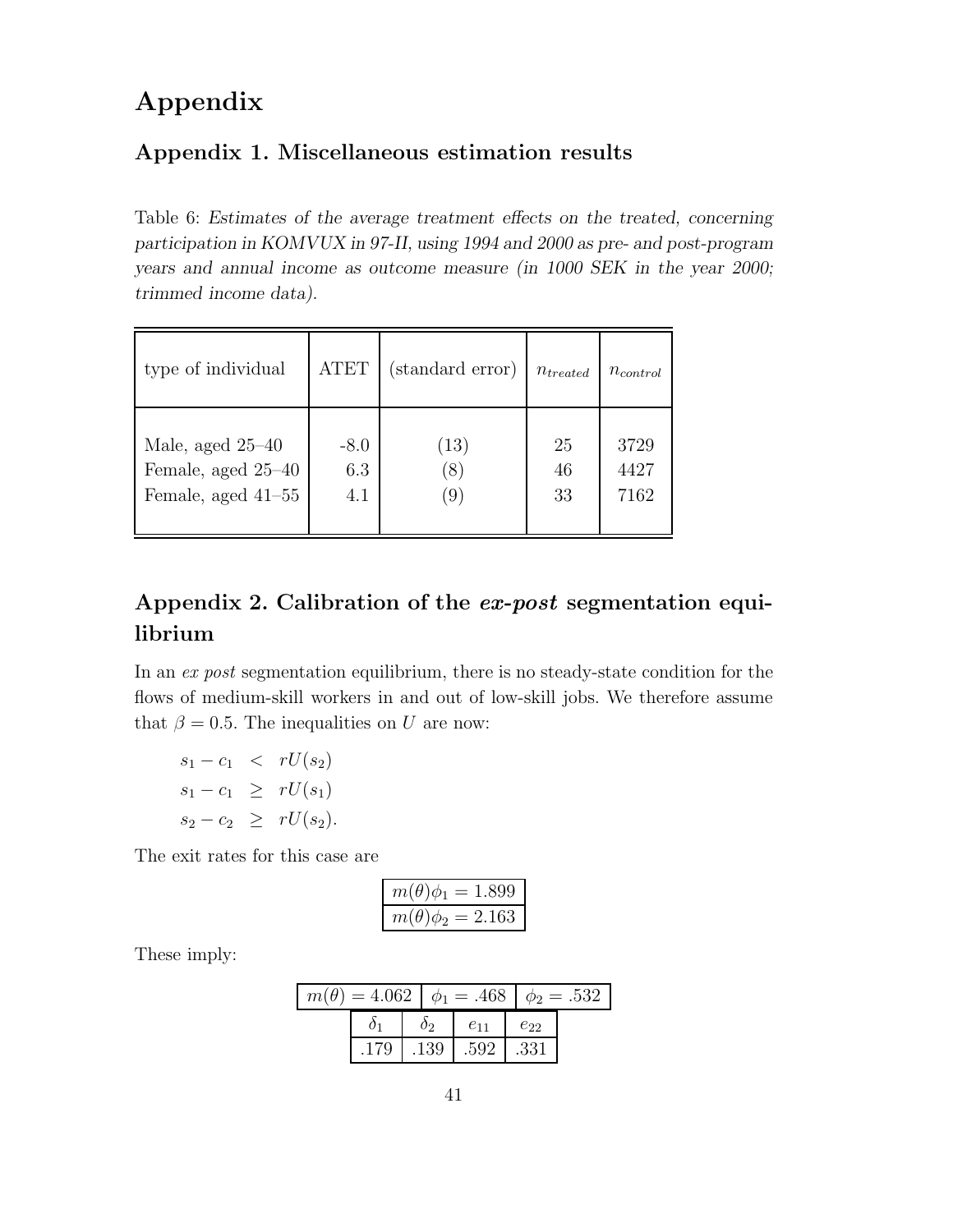Step 2 yields:

|          | $s_2-c_2$   $rU(s_1)$ | $rU(s_2)$ |
|----------|-----------------------|-----------|
| 188100 - | $1207480$ $167100$    | 1 188520  |

Note that  $s_1 - c < rU(s_2)$ , which is consistent with ex post segmentation.

Finally, in this case,  $m(\theta)=4.062$ , so  $\theta=.660$  and  $\frac{m(\theta)}{a}$  $\frac{\partial (0)}{\partial t} = 6.15$ . The zerovalue conditions imply:

| $.660$   204310   85203   392410   292683 |  |  |
|-------------------------------------------|--|--|

Clearly, the cost and productivity parameters are in the wrong order.

## **Appendix 3.Simulation equations**

The two steady-state equations each equate the flow into and out of unemployment for one of the skill levels. These two steady-state equations can be expressed as

$$
\phi_1 m(\theta)(1 - \gamma_2)u = \delta_1 (p_1 - (1 - \gamma_2)u)
$$

$$
m(\theta)\gamma_2 u(\frac{\phi_1}{\delta_1} + \frac{(1 - \phi_1)}{\delta_2}) = p_2 - \gamma_2 u
$$

These two equations give u and  $\gamma_2$  in terms of  $\theta$  and  $\phi_1$  (and, of course,  $\phi_1 + \phi_2 =$  $\gamma_1 + \gamma_2 = 1$ .) The second of these equations is derived by combining the two steady-state equations for medium-skill workers, i.e., for flows into and out of low- and high-skill jobs.

In cross-skill matching equilibrium, the unemployment values are

$$
rU(s_1) = \frac{bR_1 + m(\theta)\phi_1\beta S_1}{R_1 + m(\theta)\phi_1\beta}
$$
  

$$
rU(s_2) = \frac{bR_1R_2 + \beta m(\theta)[\phi_1R_2S_1 + \phi_2R_1S_2]}{R_1R_2 + \beta m(\theta)(\phi_1R_2 + \phi_2R_1)}.
$$

where  $S_1 = s_1 - c_1$ , and  $S_2 = s_2 - c_2$ ,  $R_1 = r + \delta_1$ , and  $R_2 = r + \delta_2$ . The vacancy value equations for this equilibrium type are

$$
rV(s_1) = -c_1 + \frac{m(\theta)}{\theta} \{ \gamma_1 \left[ \frac{(1-\beta)[S_1 - rU(s_1)]}{R_1} - V(s_1) \right] + \gamma_2 \left[ \frac{(1-\beta)[S_1 - rU(s_2)]}{R_1} - V(s_1) \right] \}
$$

$$
rV(s_2) = -c_2 + \frac{m(\theta)\gamma_2}{\theta} \left[ \frac{(1-\beta)S_2 - rU(s_2)}{R_2} - V(s_2) \right]
$$